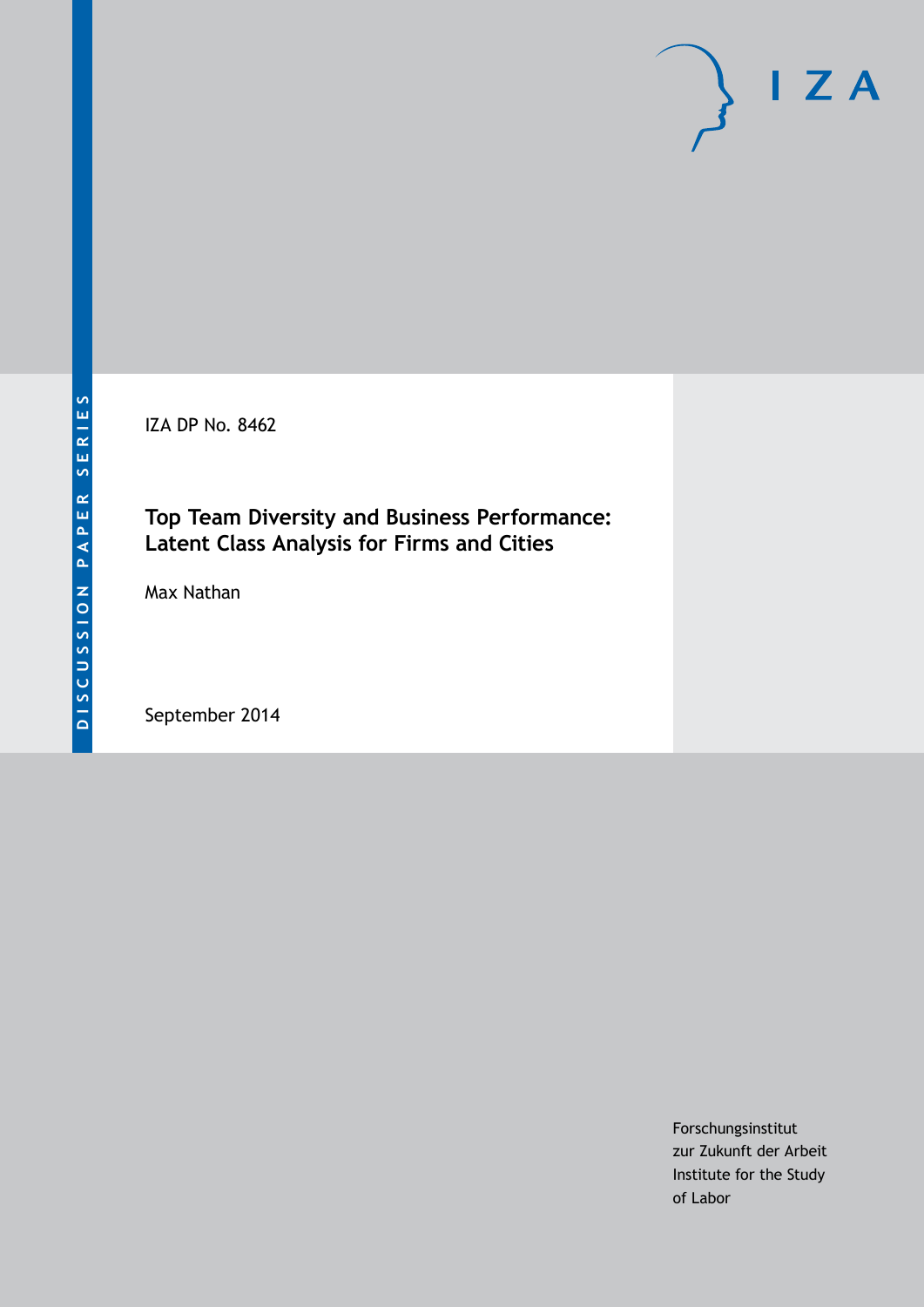# **Top Team Diversity and Business Performance: Latent Class Analysis for Firms and Cities**

### **Max Nathan**

*London School of Economics, NIESR and IZA*

# Discussion Paper No. 8462 September 2014

IZA

P.O. Box 7240 53072 Bonn Germany

Phone: +49-228-3894-0 Fax: +49-228-3894-180 E-mail: [iza@iza.org](mailto:iza@iza.org)

Any opinions expressed here are those of the author(s) and not those of IZA. Research published in this series may include views on policy, but the institute itself takes no institutional policy positions. The IZA research network is committed to the IZA Guiding Principles of Research Integrity.

The Institute for the Study of Labor (IZA) in Bonn is a local and virtual international research center and a place of communication between science, politics and business. IZA is an independent nonprofit organization supported by Deutsche Post Foundation. The center is associated with the University of Bonn and offers a stimulating research environment through its international network, workshops and conferences, data service, project support, research visits and doctoral program. IZA engages in (i) original and internationally competitive research in all fields of labor economics, (ii) development of policy concepts, and (iii) dissemination of research results and concepts to the interested public.

<span id="page-1-0"></span>IZA Discussion Papers often represent preliminary work and are circulated to encourage discussion. Citation of such a paper should account for its provisional character. A revised version may be available directly from the author.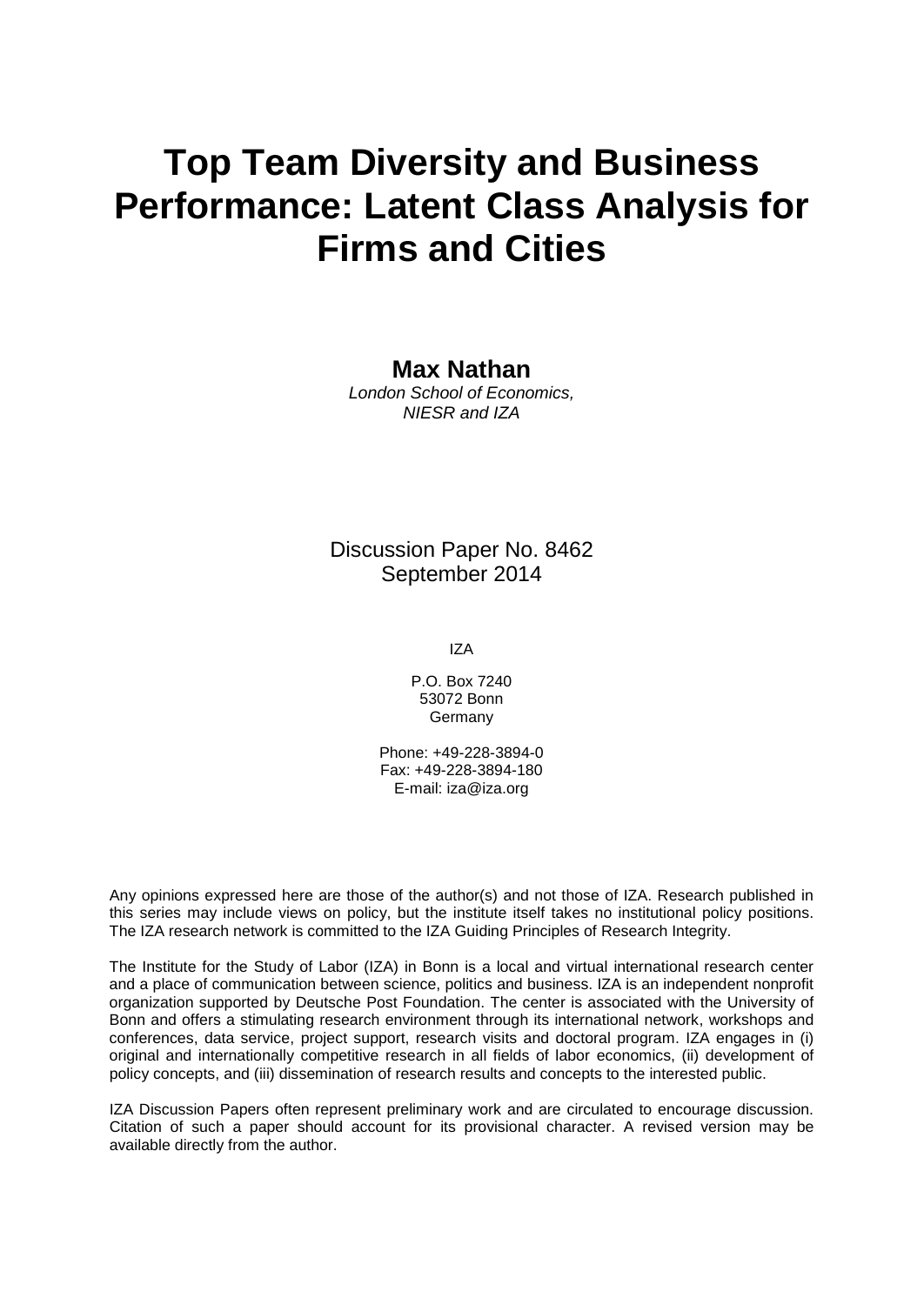IZA Discussion Paper No. 8462 September 2014

# **ABSTRACT**

# **Top Team Diversity and Business Performance: Latent Class Analysis for Firms and Cities[\\*](#page-1-0)**

A growing number of studies find linkages between workforce diversity and business performance, but key aspects of this relationship remain unclear. First, within the firm, the role of 'top team' demography on firm outcomes is surprisingly little understood. Second, urban location may amplify firm-level processes, but almost no studies test these firm-area interactions. I deploy English cross-sectional data to explore these issues, using latent class analysis to tackle firm-level heterogeneity. I find evidence of positive links in some firm classes, both linear and non-linear, and suggestive evidence that ethnic top team diversity is amplified in the London city-region.

JEL Classification: J15, L21, R23

Keywords: firm-level analysis, business performance, diversity, ethnicity, gender, cities

Corresponding author:

Max Nathan London School of Economics Houghton St London, WC2A 2AE United Kingdom E-mail: [m.a.nathan@lse.ac.uk](mailto:m.a.nathan@lse.ac.uk)

The research is supported by LLAKES, and makes use of microdata from the RDA National Business Survey. Many thanks to Patrick Bowes, Adam Swash, Richard Woolhouse and Jonathan Wood for use of the data, to Sachin Dodhia for technical support, and to Dave Maré for discussions on methodology and interpretation. Thanks also to Jessie Bakens, Thomas De Graaff, Geoff Mason, Ceren Ozgen, Jacques Poot and Cinzia Rienzo, and to participants at the Urban Economics Association Summer conference 2013, NORFACE conference 2013, and workshops at LLAKES and the Tinbergen Institute for helpful comments on previous drafts. The opinions in this paper are those of the author, not those of the funders or data providers. Any remaining errors and omissions are my own.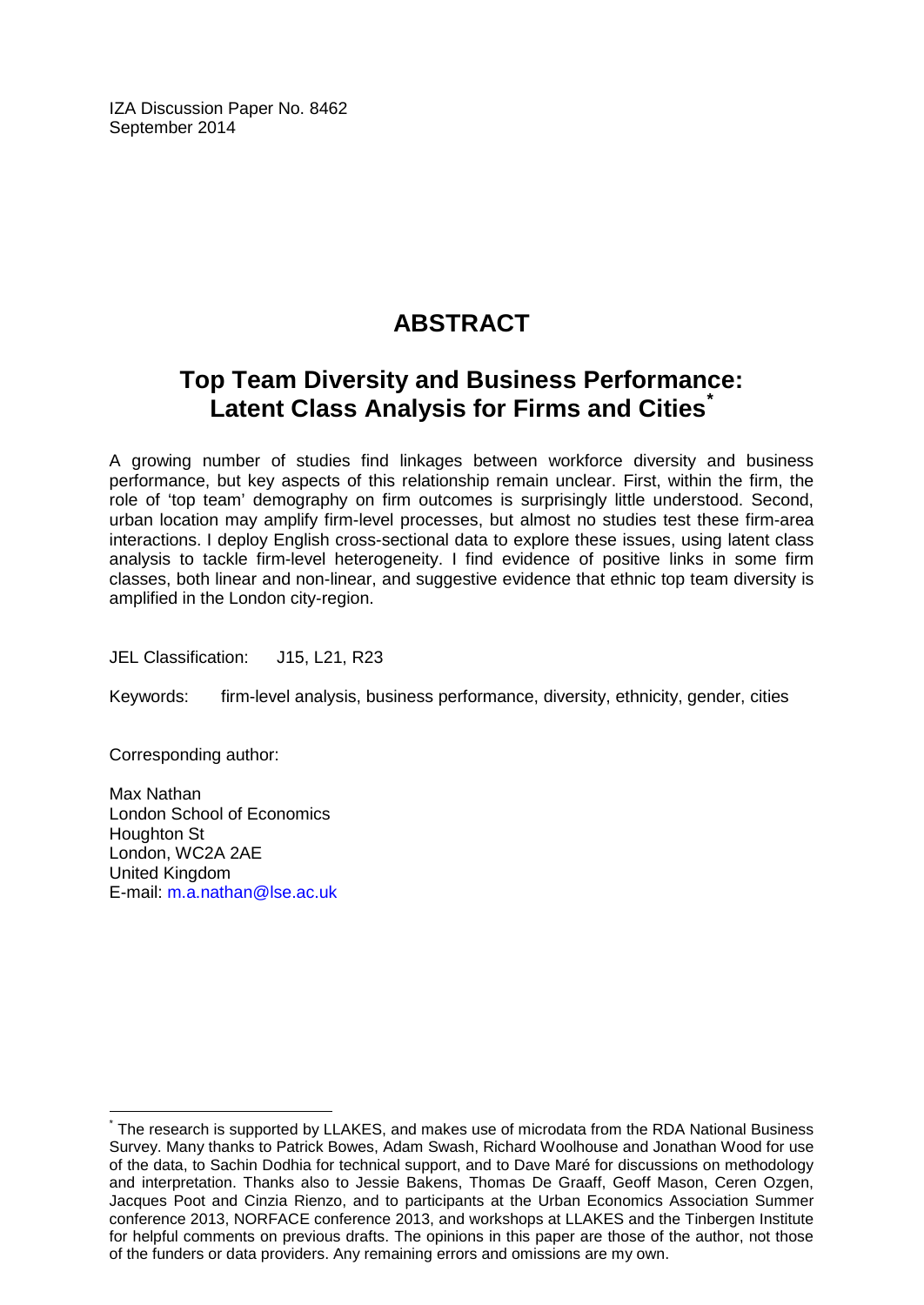#### **1. Introduction**

This paper asks: what are the links between the demographic composition of 'top teams' in firms, and the performance of those firms? In particular, what roles might ethnic or gender diversity play in shaping firm revenues?

These questions are highly relevant to public and policy debate. Gender equality is a longstanding policy agenda. And as many Western countries become more ethnically diverse, commentators debate whether more cosmopolitan societies are economically or socially desirable [\(Florida, 2002;](#page-36-0) [Gilroy, 2004\)](#page-36-1), or whether such diversity has costs [\(Collier, 2013;](#page-36-2) [Goodhart, 2013\)](#page-37-0). Understanding *where* changes may take place is of critical importance. To date, most empirical analysis has focused at area level (for reviews see Nathan [\(2012\)](#page-37-1), Kemeny [\(2014\)](#page-37-2) and Lewis and Peri [\(Forthcoming\)](#page-37-3)). However, many economic impacts occur within firms [\(Kerr,](#page-37-4)  [2013\)](#page-37-4). In theory, diversity in firms has ambiguous effects on company performance. More diverse workforces may be more creative and innovative, improve market access or allow for greater task specialisation; conversely, trust may be lower, making organisations less efficient. A small but growing number of firm-level studies have tested links between workforce diversity and business outcomes, most finding some positive effects [\(Nathan, 2012;](#page-37-1) [Azmat and](#page-36-3)  [Petrongolo, Forthcoming\)](#page-36-3).

Key aspects of these diversity-performance links remain unclear. First, are linkages linear or non-linear? If so, there may be 'optimal' levels of diversity [\(Ashraf and Galor, 2013\)](#page-36-4). Second, do links operate differently within the firm? The demographics of a firm's owners, partners and

2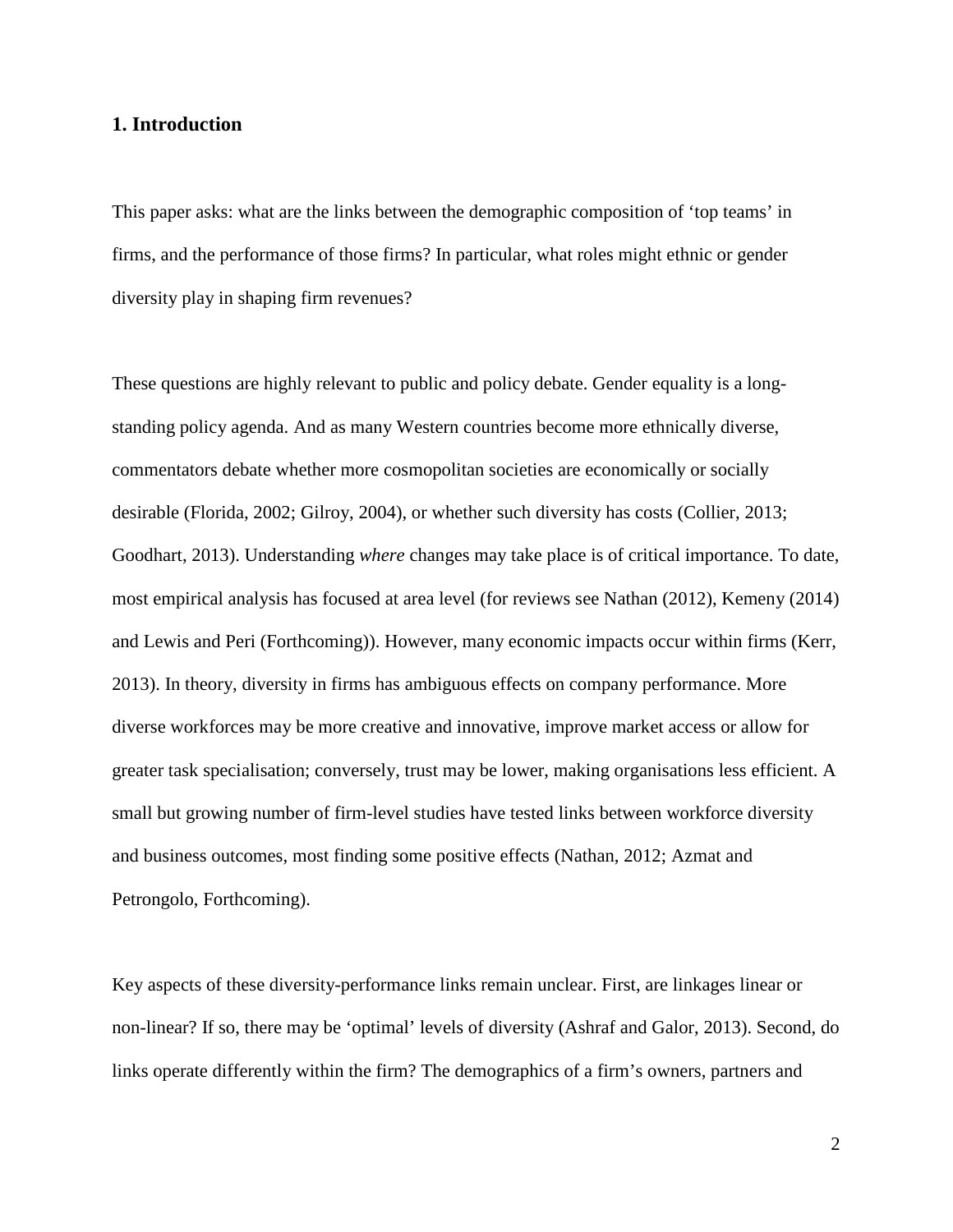directors – the 'top management team' – seem highly salient [\(Hambrick and Mason, 1984\)](#page-37-5). Third, are there interactions between firm demography and area characteristics? In particular, ethnic diversity 'effects' in firms may be amplified in cities through agglomeration economies, urban diversity or both.

I use a cross-sectional dataset of over 2,000 English firms to explore these issues. My data allows me to specify 'top management team' (TMT) ethnic and gender diversity, as well as a range of firm characteristics and outcomes. Building on work by Ozgen and De Graaff [\(2013\)](#page-38-0), I get closer to causality by using finite mixture modelling to tackle unobserved firm-level heterogeneity [\(Heckman and Singer, 1984\)](#page-37-6): this approach also allows for rich descriptive analysis of firm classes within the sample. Overall, I find some evidence of positive diversity-performance associations. However, ethnic and gender TMT diversity have varying relationships to firm turnover within firm classes, and relative to each other. The largest and most established companies show a linear link from ethnic diversity to revenue; other groups, predominantly businesses that are smaller and less formalised in working structures, seem to have non-linear relationships (U-shape for ethnic diversity, N-shape for gender). Strikingly, I find some signs of capital city amplification 'effects' for the smallest, youngest and most financial servicesorientated firms. By contrast, second tier metro locations exhibit decreasing effects.

The paper is one of very few to combine within-firm and urban scale analysis in this way. Nathan and Lee [\(2013\)](#page-37-7) look at top teams for London firms. Trax et al [\(2012\)](#page-38-1) and Lee [\(2014\)](#page-37-8) explore firm-city interactions, but for the whole workforce (and in Lee, only for a cross-section of SMEs). Ozgen and De Graaff [\(2013\)](#page-38-0) use a latent class approach for Dutch data, but are unable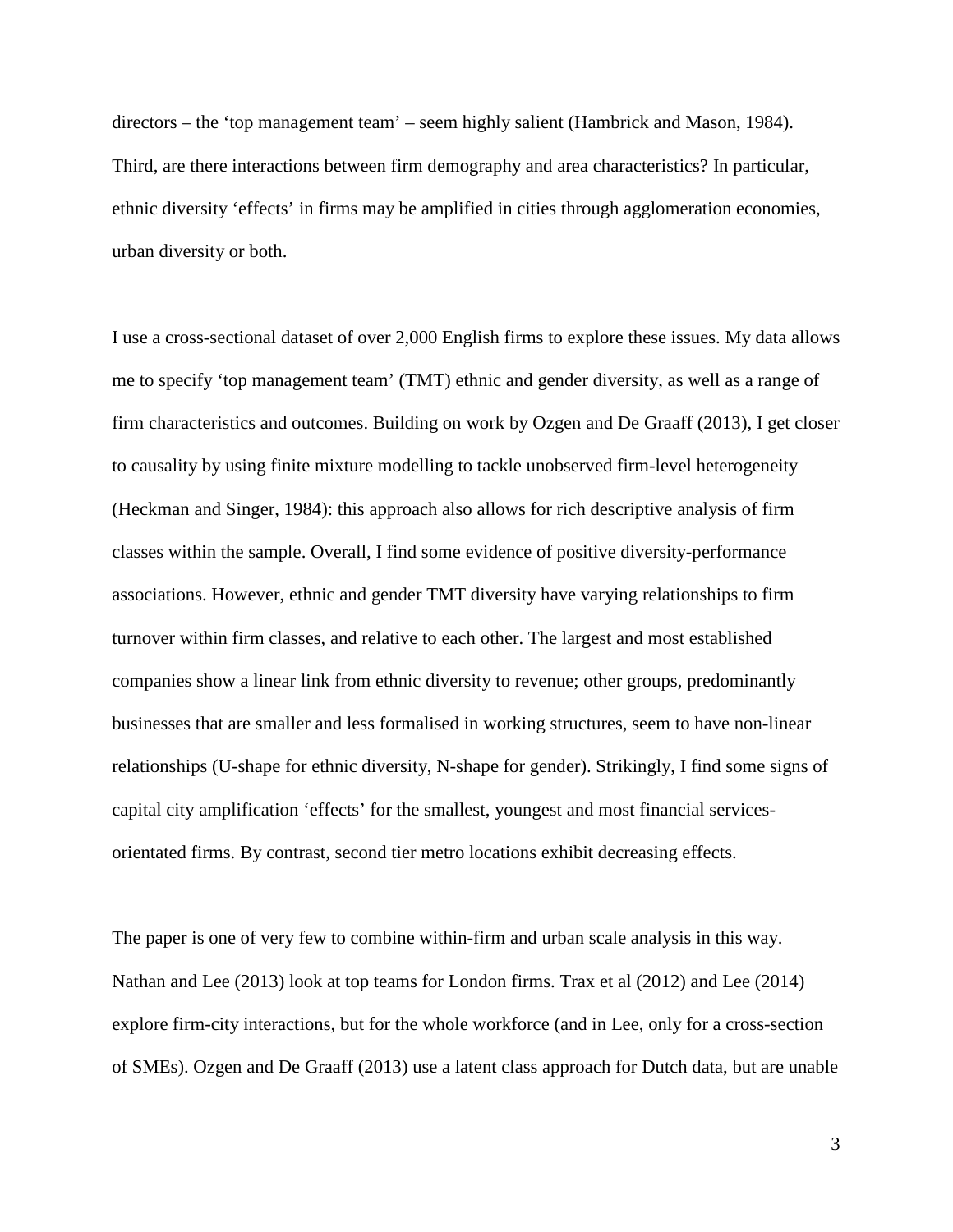to distinguish senior staff. The paper thus contributes to the growing 'economics of diversity' literature [\(Nathan, 2012\)](#page-37-1), to the established literature on gender and business performance [\(Azmat and Petrongolo, Forthcoming\)](#page-36-3), to work on high-skill migration [\(Kerr, 2013\)](#page-37-4) and on management teams [\(Certo et al., 2006\)](#page-36-5).

The paper is organised as follows. Section 2 sets out a simple framework and reviews relevant empirics. Section 3 introduces the data. Sections 4 and 5, respectively, cover identification and estimation issues. Section 6 gives descriptive analysis, while Section 7 presents the main results and robustness checks. Section 8 extends the analysis to urban areas. Section 9 concludes.

#### **2. Framework**

Intuitively, 'diversity' refers to the mix of groups in a society, or as in this case, the mix of individuals in a group. Following Ottaviano et al [\(2007\)](#page-38-2), I define 'diversity' in terms of number (of identity groups) and evenness (of groups' distribution).

In theory, the link from top management team demographics to business performance metrics such as turnover is ambiguous. One view is that diverse teams may benefit from a wider range of ideas, perspectives and experiences than homogenous teams, which may raise organisational creativity [\(Page, 2007\)](#page-38-3). These effects may be particularly important in knowledge-intensive industries, or in problem-solving situations in any firm [\(Mannix and Neale, 2005\)](#page-37-9). Ethnic diversity may also raise performance via network externalities – for instance, diasporic links to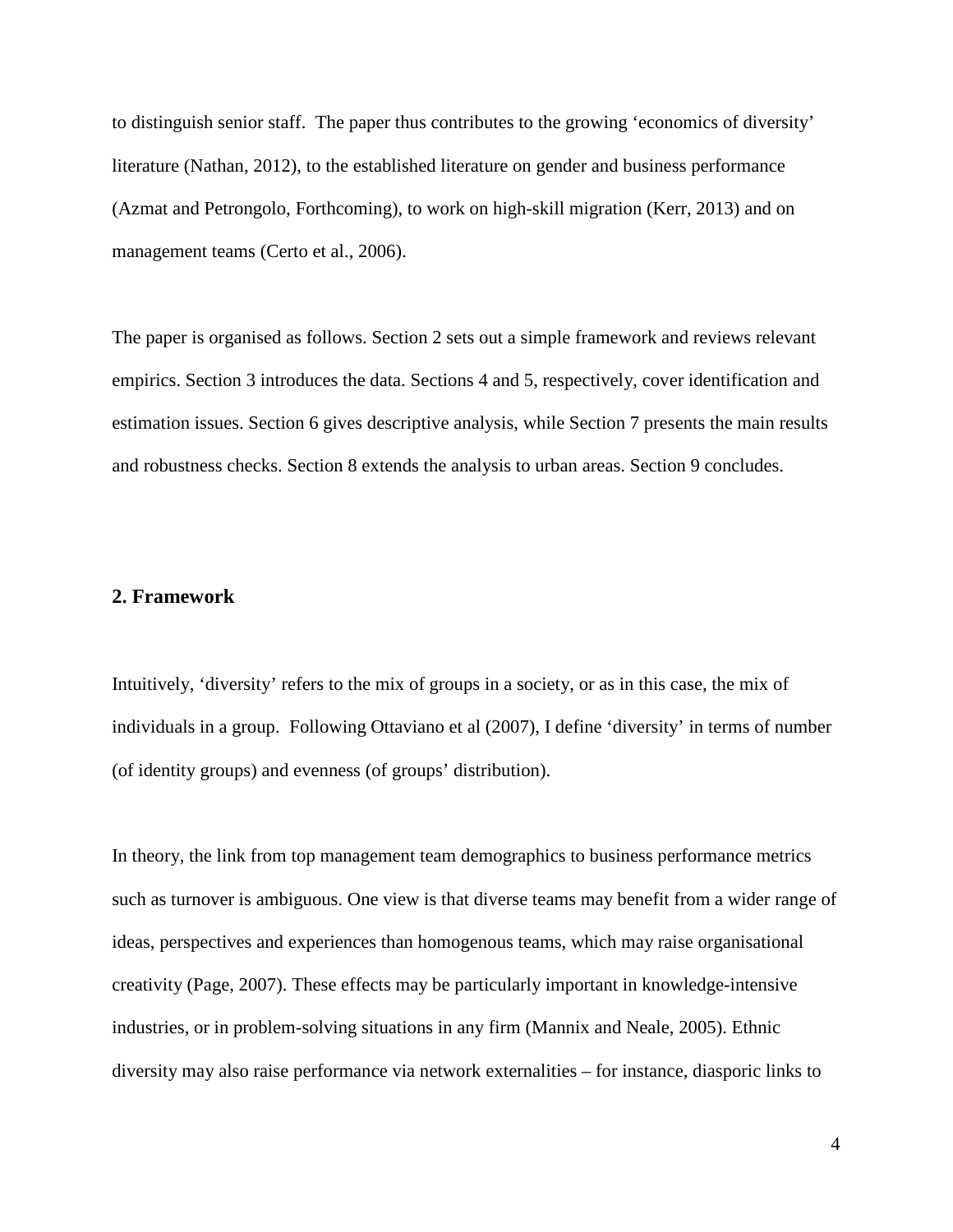'home' countries that improve market access [\(Foley and Kerr, 2013\)](#page-36-6). Co-ethnic networks may also lower transactions costs and aid knowledge diffusion, which has become increasingly important under globalisation [\(Docquier and Rapoport, 2012\)](#page-36-7). Ethnic diversity - for example from immigration - may also facilitate greater task specialisation [\(Peri, 2012\)](#page-38-4). Conversely, trust and bonding social capital may be lower in diverse teams than for homogenous groups, so that decision-making is harder and organisations become less productive [\(Alesina and Ferrara, 2005\)](#page-36-8). Some diasporic links may be more valuable than others. Female or minority-dominated top teams may also experience greater discrimination from suppliers and investors than homogenous firms.

Firm-level empirical research to date has tended to focus on *overall* workforce diversity. Ethnicity analysis is still relatively rare. Studies by Ozgen et al [\(2013\)](#page-38-5) and Parrotta et al [\(2014a;](#page-38-6) [2014b\)](#page-38-7) find positive links from ethnic diversity to firm innovation and productivity. Conversely, Maré et al [\(2013\)](#page-37-10) and Maré and Fabling [\(2011\)](#page-37-11) find no such links. Kerr et al [\(2013\)](#page-37-12) link skilled migration to higher employment in US firms; Foley and Kerr [\(2013\)](#page-36-6) suggest that skilled migrants help US multinationals access migrants' 'home' countries. Gender analysis is more common (for a review, see Azmat and Petrongolo [\(Forthcoming\)](#page-36-3)) and typically suggests that gender diversity has positive effects on business performance. In a recent study of Dutch retail, for instance, Delfgaauw et al [\(2013\)](#page-36-9) find that gender-balanced stores perform best in a sales tournament. Lab studies by Apesteguia et al [\(2012\)](#page-36-10) and Hoogendoorn and van Praag [\(2013\)](#page-37-13) also suggest that gender-diverse teams perform better than homogenous teams in sales games.

Three areas of the field are less well explored. First, the shape of a given diversity-performance relationship may not be linear [\(Ashraf and Galor, 2013\)](#page-36-4). As Ashraf and Galor point out, this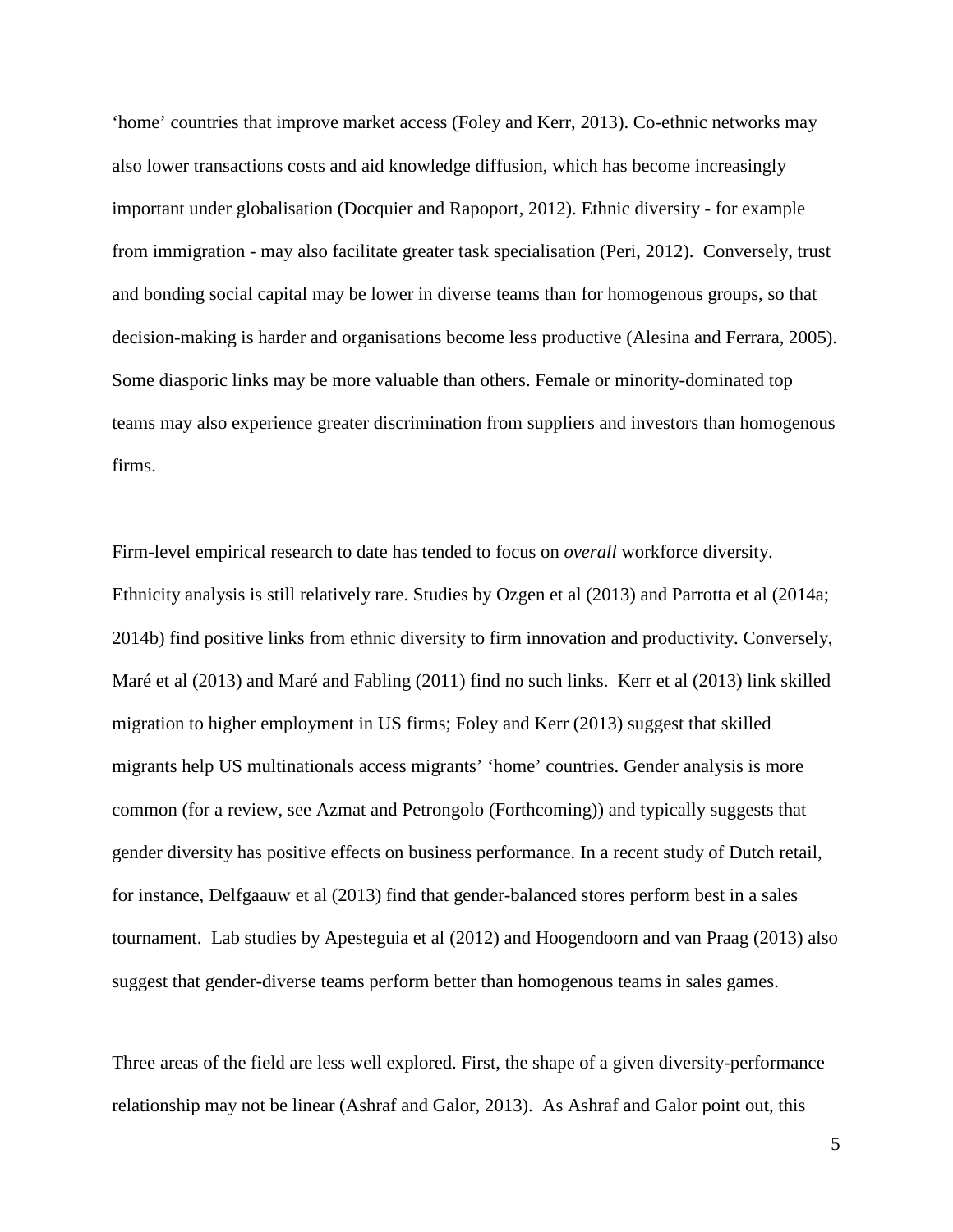may also vary across country or sector contexts. In Danish firms, for instance, Ostergaard et al [\(2011\)](#page-38-8) find no evidence for ethnicity or gender non-linearity; by contrast Lee [\(2014\)](#page-37-8) finds Nshaped links from ethnic diversity to innovation in UK SMEs.

Second, diversity-performance channels may operate differently *within* the firm. Senior management demographics may have particularly important impacts, given that 'top teams' take strategic decisions and set the overall direction of the business [\(Hambrick and Mason, 1984\)](#page-37-5). TMT empirical literature highlights the importance of top team demographics [\(Certo et al., 2006;](#page-36-5) [Adams et al., 2010\)](#page-36-11), but surprisingly few studies look at ethnicity and gender dimensions of TMTs. One exception is Ahern and Dittmer [\(2012\)](#page-36-12) who suggest that the introduction of gender quotas for Norwegian company boards led to less-experienced top teams in the short term, lowering profits.

Third, there may be important interactions between firm demography and area characteristics. In particular, the productivity-enhancing effects of cities or urban locations may amplify ethnic diversity-performance channels in firms. Urban demographics may also play a role, if diverse urban milieux present larger local markets to sell into. Conversely, urban segregation may limit the potential for diverse firms to generate sales outside specific communities. A number of arealevel studies find positive connections from diversity to aggregate economic outcomes (see Nathan [\(2012\)](#page-37-1) for a review of this literature). However, very few studies explicitly examine firm-urban linkages. Trax et al [\(2012\)](#page-38-1) find strong evidence of spillover effects from area-level cultural diversity to German firm performance, and from workforce diversity to regional outcomes. In the UK, Nathan and Lee [\(2013\)](#page-37-7) find that firms in London benefit from diverse

6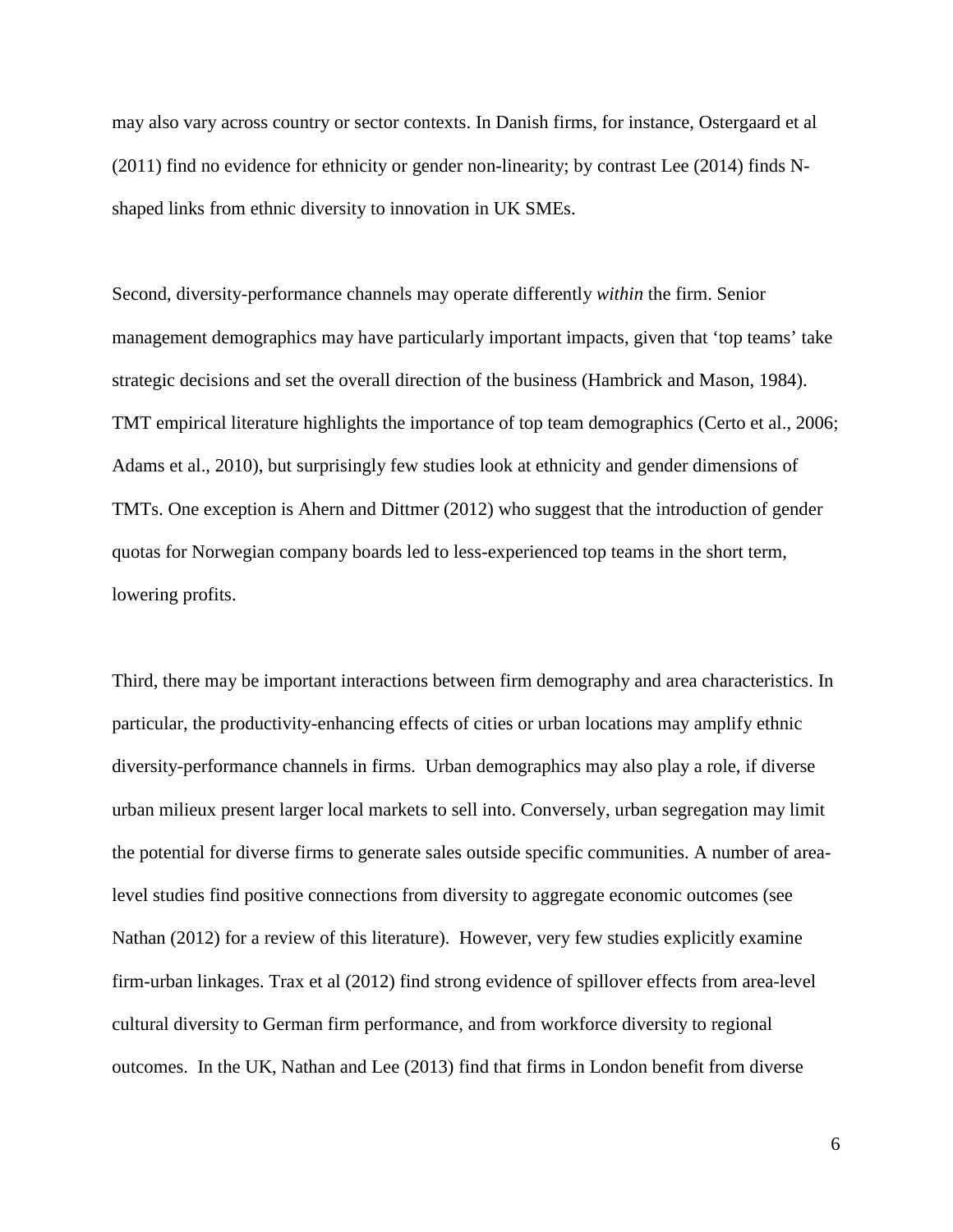home markets. However, Lee [\(2014\)](#page-37-8) finds little evidence of links between urban demographics and SME innovation.

#### **3. Data and variables**

Data is drawn from the UK Regional Development Agencies' National Business Survey (hence NBS), which was conducted every year from 2003 through to 2009 across the nine English regions and Northern Ireland (the Agencies were formally abolished in  $2011$ ).<sup>1</sup> The NBS included questions about owner/partner ethnicity and gender in 2008 and 2009. I use the 2008 cross-section, which provides the most detailed turnover information. The raw data for England comprises 2,381 observations, weighted by employee numbers and region [\(Ipsos MORI, 2009\)](#page-37-14).

The NBS has strengths and weaknesses. The UK has surprisingly few rich sources of firm-level data, and the NBS is a single source that asks detailed questions about business performance and constraints, as well as top team and firm characteristics. Importantly, the data allows me to separately identify diversity and sameness information along multiple dimensions, alongside multiple measures of business performance. The NBS also includes industry codes at up to fourdigit level and detailed spatial identifiers for NUTS1-3 areas, enabling me to fit detailed fixed effects alongside firm-level controls. As such it is substantially more informative than other business-level datasets such as the ARD, and fuller in its coverage than other UK surveys. Conversely, some questions vary from year to year, and there is no panel structure to the data.

<span id="page-8-0"></span><sup>&</sup>lt;sup>1</sup> The full list of regions is the North East, North West, Yorkshire and Humber, West Midlands, East Midlands, East of England, South East, London and the South West.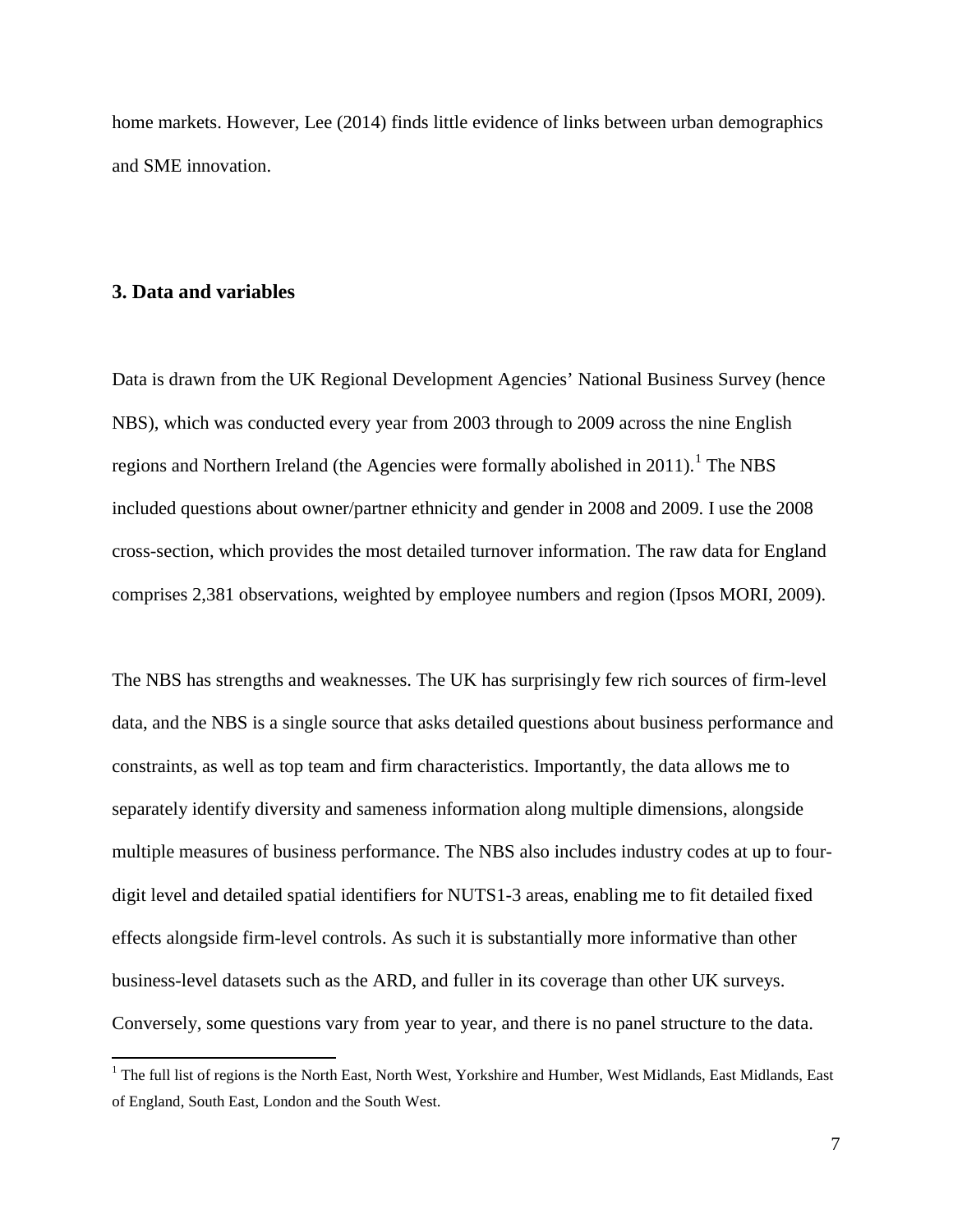The NBS also does not ask directly about individual or workforce human capital. To deal with this, and to generate relevant area-level controls, I use detailed small-area level workforce and demographic information from the Annual Population Survey (APS), which contains a boosted local sample that allows for reliable sub-regional estimates.<sup>[2](#page-8-0)</sup>

More broadly, innovation survey data has pros and cons. It avoids some of the constraints in patents analysis, such as manufacturing skew, vulnerability to policy / industry shocks and lack of explicit quality measure [\(OECD, 2009\)](#page-37-15). On the other hand, surveys risk a response bias towards innovating firms and may capture trivial developments [\(Smith, 2005\)](#page-38-9). The NBS deals with the first issue through careful sampling and with the second through focusing explicitly on 'new innovations'; this may be easier to identify for new products than for new processes.<sup>[3](#page-9-0)</sup>

#### **3.1 Key variables**

Business turnover information is simply organised into seven bands, ranging from 'up to £49,000 / year' to '£5m+ / year'.<sup>[4](#page-9-1)</sup> I use the midpoints of these bands (£25,000, £75,000, £125,000 and so on) to fuzzily illustrate effect sizes from changes in the independent variable, TMT diversity. Building on Ottaviano et al [\(2007\)](#page-38-2), I construct a linear measure of TMT diversity based on the

<span id="page-9-2"></span> $2$  The Annual Population Survey (APS) combines results from the English Labour Force Survey (LFS) and the English, Welsh and Scottish LFS boosts, and asks 155,000 households and 360,000 people per dataset about their own circumstances and experiences regarding a range of subjects including housing, employment and education. <sup>3</sup> The precise wording is: "Has your business introduced a new product or process innovation in the last 12 months? And do you expect to introduce a new product or process innovation in the next 12 months?"

<span id="page-9-1"></span><span id="page-9-0"></span><sup>&</sup>lt;sup>4</sup> The full coding for turnover is 1 (up to £49k), 2 (£50-99k), 3 (£100-499k), 4 (£500-999k), 5 (£1-1.99m), 6 (£2-4.99m) and 7 (£5m+).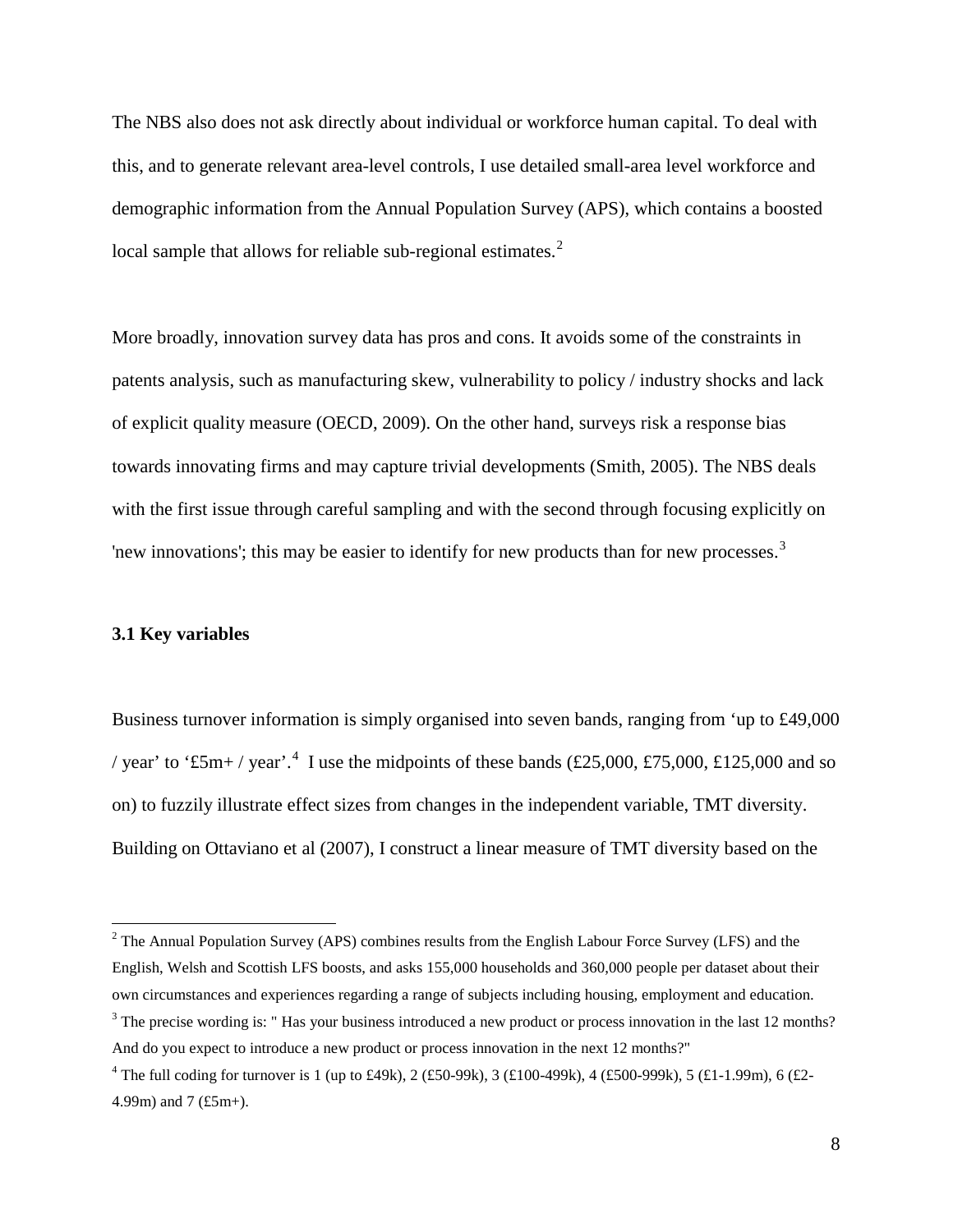underlying shares of minority ethnic and female team members. The variable is 'folded' to take a maximum value of 0.5, corresponding to maximum evenness in the underlying groups in firm *i*:

$$
DIV_i = 0.5 - | SHARE_i - 0.5 |
$$
 (1)

DIV has a minimum value of 0 (corresponding to *SHARE* of 0 or 1, homogeneity); when the underlying minority/female share is 0.25 or 0.75, DIV takes the value 0.25. It is of course possible that (say) 25% and 75% female TMTs are qualitatively different. Also, these diversity measures say nothing about *types* of TMT homogeneity. In a second stage I unpack these issues by fitting dummies for all-male/female and all-minority/majority TMTs.

Testing for non-linearity is not straightforward. In the NBS data the majority of firms have nondiverse TMTs – for example, the average share of minority TMT members is under 4% (see Table 1). That implies a conventional polynomial may be hard to fit. Alongside the linear measure, therefore, I fit a dummy taking the value 1 if the TMT has any heterogeneity. This allows me to separate a) the 'effect' of at least some TMT diversity versus homogeneity and b) the slope of the TMT diversity coefficient for diverse firms, providing a rough sense of whether a nonlinear link is present. For gender diversity I am also run regressions with a quadratic term.

#### **3.2. Descriptives**

Table 1 provides summary statistics. Average turnover is between £100-499k (corresponding to the '3' band in the data). Firm TMTs are notably non-diverse in ethnicity terms, with the average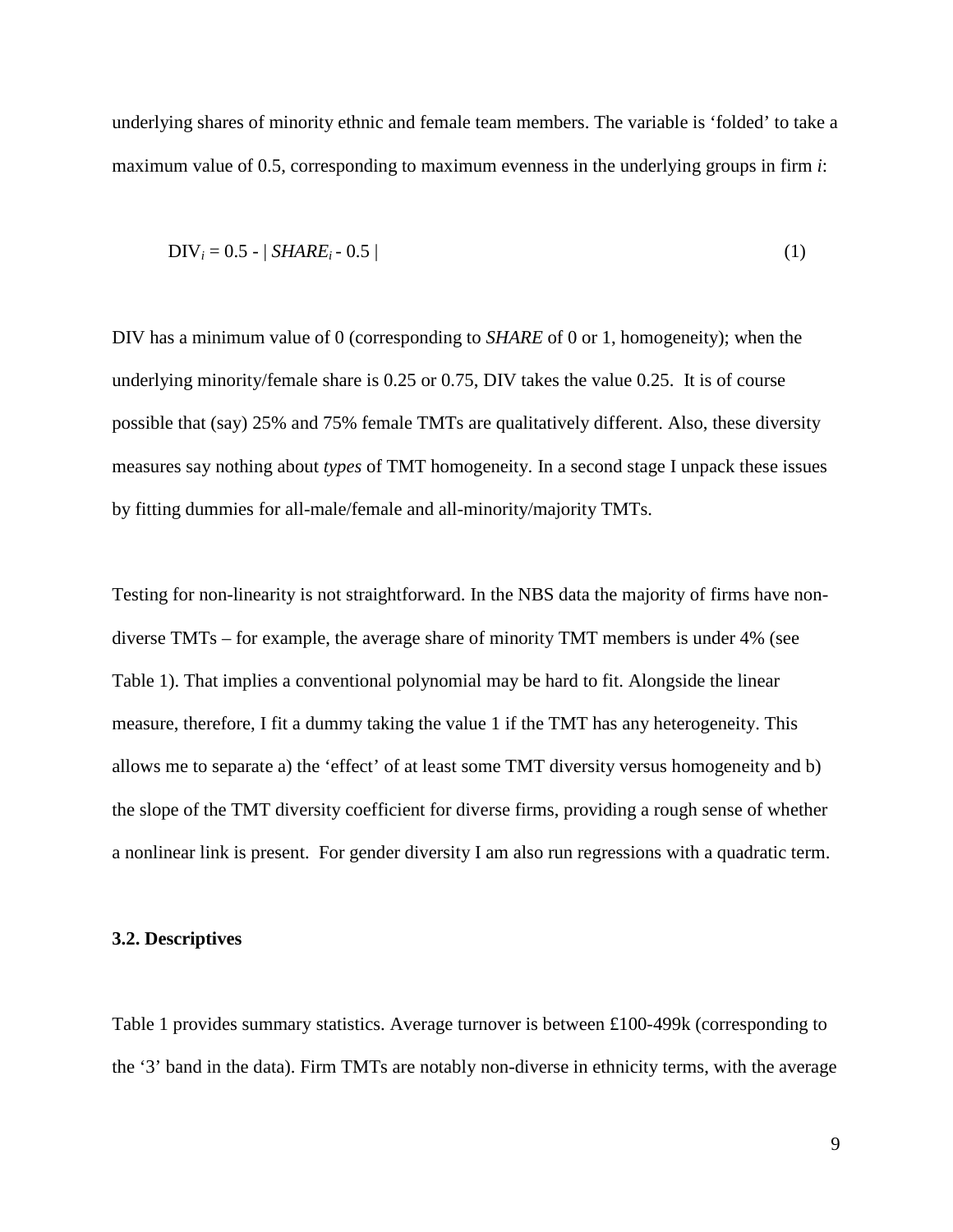top team having 3.5% minority ethnic members and 2.8% of firms with all-minority TMTs. Firms are more diverse in gender terms, with an average of 25% female representation on the TMT and just over 10% of firms with all-female top teams. Table A1 in Appendix 1 provides a correlation matrix for these main variables. This shows negative (simple, pairwise) correlations between TMT minority/female *shares* and turnover, but positive diversity-turnover links, which are significant at 5% for both ethnicity and gender.

#### *Table 1 about here*

The average firm is 6-9 years old (banded '3' in the data) and has around 20 staff outside the TMT (the largest firm having over 12,000 employees). Almost 75% of firms are independents; fairly few are exporters or use foreign inputs; around a third have a formal business growth plan or provided training to staff in the past year. Around a quarter report some product or process innovation in the last year; nearly 2/3 expect to invest in R&D in the coming year; but only a minority have formalised 'innovation links' to universities or through specialist networks.

#### **4. Identification**

Identifying causal effects of team characteristics on firm-level outcomes throws up a number of challenges that will bias OLS coefficients. First, we need to control for wider contextual or areaspecific factors that may drive firm outcomes – for example, a technology shock might simultaneously raise firm performance and change TMT demographics (say, if firms seek to

10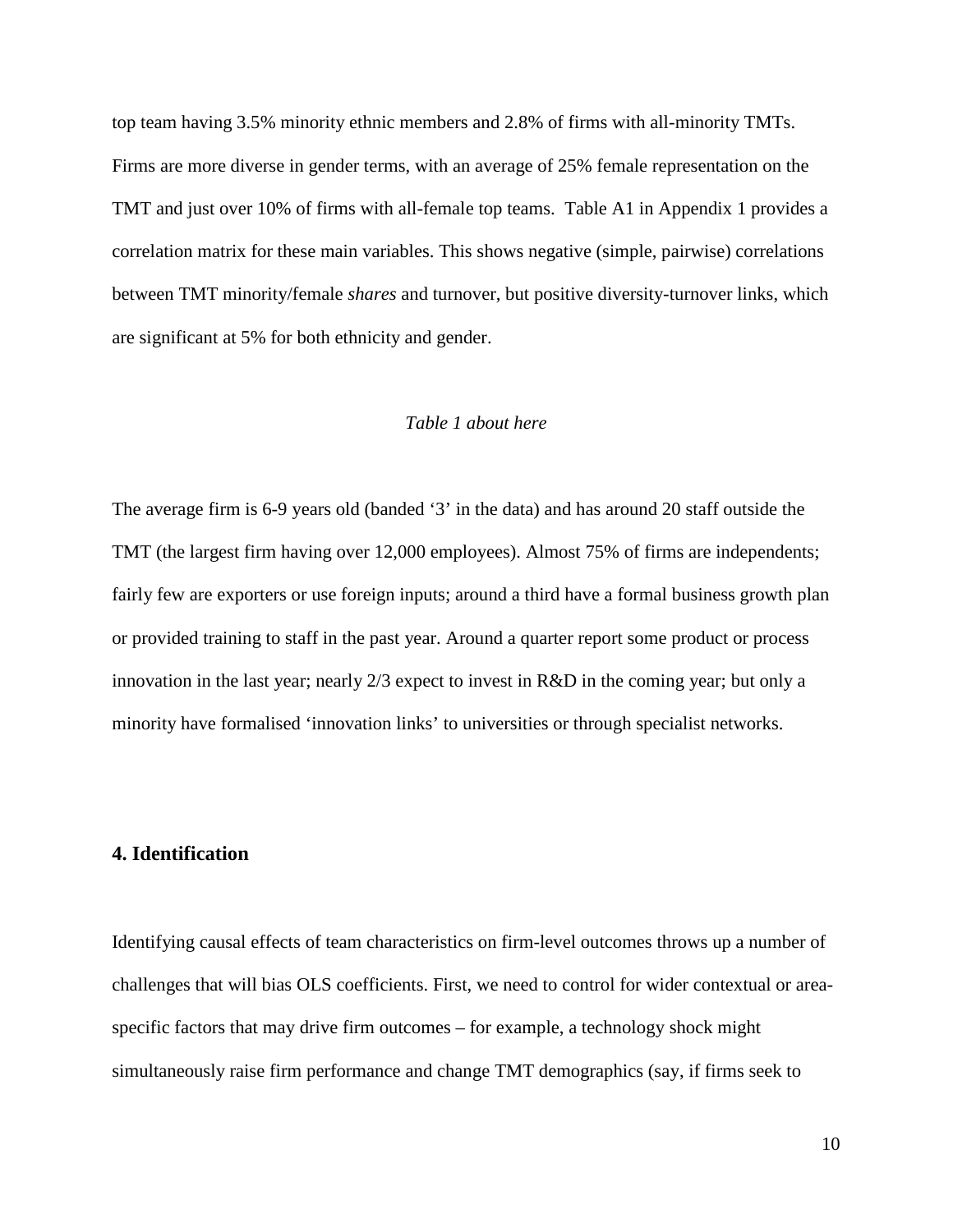recruit experts in that technology). We also need to be able to cleanly pick out area-level characteristics of interest. Second, we need to separate senior team characteristics from those of individual members, and the wider firm, characteristics not always observable [\(Adams et al.,](#page-36-11)  [2010\)](#page-36-11). Both of these issues lead to spurious correlations if not dealt with.

Third, we need to deal with simultaneity, at both area and firm levels. Successful firms may select into the largest markets, which *ceteris paribus* will tend to have larger and more diverse populations. Not controlling for this leads up to (likely) upward bias in diversity coefficients [\(Card, 2010\)](#page-36-13). Similarly, if businesses observe a positive (negative) effect of top team composition on business performance, they may adjust team composition to maximise (minimise) any positive (negative) consequences for the firm [\(Ozgen et al., 2013;](#page-38-5) [Parrotta et al.,](#page-38-7)  [2014b\)](#page-38-7).

#### **4.1 Identification strategy**

The cross-sectional nature of my data means that within-firm selection issues cannot be eliminated. I partially control for area-level selection using historic area-level demographic information, but am unable to instrument for these or exploit an exogenous shifter. The analysis therefore provides associations, rather than causal effects: the identification strategy is then to render these linkages as cleanly as possible.

I deal with observables using a combination of firm-level controls, plus industry and area fixed effects that handle sector context and time-invariant area characteristics. I test alternative urban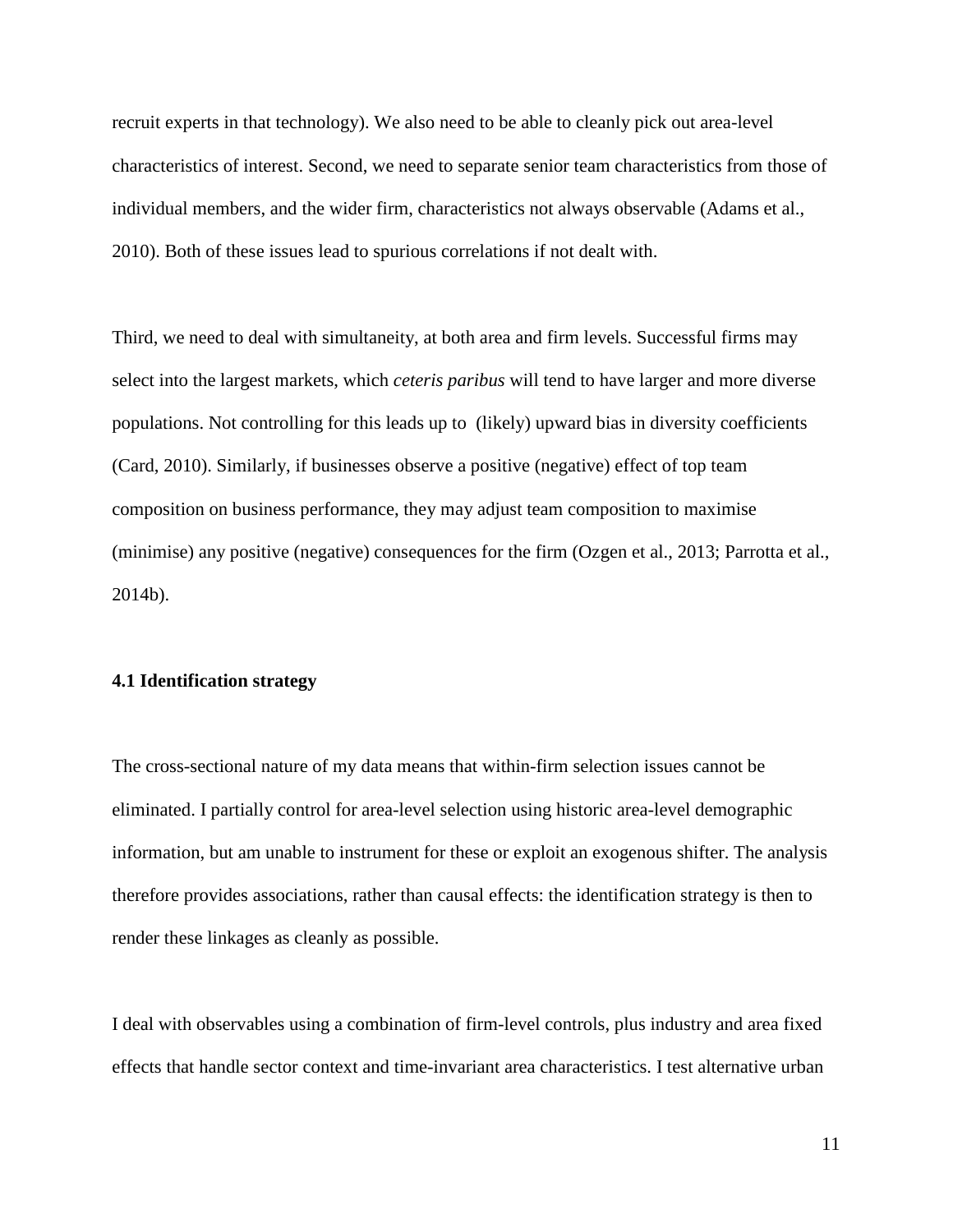hierarchy measures to identify capital / core city interactions. I also select an analysis year, 2008, in which turnover-boosting external shocks are unlikely to occur or have occurred in years immediately preceding.

To tackle unobservables at firm level, I build on the approach of Ozgen and De Graaff [\(2013\)](#page-38-0) and use Finite Mixture Modelling (FMM). FMM is a type of latent class estimation that is essentially a variant on unsupervised machine learning techniques [\(Hastie et al., 2009\)](#page-37-16). Learning routines are computationally intensive and have only recently become popular, particularly in Big Data settings [\(Varian, 2014\)](#page-38-10). FMM has been used in a range of science and social science fields, as well as a few cases in economics and the social sciences [\(Heckman and Singer, 1984;](#page-37-6) [Baum-Snow and Pavan, 2012;](#page-36-14) [Brown et al., 2014\)](#page-36-15).

FMM provides a natural representation of unobserved heterogeneity by probabilistically splitting the sample into a number of homogenous latent classes or 'components' [\(Deb, 2008\)](#page-36-16). The 'mixture' of classes is estimated semi-parametrically as multinomial logit probabilities in maximum likelihood: the same statistical model applies, but each class has different parameters of the distribution, allowing explanatory variables to have differing effects across components [\(Brown et al., 2014\)](#page-36-15). The distribution of the dependent variable is typically used to specify likely densities. In this case business turnover is roughly normally distributed (see Figure 1), so the model is estimated as a 'mixture of normals'.

#### *Figure 1 about here*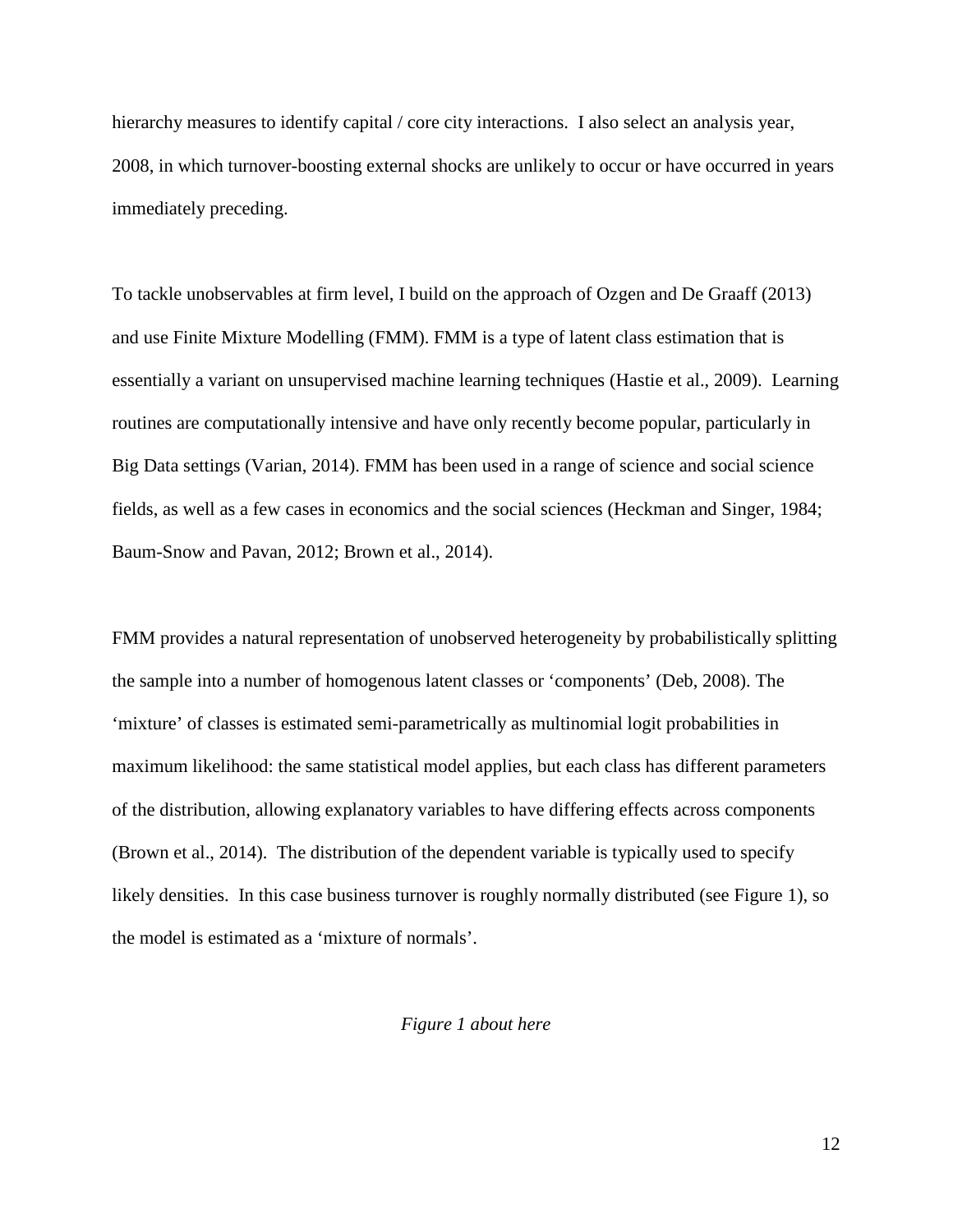The FMM estimator solves iteratively for models based on 2, … *C* latent classes, with the optimal model determined through model selection and actual convergence. Increasing *C*  mechanically improves model fit statistics, but models with many components are less parsimonious and more complicated to interpret [\(Heckman and Singer, 1984\)](#page-37-6). I am able to achieve convergence for up to five components: Appendix 2 provides diagnostic tests for these different models. Given the relatively small sample, an additional concern is to minimise the number of components with under 100 observations, since modelling will be based on sparse information, inference may not be reliable and small classes may also be driven by outliers rather than group-homogenous characteristics [\(Deb, 2008\)](#page-36-16). Overall, a three-component model best fits the distribution of turnover in Figure 1, with the biggest gains in model fit from smallercomponent models, while still allowing for robust and parsimonious interpretation.

FMM estimation introduces additional complexity to the analysis, and as with all structural models, identification is not always straightforward compared to OLS [\(Angrist and Pischke,](#page-36-17)  [2009\)](#page-36-17). However, as Ozgen and De Graaff [\(2013\)](#page-38-0) point out, in this case the FMM approach has a number of useful features: it allows endogenous assignment of observations to specific classes, and allows comparison of these sub-sample outcomes to average associations across the whole. It thus allows us to test whether diversity-turnover linkages differ across different groups of firms, and to explore the characteristics of those groups in some detail.<sup>[5](#page-9-2)</sup>

<span id="page-14-0"></span><sup>&</sup>lt;sup>5</sup> Alternative candidate identification strategies would include a control function or a Heckman selection model. I have experimented with both of these approaches. Control function estimates are unstable and highly sensitive to choice of controls. Heckman estimation requires a plausibly exogenous selection variable, which is hard to identify in this instance.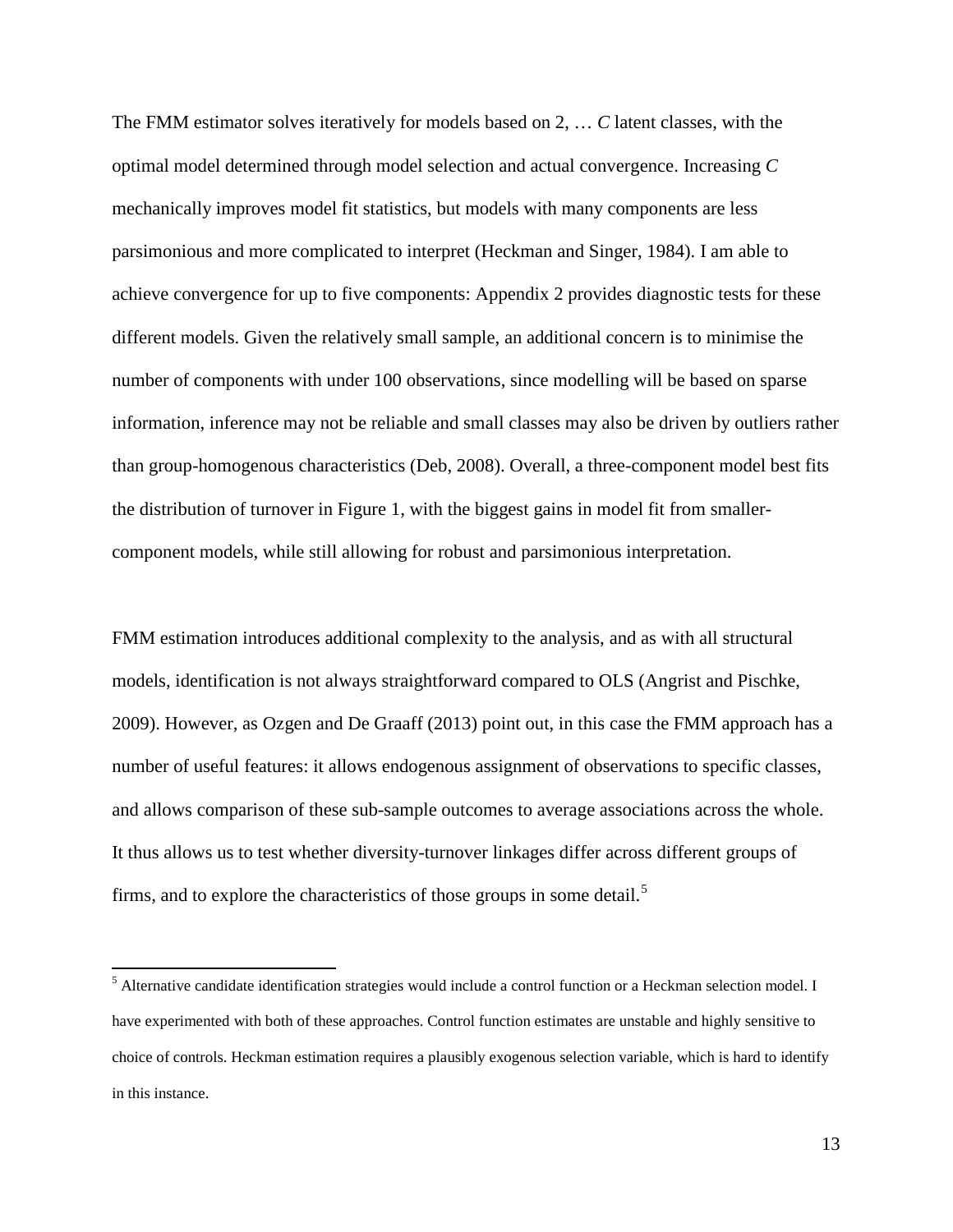#### **5. Model and estimation**

I fit a production function model for firm *i* in sector *j* and area *a*:

$$
Y_{ija} = f(\text{EDIVb}_{ija}, \text{FDIVc}_{ija}, \text{CTRLSd}_{ija}, \text{CTRLSe}_{a}, J_{j}, A_{a}, u_{ija})
$$
 (2)

Where Y is banded turnover, **EDIV** is top management team ethnic diversity, 'folded' to a maximum of 0.5 as described in section 3.1, and **FDIV** is defined identically for TMT gender diversity. I fit both linear TMT diversity measures and the 'diversity dummy' in the main analysis. I interpret coefficients *b* and *c* as average marginal 'effects' (associations).

The controls vectors are populated from the existing business performance literature. Firm-level controls (**CTRLS***dija*) include firm age, number of non-TMT employees, number of owners / partners, firm legal status, workforce development activity, growth plans and operating capacity. Larger and more established businesses are likely to have higher turnover; age and size may also affect TMT demographics [\(Haltiwanger et al., 2013\)](#page-37-17). Company type is likely to influence performance, since subsidiaries benefit from both financial and informational resources from parent firms [\(Javorcik, 2004\)](#page-37-18); such corporate structures may also influence TMT choices. I thus fit dummies for UK subsidiaries, foreign subsidiaries, ultimate holding companies, independents and LLPs, with 'unknown' the reference category.

Firms' human capital, whether in the workforce or in management may turn out to explain apparent TMT 'effects' [\(Parrotta et al., 2014a\)](#page-38-6). To get an approximate fix on firms' human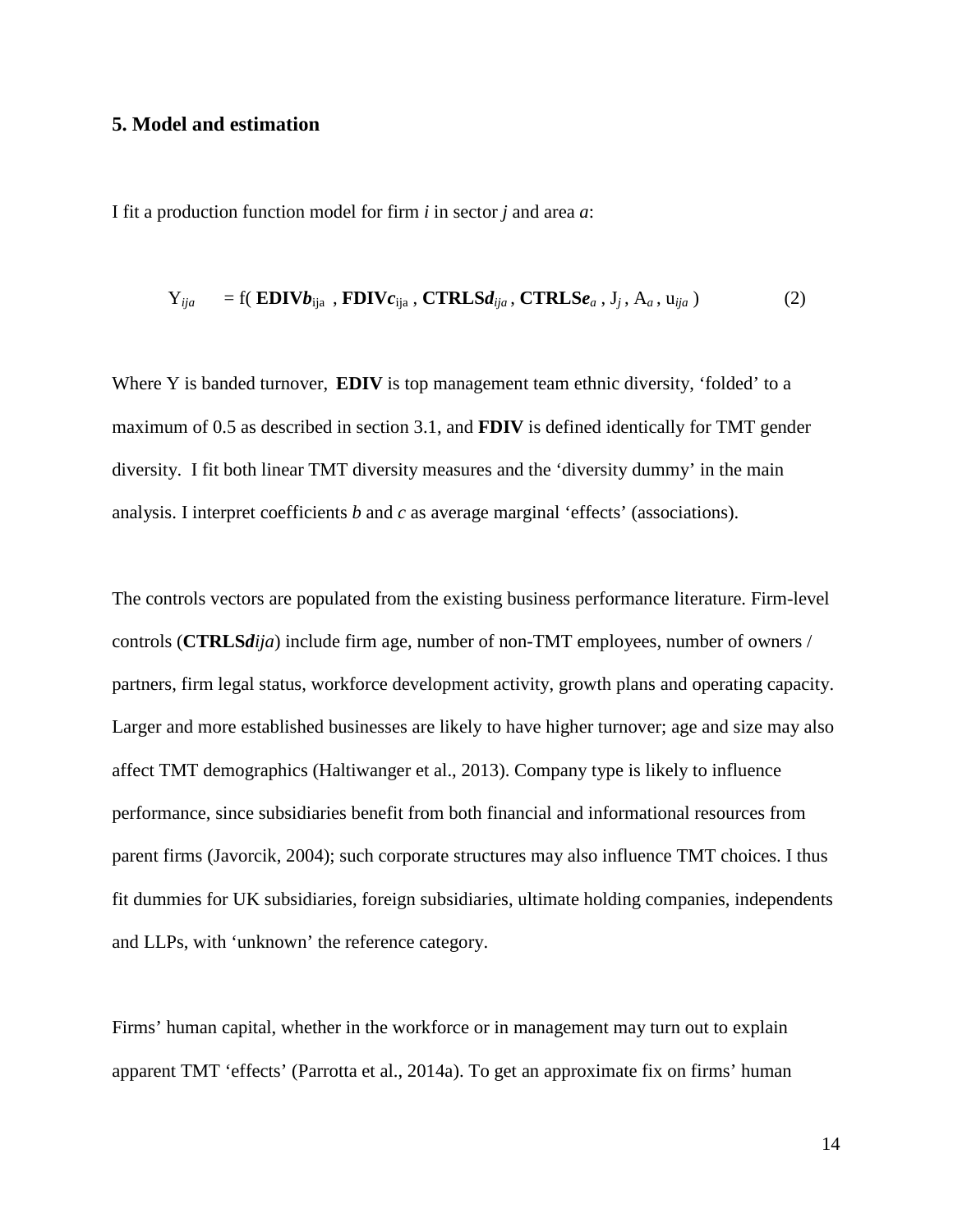capital I fit dummies for whether firms have attempted to improve their skills base through training (no training being the reference category); in robustness checks I complement this with area-level skilled workforce measures. Similarly, to approximate managerial capacity I fit dummies taking the value 1 if the firm has a codified growth plan and if it is operating at capacity.

Crucially, the area-level vector **CTRLS***ea* provides partial controls for area-level conditions that may affect both firm performance and TMT demographics. Urban location helps firms to become more productive via agglomeration economies, raising turnover [\(Rosenthal and Strange,](#page-38-11)  [2004\)](#page-38-11); urban areas also tend to have more diverse populations, which may influence top team characteristics. To control for this I fit the natural log of NUTS2 population density, lagged to 2001. TMT characteristics may collapse to other characteristics of the wider area population too; besides population density, I also fit controls for a given area's minority ethnic population share in 2001. Finally, J and A represent one-digit industry and NUTS2 fixed effects. Standard errors are clustered on SIC1.

I estimate FMM results with maximum likelihood. For comparison I run OLS regressions on the whole sample, for direct comparison of average marginal 'effects' and those for latent classes.<sup>[6](#page-14-0)</sup>

 $6$  A potential alternative estimator to OLS would be an ordered logit, given that turnover is strictly banded rather than continuous. However, each band is quantified so this approach is less appealing in practice, and the required proportional odds assumption may not hold.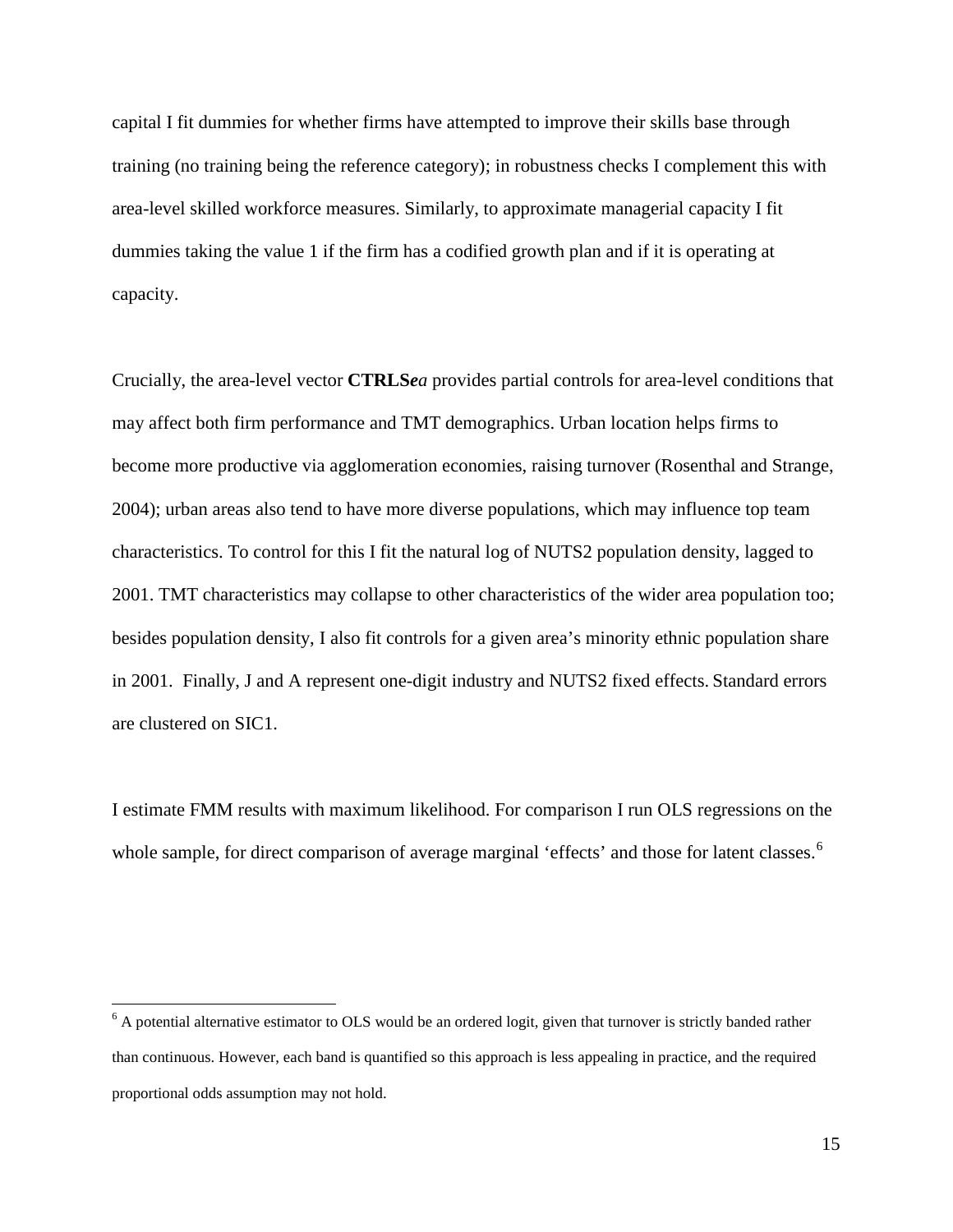#### **6. Descriptive analysis**

Table 2 provides diagnostic information that summarises the 'performance' of the threecomponent FMM model, drawing on the tests described in Appendix 2.

#### *Table 2 about here*

The top panel provides the classification of subjects based on posterior probabilities, which specify the probability that firm *i* belongs to class *C* given that we observe firm turnover: these comprise 28.8%, 58.2% and 19.9% of the sample. The middle panel shows average posterior probabilities for each class: that is, the underlying probability of a firm assigned to C1 truly being in C1. This suggests assignment is fairly clean, ranging from 0.729 to 0.887. The bottom panel presents a range of model fit statistics. Entropy is of particular interest, and ranges from 0 (every firm has an equal posterior probability of membership in all classes) to 1 (each firm has posterior probability 1 in a given class). Here, the entropy score of 0.574 suggests assignment is significantly better than random. Log-likelihood for FMM models is substantially better than in OLS regressions (see Table 5).

#### **6.1 Characteristics of the latent classes**

Table 3 summarises the mean characteristics of the pooled sample and each of the latent classes. As the latter are probabilistic, rather than observed, I also provide a class-weighted average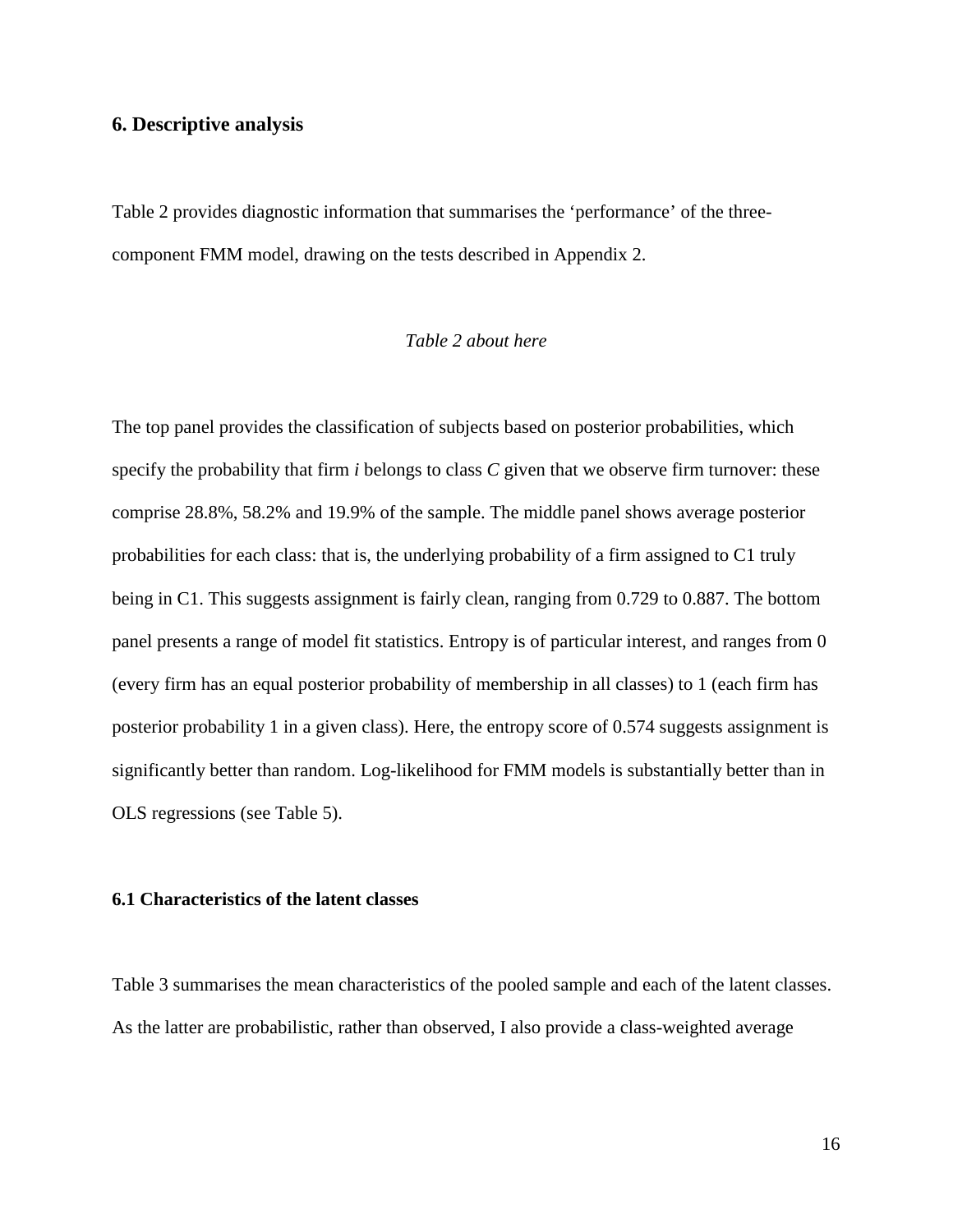measure. This gives the implied sample average, and functions as a further crosscheck on the modelling: the closeness of the modelled and observed sample means is reassuring.

#### *Table 3 about here*

The top panel of Table 3 compares components according to the variables of interest and controls. Overall, C1 firms emerge as the largest, most successful in turnover terms and most formalised in terms of structures and workflows. Component 1 firms have the highest turnover by some way (over £500k), with component 2 firms in the middle (£100-499k) and component 3 firms the lowest, at under  $\pounds$ 100k on average. However, component 3 firms have the highest minority ethnic and female TMT shares, and the greatest incidence of all-minority / all-female TMTs. Component 1 firms are much larger than those in other components, with over 62 staff (compared to 7 and 4 for C2 and C3 respectively). By contrast, there seem to be few age differences between classes. Component 1 firms are the least likely to be independent, although shares are high across all classes; component 1 firms are also the most likely to have a formal growth plan; to have trained staff; and to have formal linkages for R&D and information gathering. On each of these, C1 is followed by C2 with C3 firms being the least likely to have those characteristics.

The second panel gives industry breakdowns at SIC1 level. Component 1 firms are orientated towards manufacturing, distribution and public /personal services compared to the weighted average, component 2 towards hotels / catering and financial intermediation. Component 3 is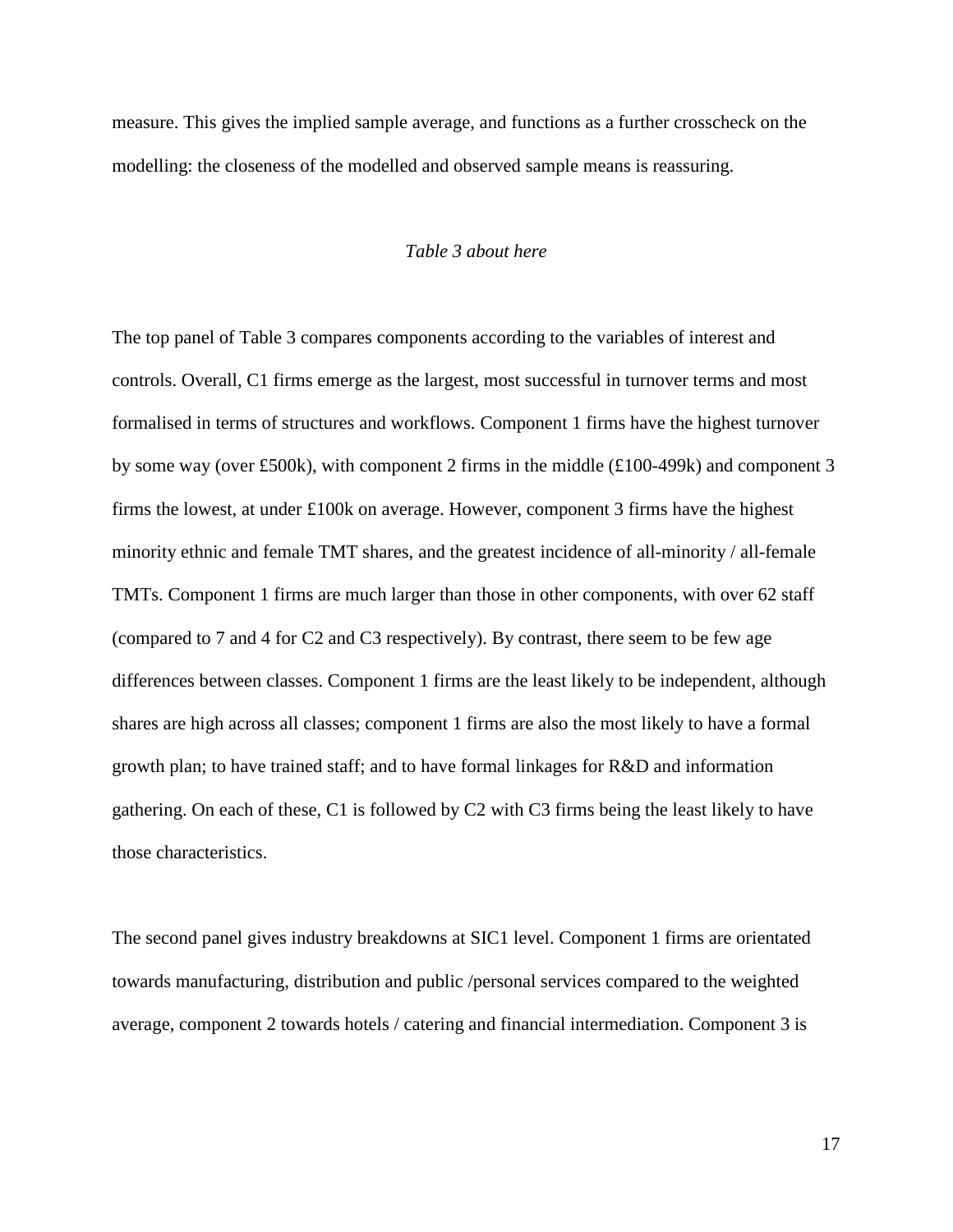similar to component 2 but with more of a skew: this class also has the highest share of primary industries.

The bottom panel gives the basic spatial distribution of the classes, using a Eurostat four-fold typology of city-regions. More than 2/3 of firms are in some kind of urban area, both overall and within classes. This broad urban orientation is highest for C1 firms, as is the 'big city' orientation (capital cities and second tier metros). On this basis, C3 firms seem the least urbanised. However, city-regions typically encompass multiple NUTS2 areas. Table A1.2 provides finergrained analysis at NUTS2 level: this shows that C3 firms have the highest representation in Inner and Outer London, with C2 firms in the middle and C1 firms least London-based.

#### **7. Regression analysis**

This section sets out the main results of the regression analysis. I begin with simple OLS results, comparing these to FMM regressions. I then run a number of robustness checks.

Table 4 sets out the results from the FMM regressions, with OLS coefficients given for comparison. In each case, column 1 fits EDIV alone, column 2 FDIV alone and column 3 both together. The top panel fits the linear diversity measure. Recall that pairwise correlations suggest positive links between DIV and business turnover. For ethnic diversity, these basic links survive adding controls, with the OLS coefficient of EDIV 1.070 significant at 5% (column 3). By contrast, coefficients of FDIV are non-significant. A 10% increase in EDIV thus implies a 10.7%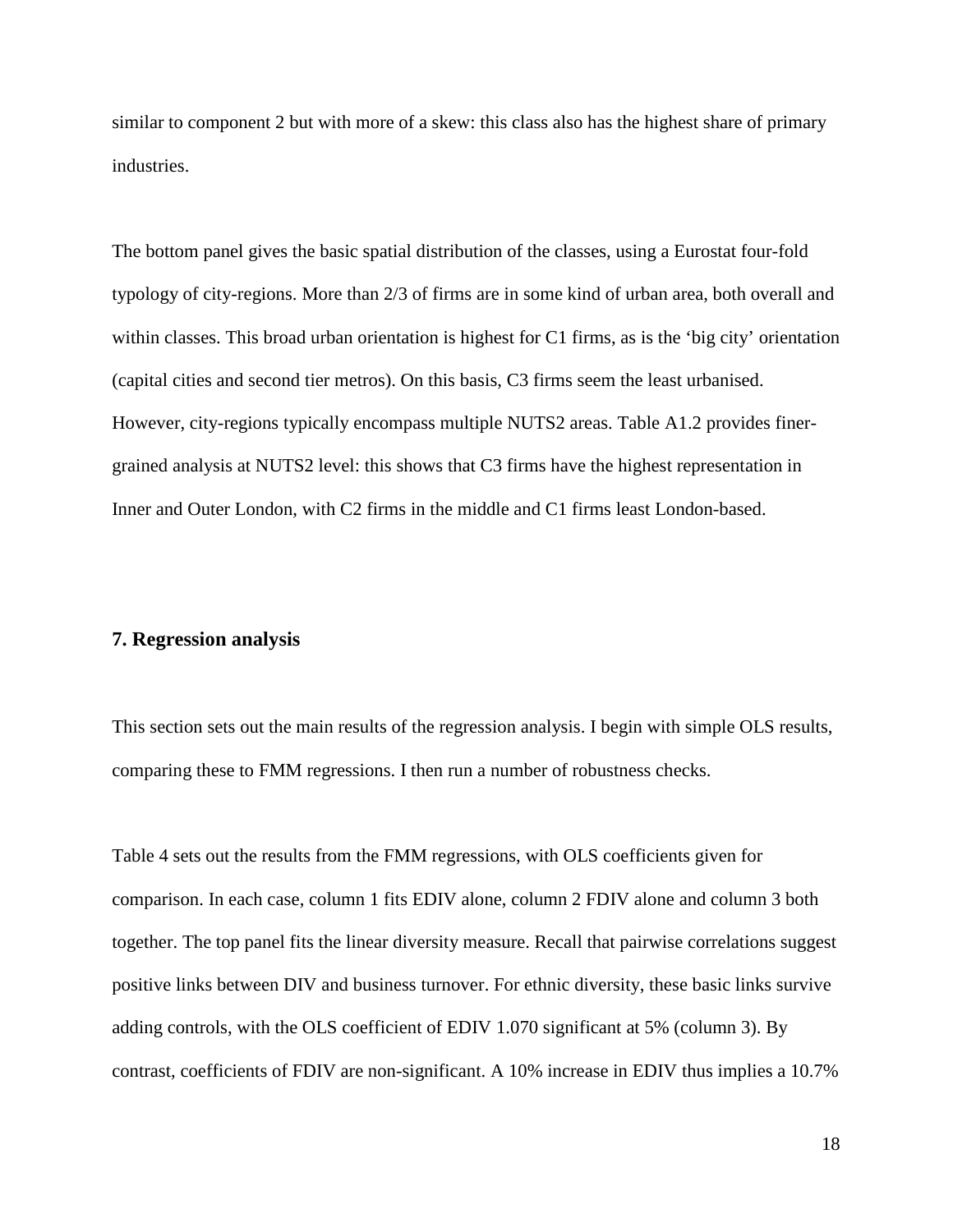rise in turnover. For a firm in turnover band 3 (midpoint £250k), this equates to a rise in turnover of £26,750.

#### *Table 4 about here*

As in Ozgen and De Graaff [\(2013\)](#page-38-0) the FMM results are also substantially different from those in the pooled sample, highlighting the importance of controlling for unobservables. Coefficients of EDIV shift depending on the model fitted; in the fullest specification (column 3) we find a strong positive link for C1 firms (1.706) and a much smaller link for C3 (0.180), both significant at 1%. Coefficients of FDIV are consistently positive for C3 (0.219 in the fullest model, significant at 1%), but are unstable for C1 and C2.

The bottom panel of Table 5 adds the diversity dummy to proxy for non-linearity. Here, EDIV becomes non-significant in the OLS results. By contrast, FDIV results strongly suggest an Nshaped relationship rather than a linear link. The FMM approach disentangles some of the underlying linkages. For EDIV, C3 firms show signs of a U-shaped relationship, significant at 1%. Specifically, results from the fullest model (column 6) suggest that for C3 firms, an ethnically diverse TMT is linked to a 0.984 percentage point drop in turnover compared to a homogenous firm, equivalent to a £738 drop for the average C3 business (whose average turnover band has a midpoint of £75,000). However, a 10% rise in TMT diversity after this brings a 15.83% rise in turnover, worth approximately £11,800 to a C3 firm. This U-shape relationship is much weaker for C1 and C2 firms, with the former showing non-significant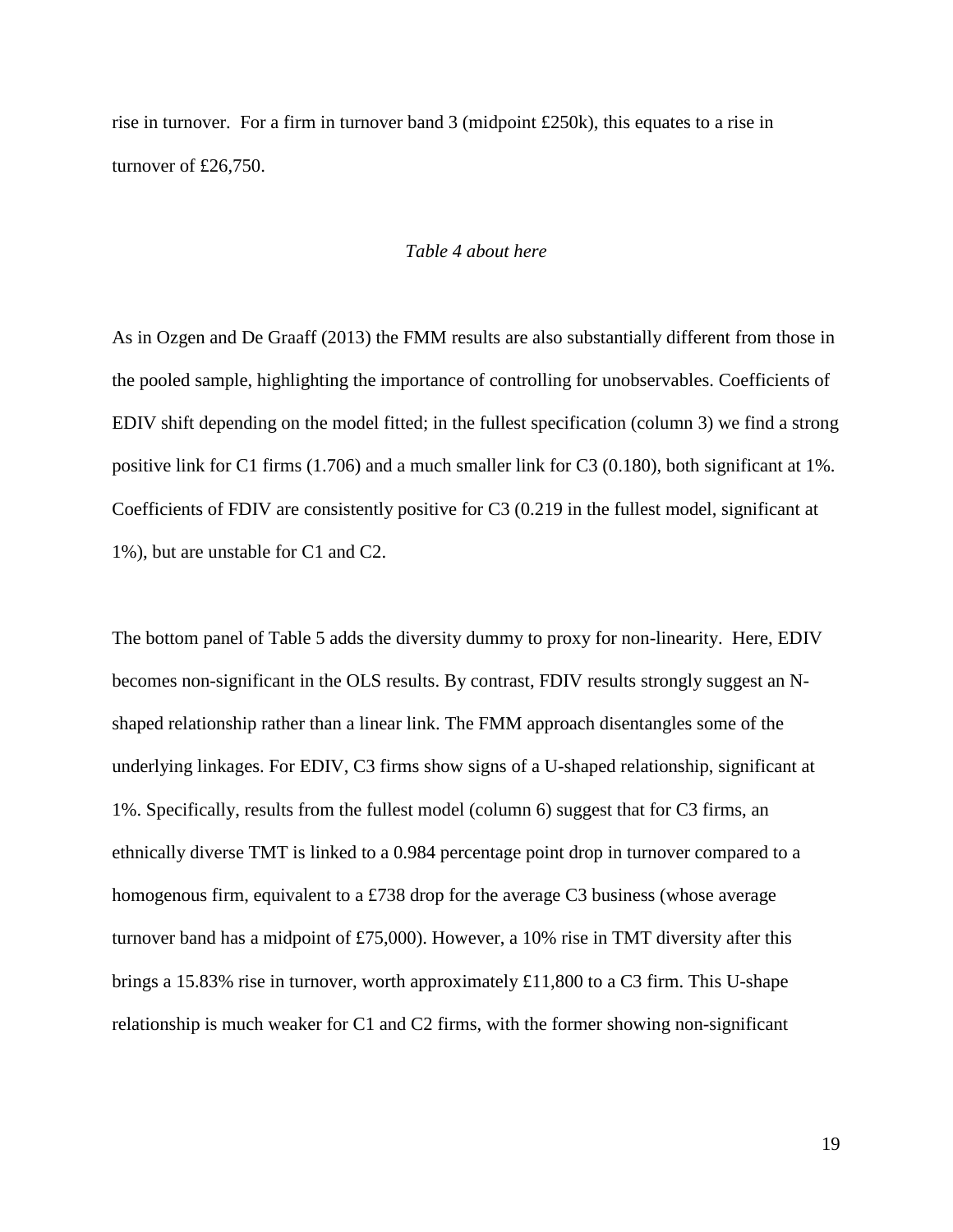coefficients of EDIV when fitted alone (column 4) and a linear relationship when fitted with FDIV (column 6).

For gender diversity, the results suggest that the N-shape link exists for C2 and C3 firms, but not for C1. Table A1.3 explores this further by fitting a quadratic model. This confirms a significant N-shape link for C2 and C3 firms, significant at 1%, although coefficients on the quadratic blow up a little. Turning points are respectively 0.10 and 0.11 on the folded diversity measure, which corresponds to underlying female TMT shares of 20% and 21%. For C1 firms, coefficient point to an N-shape relationship but are not significant.

Overall, we see that different 'diversities' have varying relationships to firms' turnover, and to each other. Pooled results also hide substantial differences in size and sign between groups of firms. C1 firms, the largest and most established, have a positive linear link from ethnic TMT diversity to turnover, but show no gender TMT links. C2 firms show no ethnicity links but an Nshaped relationship for gender. C3 firms, the smallest, most financial services-based and most London-centric group, show positive linear linkages on both ethnicity and gender, and also show some evidence of non-linear relationships (U-shaped for ethnicity, N-shaped for gender).

#### **7.1 Robustness checks**

Table 5 runs through a series of robustness checks. Main FMM results are provided in Column 1 for reference: OLS results are available on request.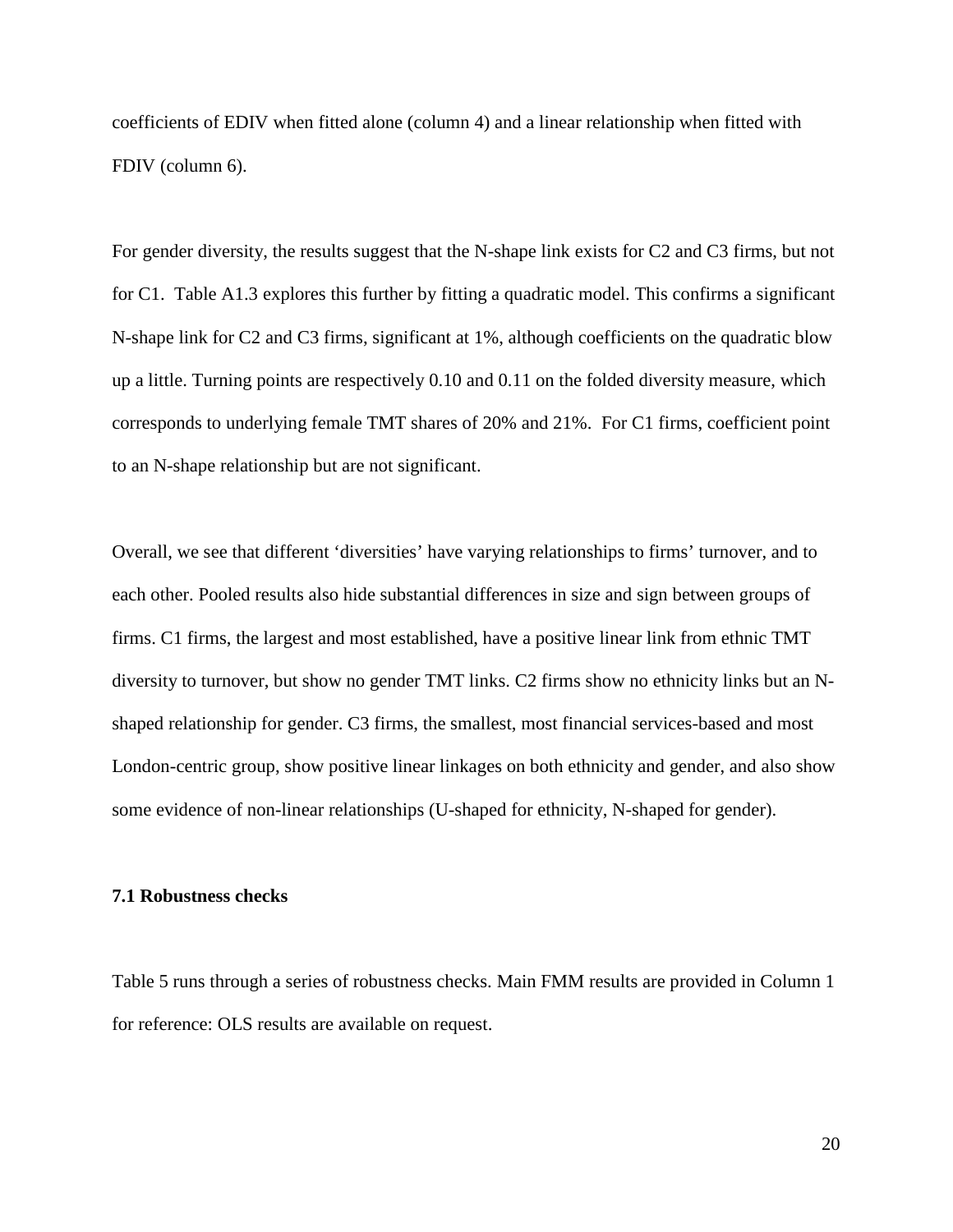#### *Table 5 about here*

First, Column 2 removes London observations from the model (around 5.6% of all observations). While OLS coefficients barely change, FMM results shift substantially with particularly large shifts in size and sign for EDIV coefficients. Taken at face value, this suggests that for firms in a given class, TMT ethnic diversity plays in opposite directions depending whether or not they are located in the capital or not. Section 8 explores this further by looking at the interaction of TMTlevel diversity with area type and demographics.

The NBS does not contain information on firm-level human capital, which is a potentially important omitted variable in equation (2). Columns 3 and 4 fit alternative area-level human capital measures taken from the UK Annual Population Survey. As expected, these shift coefficients of EDIV and FDIV, but the overall distribution of results remains the same.

Next, Column 5 fits additional controls for innovative activity, specifically whether firms expect to invest in R&D, have university-industry links or use professional networks. Including these controls changes the main results, but on a much smaller and sample – so direct comparisons are hard. Column 6 includes the banded share of exports, reflecting the well-known link between exporting and firm performance [\(Wagner, 2007\)](#page-38-12). Coefficients of EDIV are reduced for C1 and C3 firms, becoming insignificant in the latter case. By contrast, FDIV becomes significant for C2 firms. Other research shows positive connections between diversity and trade, so the latter may be an intervening variable in diversity-turnover links [\(Docquier and Rapoport, 2012\)](#page-36-7). Here, regressing exports on EDIV turns up an OLS coefficient of 1.091, significant at 5%; for imports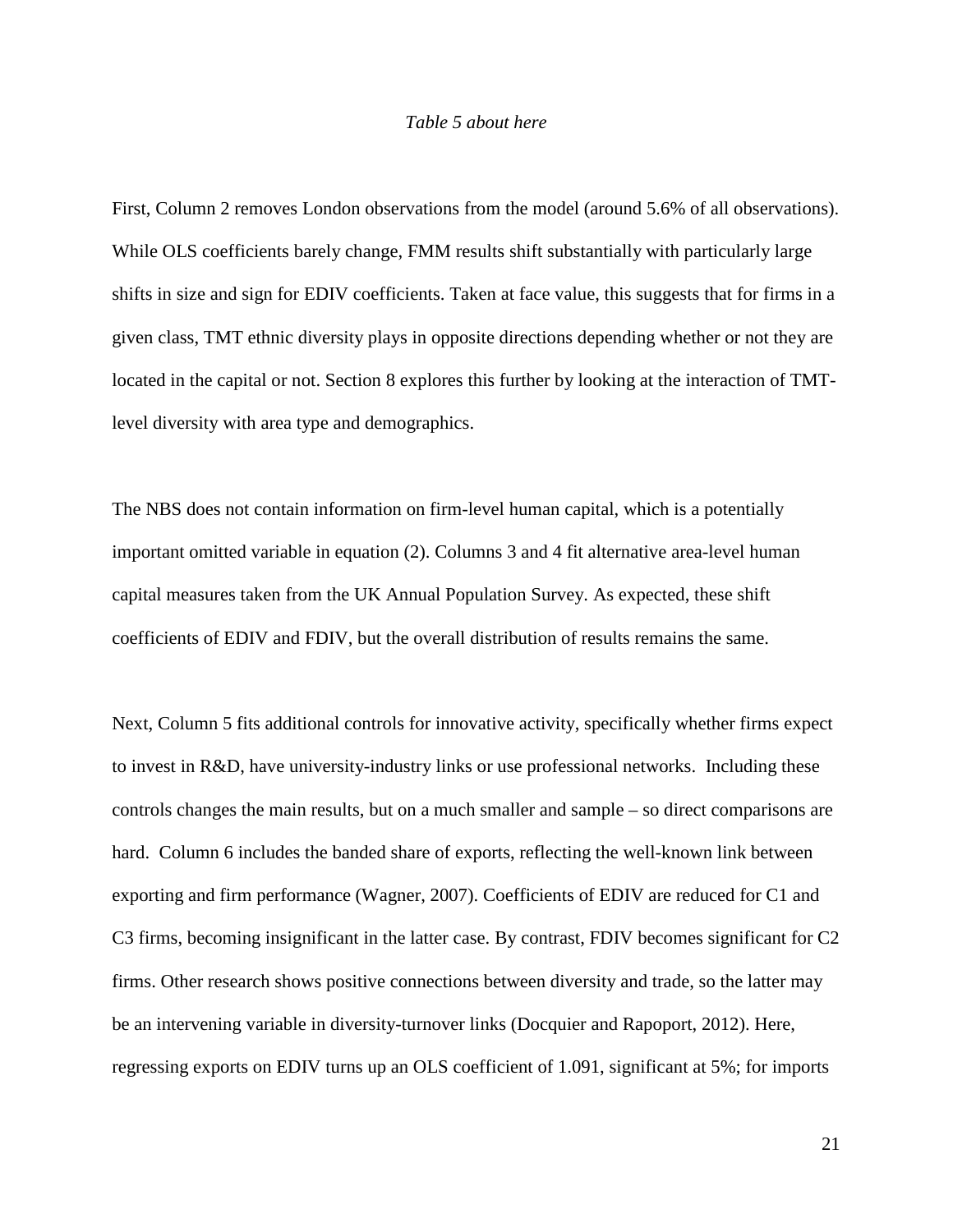this is 1.012, significant at 10% (for gender diversity, links is non-significant). For both innovation and exports, then, the analysis raises broader questions about the linkages between diversity, innovation, trade and business performance that need to be addressed further in other research.

Finally, I re-run equation (2) using two-way clustering on standard errors to deal with error correlation across (non-nested) industries and geographies. Following techniques developed by Cameron et al [\(2011\)](#page-36-18), Table A1.4 compares OLS estimates with and without two-way clustering. Results barely change, suggesting that local industry shocks are not driving the main findings.

#### **8. Extensions**

#### **8.1 Ethnic diversity, firms and cities**

As discussed in section 2, in theory urban location might amplify links from firm-level ethnic diversity to business performance, through urban demographics and/or the productivityenhancing role of cities. For this data, the robustness checks in Section 7 certainly suggest that London location shapes overall results.

I use the Eurostat city-regional typology to explore these issues further. First, I fit dummies for capital city-region and second-tier city-region location, and interact these with TMT ethnic diversity in equation (2). With lagged area-level demographics in the controls vector, this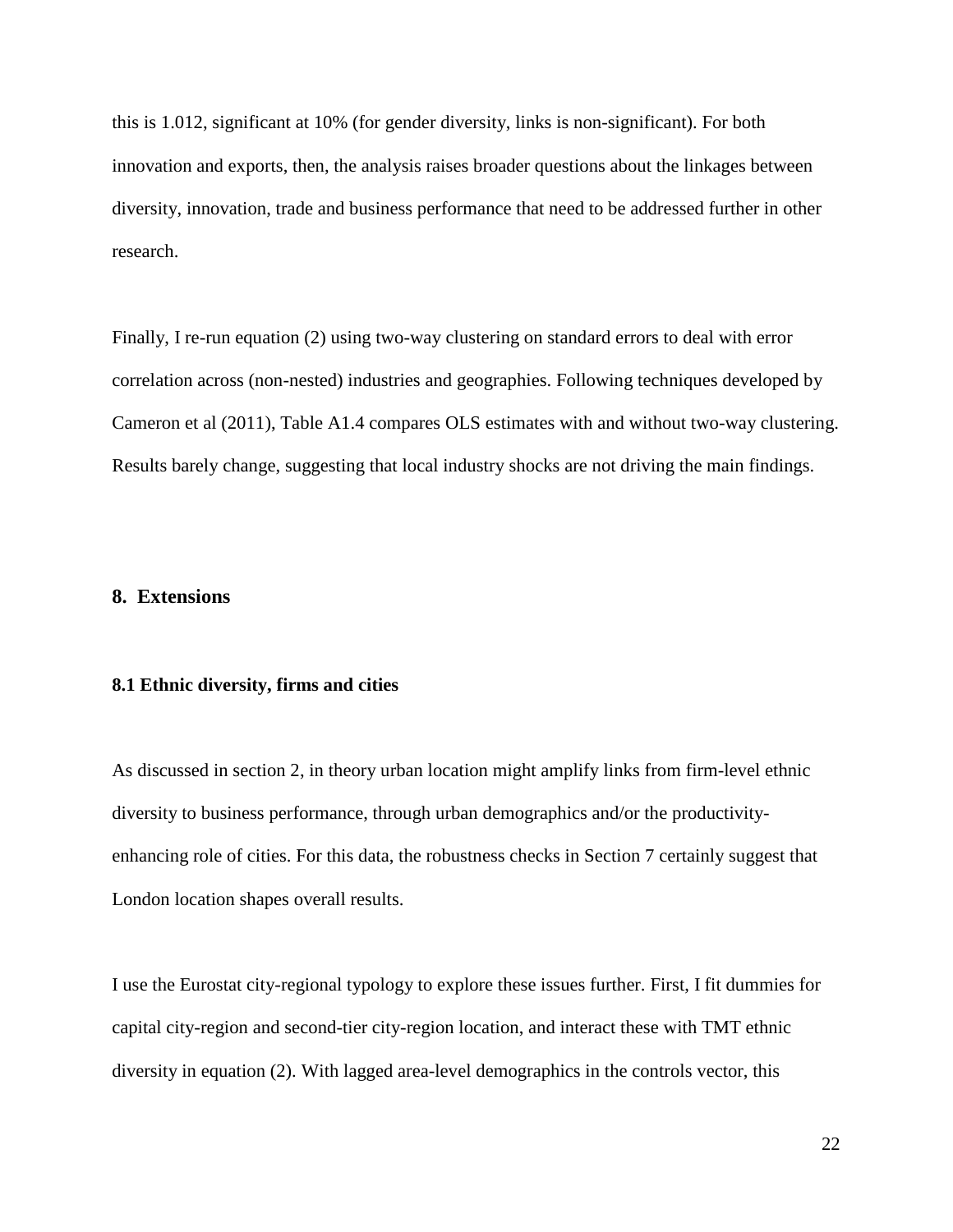specification should highlight any productivity-enhancing role of urban areas. Results for London and surrounds are set out in Table 6 (top panel).

#### *Table 6 about here*

OLS results show a positive significant effect of capital city location (column 1). Notably, for C3 firms this is negative significant, and turns EDIV negative too. Fitting the interaction shows a partial effect of 1.926 in the OLS, significant at 10% (column 2). This appears to be driven by C3 firms, where the partial effect is 1.075, again significant at 10%. For these firms, the total effect of EDIV is 1.207, and is increasing in capital city-region location, versus 0.132 for C3 firms in other city-regions; this suggests some amplifying effect of London and surrounds for these businesses, but the link is relatively weak.

Next, I make a three-way interaction between TMT diversity, lagged area-level diversity and urban type. Results are shown in the bottom panel. Comparing the size/sign of these partial and total effects with the previous estimates helps test whether urban demography also plays a role in city 'effects'. OLS results give an insignificant partial effect of EDIV, and a total effect driven by TMT diversity rather than area-level characteristics. By contrast, FMM results show partial effects for C2 and C3 firms significant at 1%, with a total effect of EDIV for C3 businesses that is increasing in location as before. In this case, the total effect of EDIV in the London city region (EDIV\*location\*demography) is smaller than EDIV\*location alone (0.66 vs. 1.207) but more robust (1% vs. 10% significant).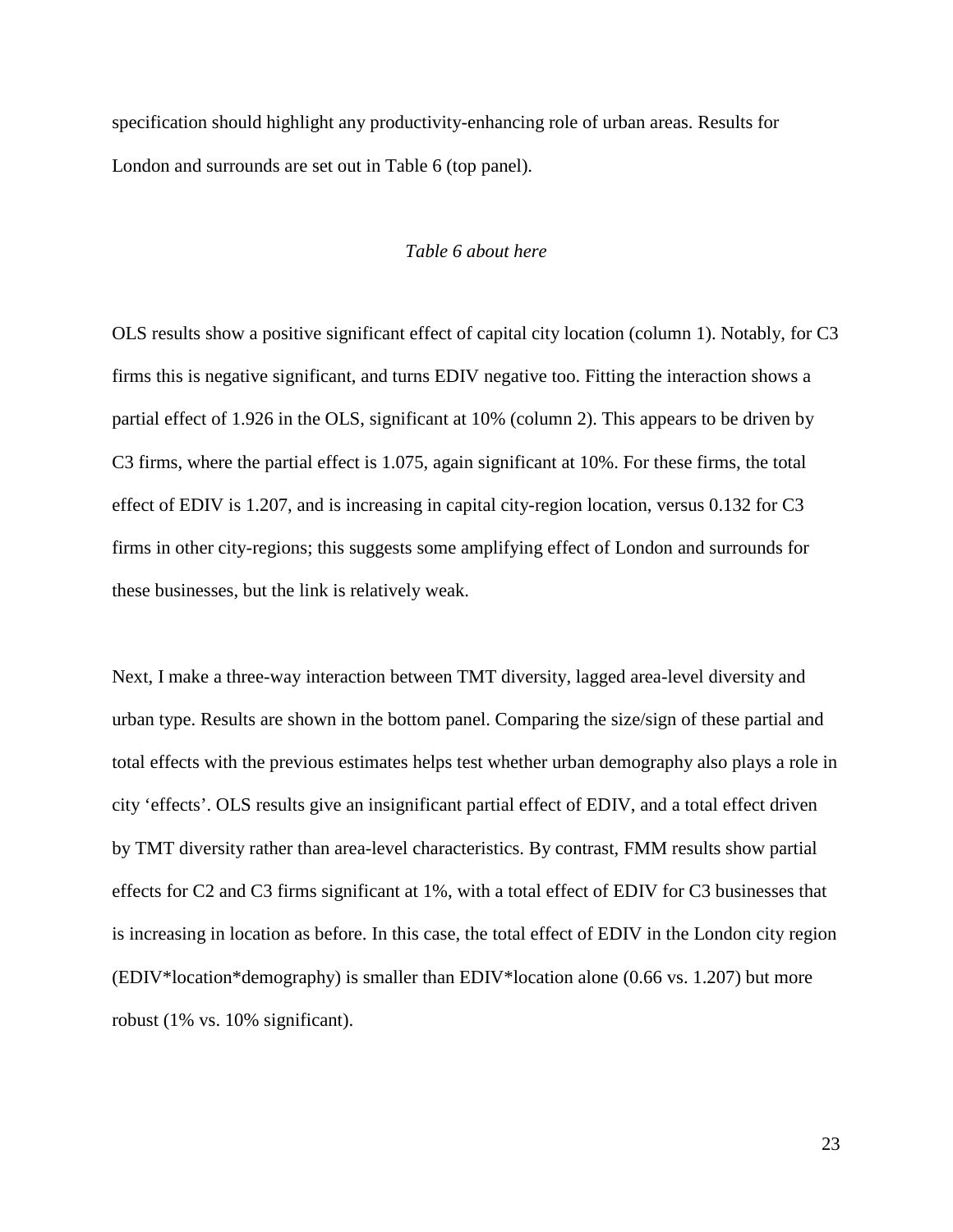In Table A1.5, I re-run these regressions for second tier metro city-regions. Here, partial effects are interpreted as the relative 'effect' of EDIV in a second tier location, relative to all other locations (including the capital and surrounds). As before, the top panel shows the EDIV\*location interaction, and the bottom panel shows EDIV\*location\*demography. Partial effects of EDIV\*location are negative and non-significant in the OLS, weakly positive significant for C1 firms and non-significant for C2 and C3 firms. Overall, and in all FMM classes, total effects of EDIV are decreasing in second-tier cities – in clear contrast to the capital city-region results.

For EDIV\*location\*demography, partial effects are positive significant for C3 firms, and nonsignificant for other classes and OLS results. As with diversity-location interaction, total effects are always decreasing in second tier locations. Alternative specifications using a combined capital and second-tier city-region location dummy also find declining total effects of EDIV for C2 and C3 firms (results are available on request). Together, these results suggest that secondtier locations lack the amplifying effects on firm diversity present in the London city-region, either through agglomeration economies or demography.

Overall, these results suggest that firm-level diversity-turnover links are amplified in the London city-region, but not in other metros; that both agglomeration economies and demographics play a role; and that 'effects' are driven by C3 firms, which are smallest, youngest and most serviceorientated (and most London-based). This is consistent with the 'nursery cities' hypothesis that smaller, younger firms benefit most from big city learning effects [\(Jacobs, 1961;](#page-37-19) [Duranton and](#page-36-19)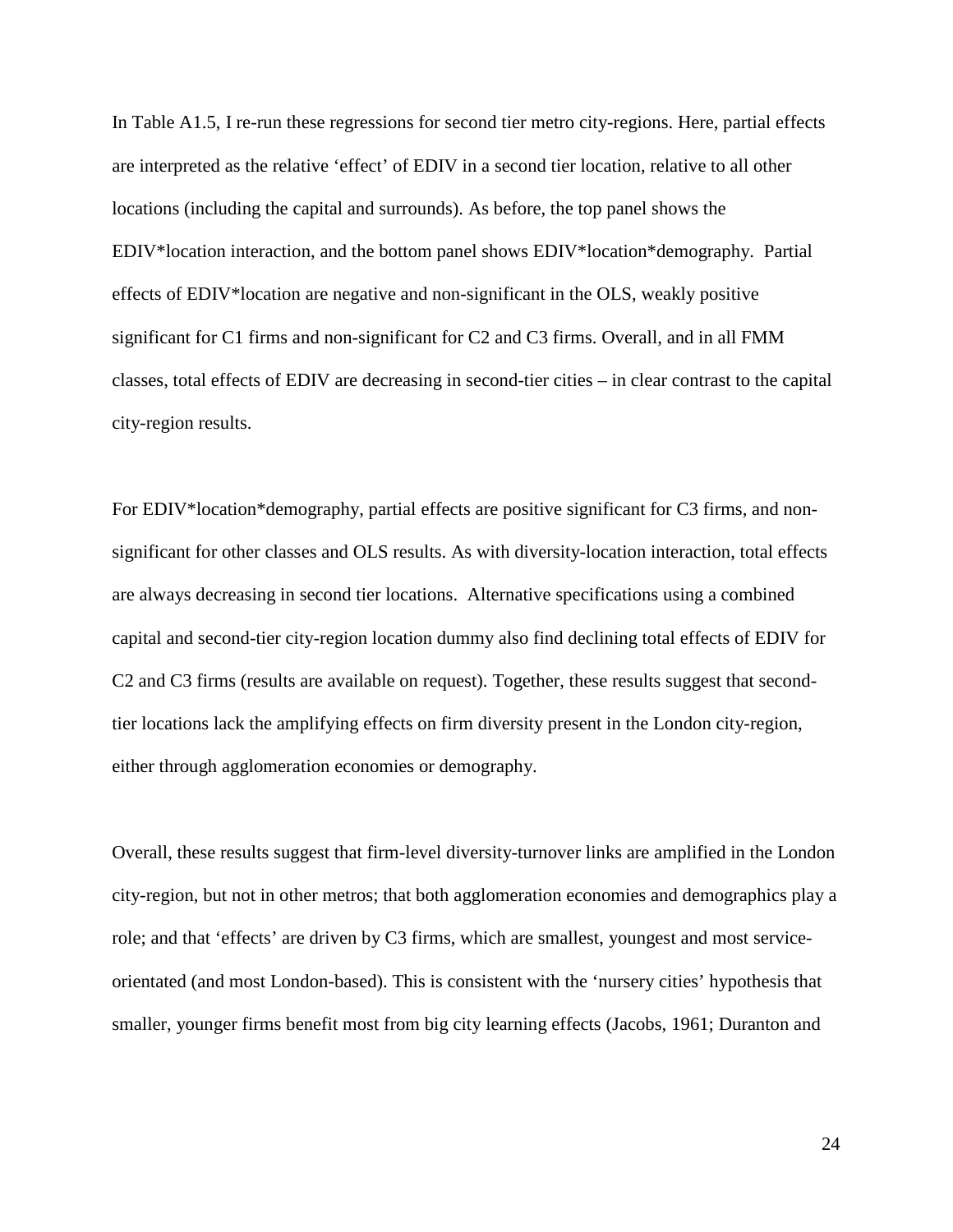[Puga, 2001\)](#page-36-19). These results are also consistent with Trax et al [\(2012\)](#page-38-1), who find that area-level diversity is at least as important to firm performance as internal workforce composition.

#### **8.2 Homogeneity analysis**

As a final extension of the analysis, I re-run equation (2) using dummies for homogenous TMTs instead of the linear diversity measure. Specifically, for ethnicity I fit dummies for all-majority and all-minority TMTs; and for gender, all-male/female TMTs. In both cases associations are interpreted as the relative 'effect' of that TMT composition versus diverse firms. As discussed in Section 3, this approach helps uncover the *kind* of homogeneity linked to turnover, and what homogeneity payoffs / penalties might exist. Results are given in Table A1.6: the top panel looks at ethnicity and the bottom panel gender.

Pairwise correlations in Table A1.1 suggest negative links from all-minority and all-female TMTs to turnover in the pooled sample. These hold up in the OLS analysis: I also find smaller, negative significant links from all-majority TMTs, but there is a non-significant and close to zero link from all-male TMTs. A priori, penalties from 'lock-in' should be similar for all homogenous groups, so that the larger penalties against all-minority and all-female headed firms imply the presence of external discrimination. However, the FMM analysis suggests some important within-sample differences. For ethnicity, C1 and C3 firms show similar results to the OLS, but C2 firms suggest positive links from homogeneity to turnover, which are 1% significant for allminority TMTs. For gender, C1 firms show positive links from all-male TMTs; C2 firms replicate OLS results; while for C3 firms, all-male penalties are larger than all-female.

25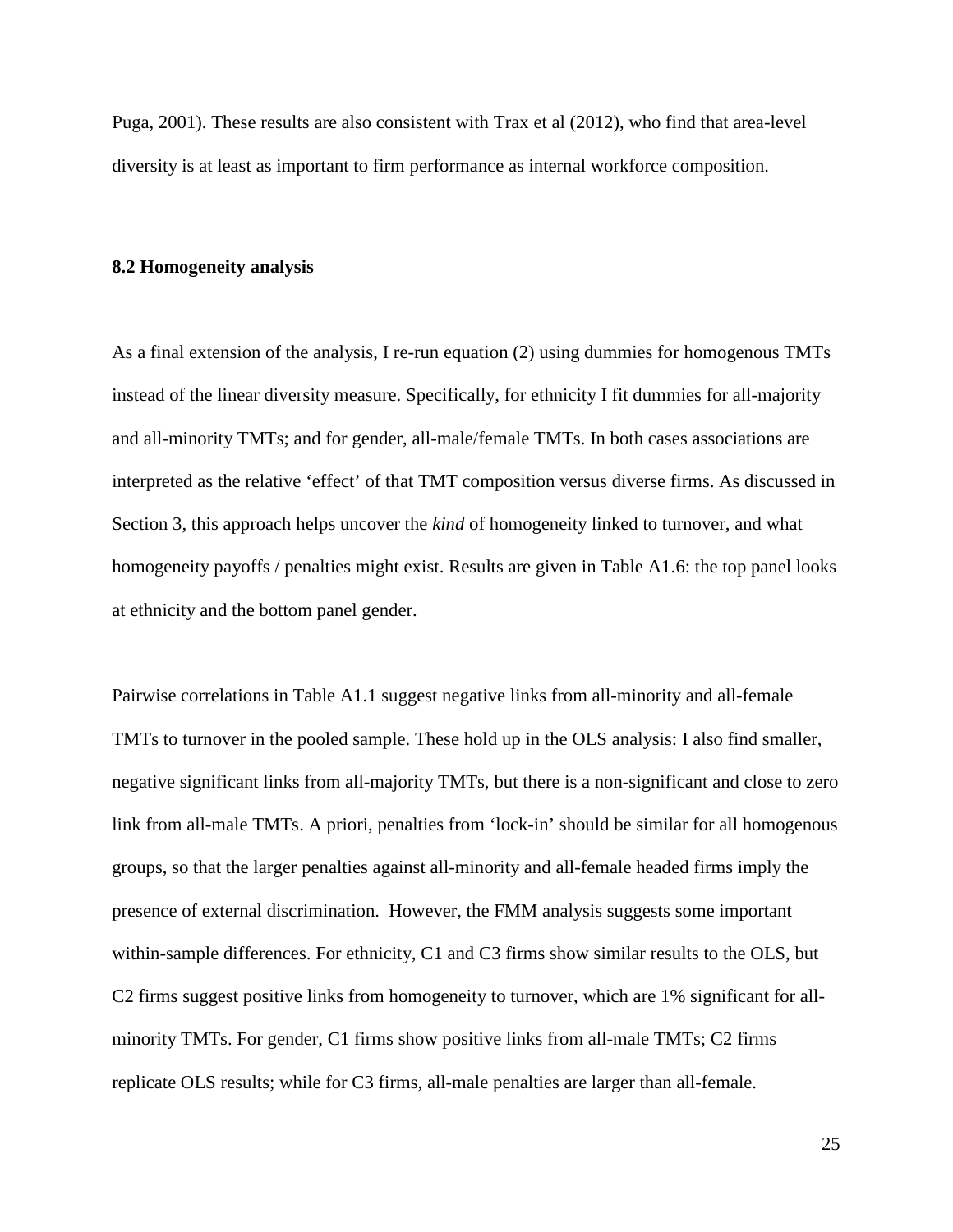#### **9. Discussion**

This paper examines some current hot issues in the 'economics of diversity': firm-level links from diversity to business performance, and the interaction of firm and area-level characteristics, especially urban location. Unusually, my data allows me to focus the analysis on firms' 'top teams', who play a crucial role in setting the strategic direction of the business, and compares ethnic and gender diversity in the TMT. It is one of very few studies to do this. I also use latent class analysis to handle firm-level unobservables. This leads to substantial improvements in identification over OLS results, and highlights significant differences between groups of firms.

Overall, I find that ethnic and gender TMT diversity have varying relationships to firm turnover across firm classes, and relative to each other. The largest and most established firms in my data show a linear link from ethnic diversity to revenue; other groups, predominantly smaller and less formalised in working structures, seem to have non-linear relationships (U-shape for ethnic diversity, N-shape for gender). These hold most clearly for a group of the smallest, youngest, financial services and London-centric firms. This group also shows strong positive linear links from TMT ethnic and gender diversity. Strikingly, firms in this group based in London show some signs of amplified ethnic diversity linkages, via big city agglomeration economies and urban demography. By contrast, second tier metro locations exhibit decreasing effects.

There are some important caveats on these results. First, and crucially, my data is cross-sectional and so I am unable to control for firm-level selection effects. This means that the direction of causation is not clear, and results have to read purely as associations. This is common to firm-

26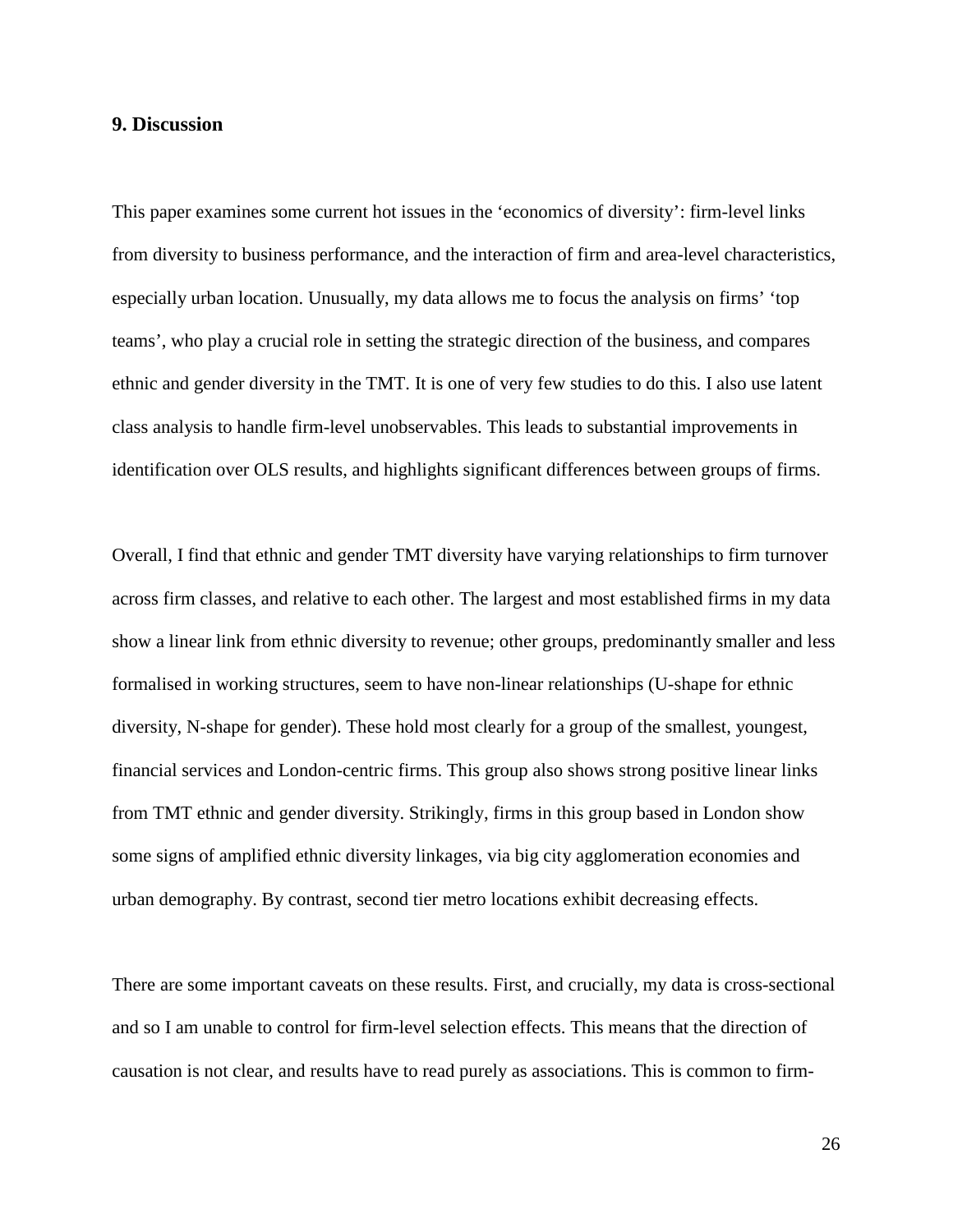level analysis of this kind: causation is very challenging to pin down [\(Adams et al., 2010\)](#page-36-11). Second, the unavoidable banding of the outcome variable in the dataset reduces the precision of my estimates, and some controls are handled using workarounds.

As such, the analysis leaves a number of areas for further work. Worker-firm panel data, which is hard to construct in the UK, would substantially improve future research – not least by allowing researchers to test build and decay effects of diversity over time. More challenging is to find exogenous shifters of workforce or TMT composition. These occur rarely (see Ahern and Dittmer [\(2012\)](#page-36-12) for one example), so researchers tend to rely on lab studies or instruments. The external validity of the former is moot, especially given the urban context issues examined here. However, lab studies do highlight the importance of task and organisational context, which also appear to condition the impacts of group and firm demographics [\(Mannix and Neale, 2005\)](#page-37-9). Similarly, gender / culture-specific individual preferences may also impact performance at the team level in ways that are hard to untangle in real world scenarios [\(Azmat and Petrongolo,](#page-36-3)  [Forthcoming\)](#page-36-3). In situ research at this level has been largely qualitative to date. Structured, largescale analysis would be a major step forward.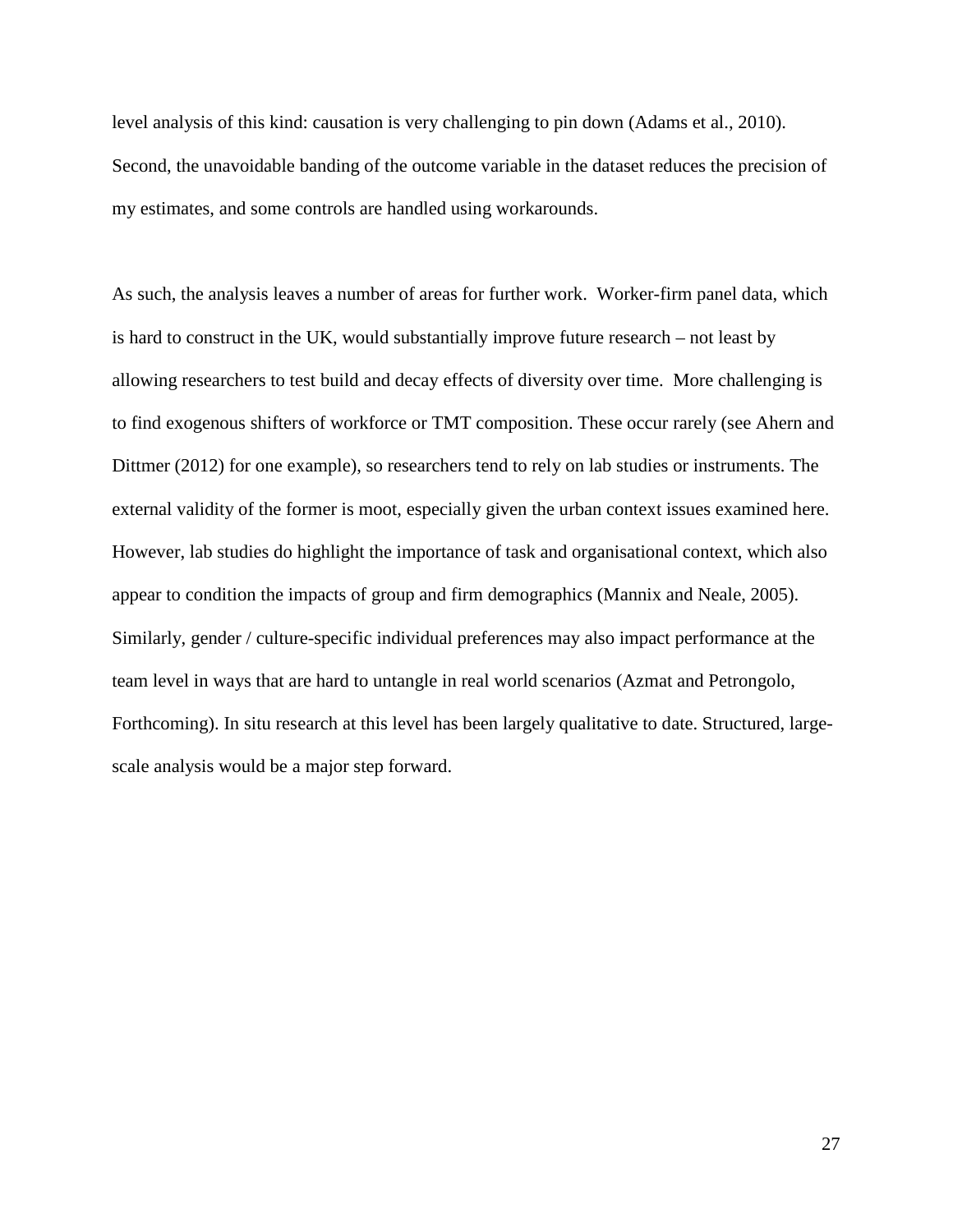# **Figures and tables**



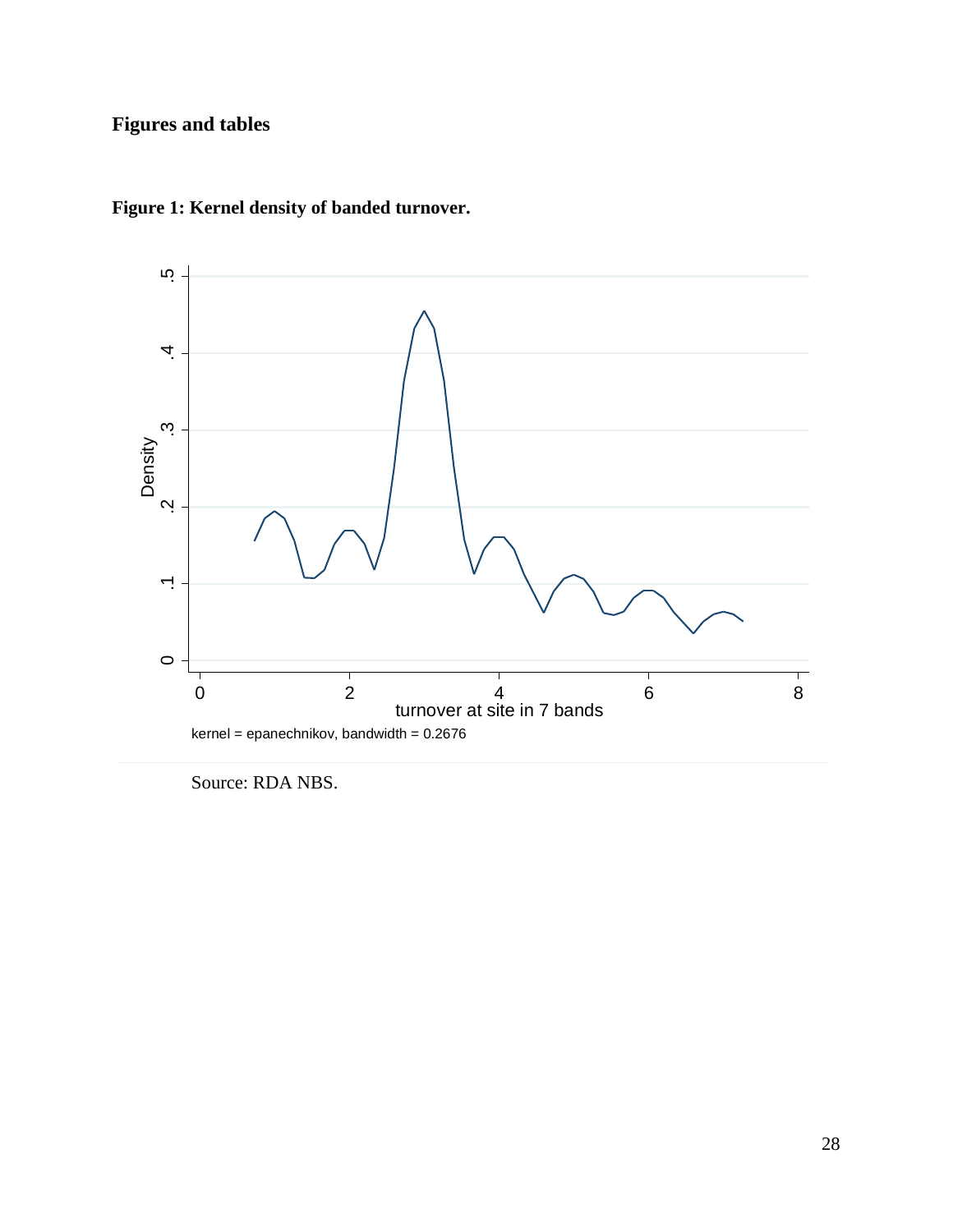# **Table 1. Summary statistics.**

| <b>VARIABLES</b>                                                | $\mathbb N$ | <b>Mean</b> | <b>SD</b> | Min              | <b>Max</b>     |
|-----------------------------------------------------------------|-------------|-------------|-----------|------------------|----------------|
| Turnover at site in 7 bands                                     | 2,381       | 3.297       | 1.628     | 1                | $\tau$         |
| % Minority ethnic TMT                                           | 2,381       | 0.0347      | 0.172     | $\boldsymbol{0}$ | $\mathbf{1}$   |
| % Minority ethnic TMT folded                                    | 2,381       | 0.007       | 0.055     | $\theta$         | 0.5            |
| Minority ethnic-headed firm                                     | 2,381       | 0.028       | 0.164     | $\boldsymbol{0}$ | $\mathbf{1}$   |
| % Female TMT                                                    | 2,381       | 0.255       | 0.334     | $\theta$         | 1              |
| % Female TMT folded                                             | 2,381       | 0.148       | 0.218     | $\overline{0}$   | 0.5            |
| All-female TMT                                                  | 2,381       | 0.101       | 0.302     | $\overline{0}$   | 1              |
| No of employees who receive a salary<br>(excluding owners)      | 2,381       | 20.17       | 244.5     | $\mathbf{0}$     | 12,435         |
| Number of owners/partners/directors                             | 2,381       | 2.096       | 3.676     | 1                | 100            |
| Years business in operation                                     | 2,381       | 3.397       | 0.858     | 1                | $\overline{4}$ |
| Firm is subsidiary of UK parent                                 | 2,381       | 0.0326      | 0.178     | $\boldsymbol{0}$ | 1              |
| Firm is subsidiary of foreign parent                            | 2,381       | 0.0151      | 0.122     | $\overline{0}$   | 1              |
| Firm is ultimate holding company                                | 2,381       | 0.0138      | 0.117     | $\theta$         | 1              |
| Firm is independent                                             | 2,381       | 0.733       | 0.442     | $\boldsymbol{0}$ | 1              |
| Firm is LLP                                                     | 2,381       | 0.134       | 0.340     | $\overline{0}$   | 1              |
| Share of foreign sales banded                                   | 2,381       | 0.696       | 1.444     | $\boldsymbol{0}$ | 6              |
| Share of foreign inputs banded                                  | 2,381       | 1.018       | 1.804     | $\boldsymbol{0}$ | 6              |
| Growth plan dummy                                               | 2,381       | 0.320       | 0.467     | $\theta$         | 1              |
| Business is operating below capacity                            | 2,381       | 0.675       | 0.468     | $\boldsymbol{0}$ | 1              |
| Hard-to-fill vacancies in past 12 months                        | 2,381       | 1.813       | 0.390     | 1                | $\overline{2}$ |
| Business provided some training in past 12<br>months            | 2,381       | 0.331       | 0.471     | $\boldsymbol{0}$ | 1              |
| Product or process innovation in last 12<br>months              | 2,381       | 0.244       | 0.429     | $\boldsymbol{0}$ | $\mathbf{1}$   |
| Firm expects to do R&D investment in next 12<br>months          | 2,381       | 0.621       | 0.485     | $\overline{0}$   | 1              |
| Business uses U-I links for R&D                                 | 1,718       | 0.196       | 0.397     | $\boldsymbol{0}$ | 1              |
| Business uses specialist networks for info                      | 2,152       | 0.416       | 0.493     | $\boldsymbol{0}$ | 1              |
| Ln(population density, 2001)                                    | 2,381       | 6.040       | 1.269     | 3.116            | 9.116          |
| Five year lag of area minority ethnic working<br>age population | 2,381       | 7.032       | 9.095     | 0.500            | 41.75          |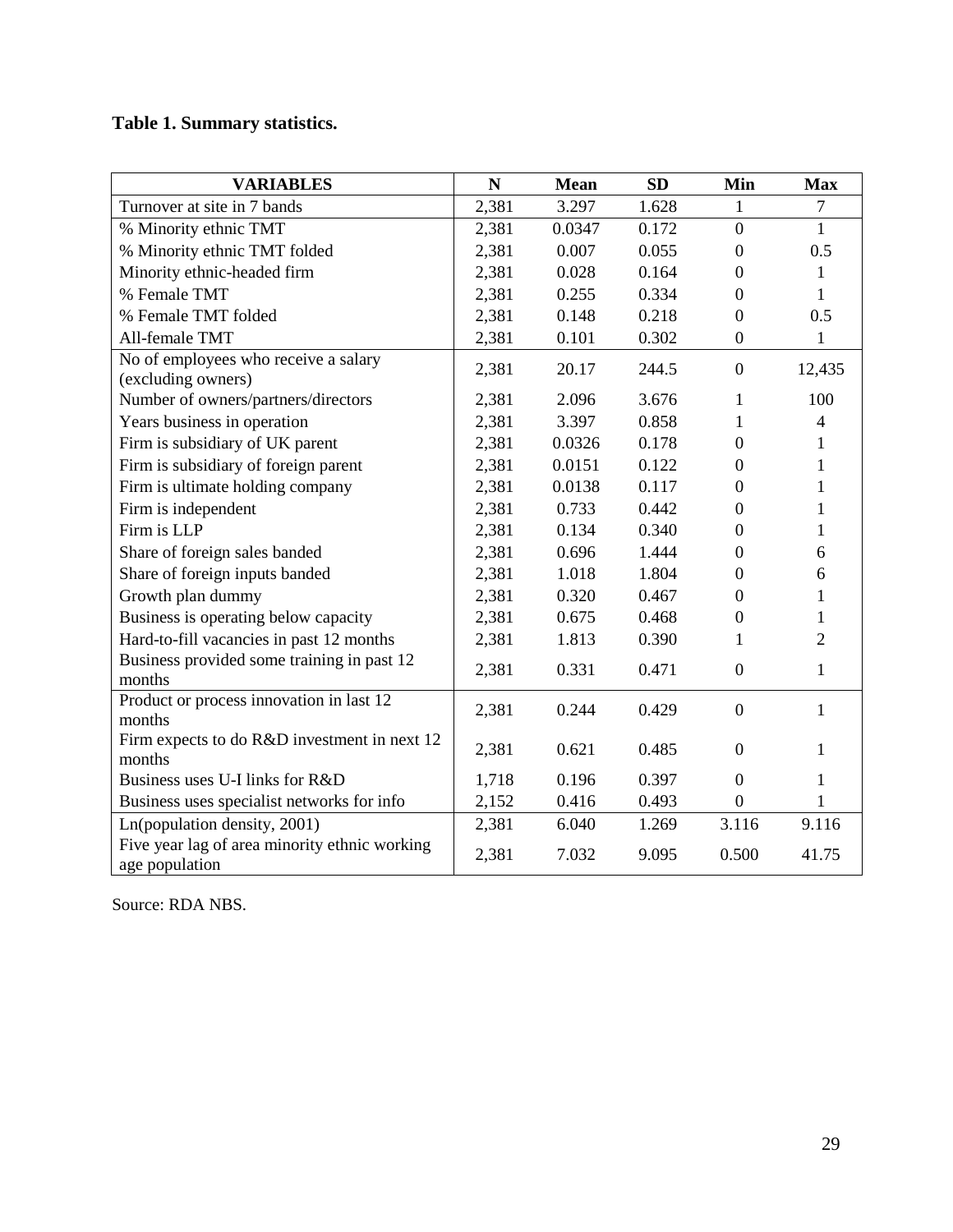| <b>Component</b>                  | C1                                   | C <sub>2</sub> | C <sub>3</sub> |  |  |  |  |  |
|-----------------------------------|--------------------------------------|----------------|----------------|--|--|--|--|--|
| <b>Frequency</b>                  | 686                                  | 1386           | 309            |  |  |  |  |  |
| <b>Percent</b>                    | 28.81                                | 58.21          | 12.98          |  |  |  |  |  |
|                                   | Most likely latent class / component |                |                |  |  |  |  |  |
| <b>Mean posterior probability</b> | C <sub>1</sub>                       | C2             | C <sub>3</sub> |  |  |  |  |  |
| p1                                | 0.887                                | 0.103          | 0.01           |  |  |  |  |  |
| p2                                | 0.253                                | 0.729          | 0.018          |  |  |  |  |  |
| p3                                | 0.153                                | 0.751          |                |  |  |  |  |  |
| <b>Entropy</b>                    |                                      | 0.574          |                |  |  |  |  |  |
| <b>AIC</b>                        |                                      | 7039.985       |                |  |  |  |  |  |
| <b>BIC</b>                        |                                      | 8021.782       |                |  |  |  |  |  |
| Sample size adjusted BIC          |                                      | 7481.656       |                |  |  |  |  |  |
| # free parameters                 | 170                                  |                |                |  |  |  |  |  |
| Log likelihood                    |                                      | $-3349.993$    |                |  |  |  |  |  |

# **Table 2. Three-component FMM performance.**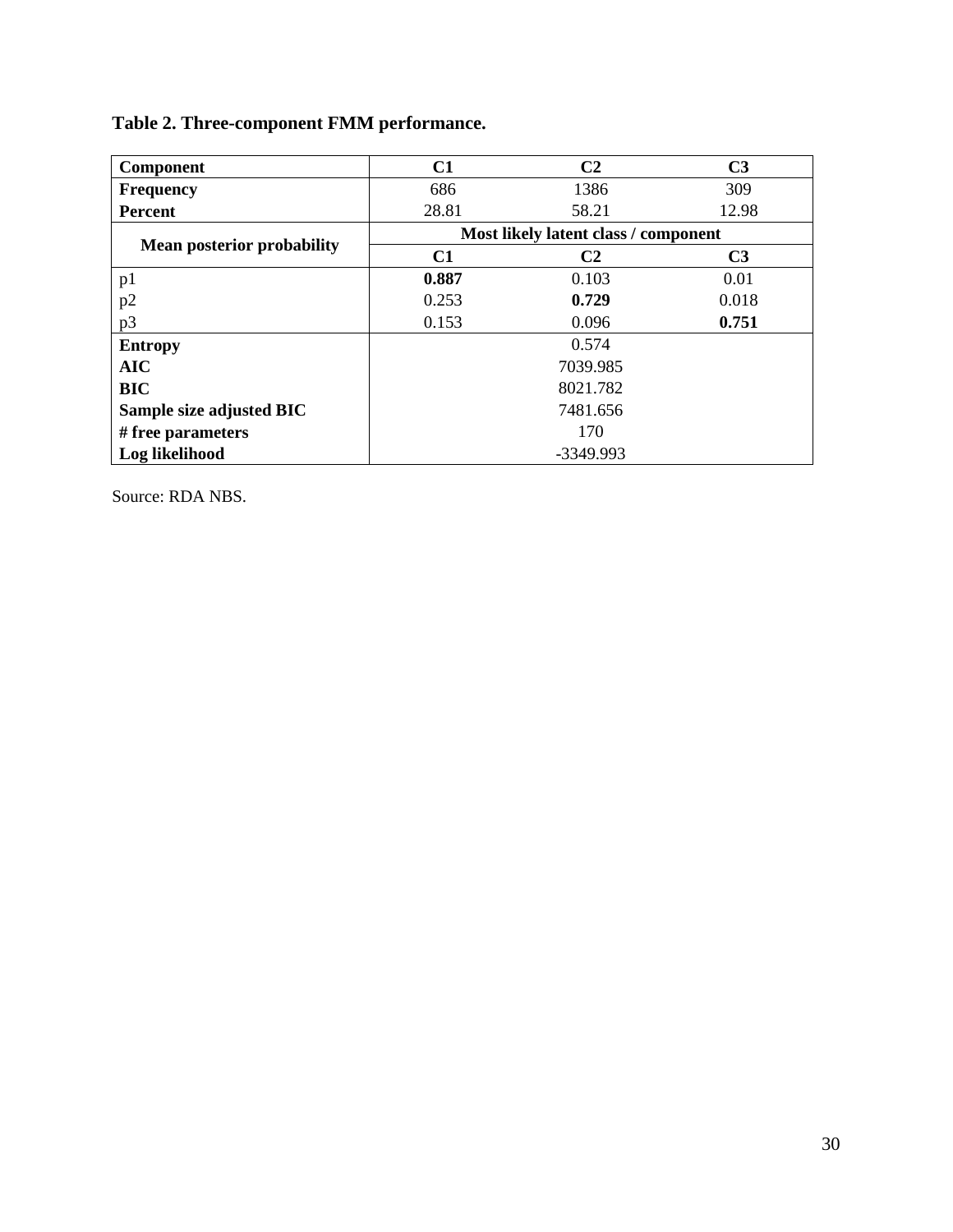|                                            |        |        | <b>Percentage of firms</b> |        |                    |
|--------------------------------------------|--------|--------|----------------------------|--------|--------------------|
| Characteristic                             | All    | Comp 1 | Comp 2                     | Comp 3 | $CI-3$<br>weighted |
| Turnover at site in 7 bands                | 3.297  | 4.491  | 3.124                      | 1.913  | 3.176              |
| % minority ethnic TMT                      | 0.0347 | 0.034  | 0.035                      | 0.048  | 0.039              |
| % minority ethnic TMT folded               | 0.007  | 0.014  | 0.006                      | 0.015  | 0.012              |
| All minority-ethnic TMT                    | 0.0275 | 0.020  | 0.029                      | 0.045  | 0.032              |
| % Female owners/partners/directors         | 0.255  | 0.246  | 0.259                      | 0.276  | 0.260              |
| % female TMT folded                        | 0.148  | 0.144  | 0.154                      | 0.144  | 0.147              |
| All-female TMT                             | 0.101  | 0.085  | 0.096                      | 0.146  | 0.109              |
| No of employees who receive a salary       | 20.17  | 62.67  | 7.25                       | 4.38   | 24.77              |
| Number of owners/partners/directors        | 2.096  | 2.376  | 2.085                      | 2.003  | 2.155              |
| Years business in operation                | 3.397  | 3.478  | 3.387                      | 3.269  | 3.378              |
| Firm is subsidiary of UK parent            | 0.0326 | 0.051  | 0.028                      | 0.023  | 0.034              |
| Firm is subsidiary of foreign parent       | 0.0151 | 0.028  | 0.010                      | 0.013  | 0.017              |
| Firm is ultimate holding company           | 0.0138 | 0.028  | 0.011                      | 0.013  | 0.017              |
| Firm is independent                        | 0.733  | 0.726  | 0.741                      | 0.761  | 0.743              |
| Firm is LLP                                | 0.134  | 0.118  | 0.149                      | 0.091  | 0.119              |
| Share of foreign inputs banded             | 1.018  | 1.108  | 0.911                      | 0.906  | 0.975              |
| Growth plan dummy                          | 0.320  | 0.443  | 0.310                      | 0.265  | 0.339              |
| Business is operating below capacity       | 0.675  | 0.687  | 0.665                      | 0.715  | 0.689              |
| Hard-to-fill vacancies in past 12 months   | 1.813  | 1.748  | 1.832                      | 1.867  | 1.816              |
| Business provided some training            | 0.331  | 0.459  | 0.322                      | 0.262  | 0.348              |
| Product or process innovation              | 0.244  | 0.294  | 0.237                      | 0.275  | 0.269              |
| Firm expects to do R&D investment          | 0.621  | 0.685  | 0.617                      | 0.599  | 0.634              |
| Business uses U-I links for R&D            | 0.196  | 0.255  | 0.161                      | 0.164  | 0.193              |
| Business uses specialist networks for info | 0.416  | 0.453  | 0.409                      | 0.410  | 0.424              |
| Primary (a-c)                              | 2.45   | 1.60   | 2.45                       | 3.56   | 2.35               |
| Manufacturing (d-e)                        | 12.5   | 15.31  | 11.54                      | 11.97  | 12.68              |
| Construction (f)                           | 8.7    | 7.14   | 8.51                       | 7.77   | 8.02               |
| Distribution (g)                           | 22.3   | 23.18  | 20.92                      | 16.83  | 21.04              |
| Hotels/catering (h)                        | 6.52   | 4.23   | 6.93                       | 9.39   | 6.47               |
| Transport/storage/comms (i)                | 3.66   | 3.79   | 3.82                       | 2.91   | 3.70               |
| Financial intermediation (j-k)             | 35.04  | 32.22  | 37.95                      | 42.72  | 36.92              |
| Public/personal services (l-o)             | 8.83   | 12.54  | 7.86                       | 4.85   | 8.82               |
| Capital city region                        | 13.77  | 15.31  | 15.44                      | 14.24  | 15.25              |
| Second tier metro region                   | 20.02  | 24.93  | 21.72                      | 21.36  | 22.60              |
| Smaller metro region                       | 29.12  | 27.99  | 27.92                      | 30.42  | 28.26              |
| Other regions                              | 37.08  | 31.78  | 34.92                      | 33.98  | 33.89              |
| <b>Observations</b>                        | 2381   | 686    | 1386                       | 309    | 2381               |

**Table 3. FMM components: descriptive analysis.**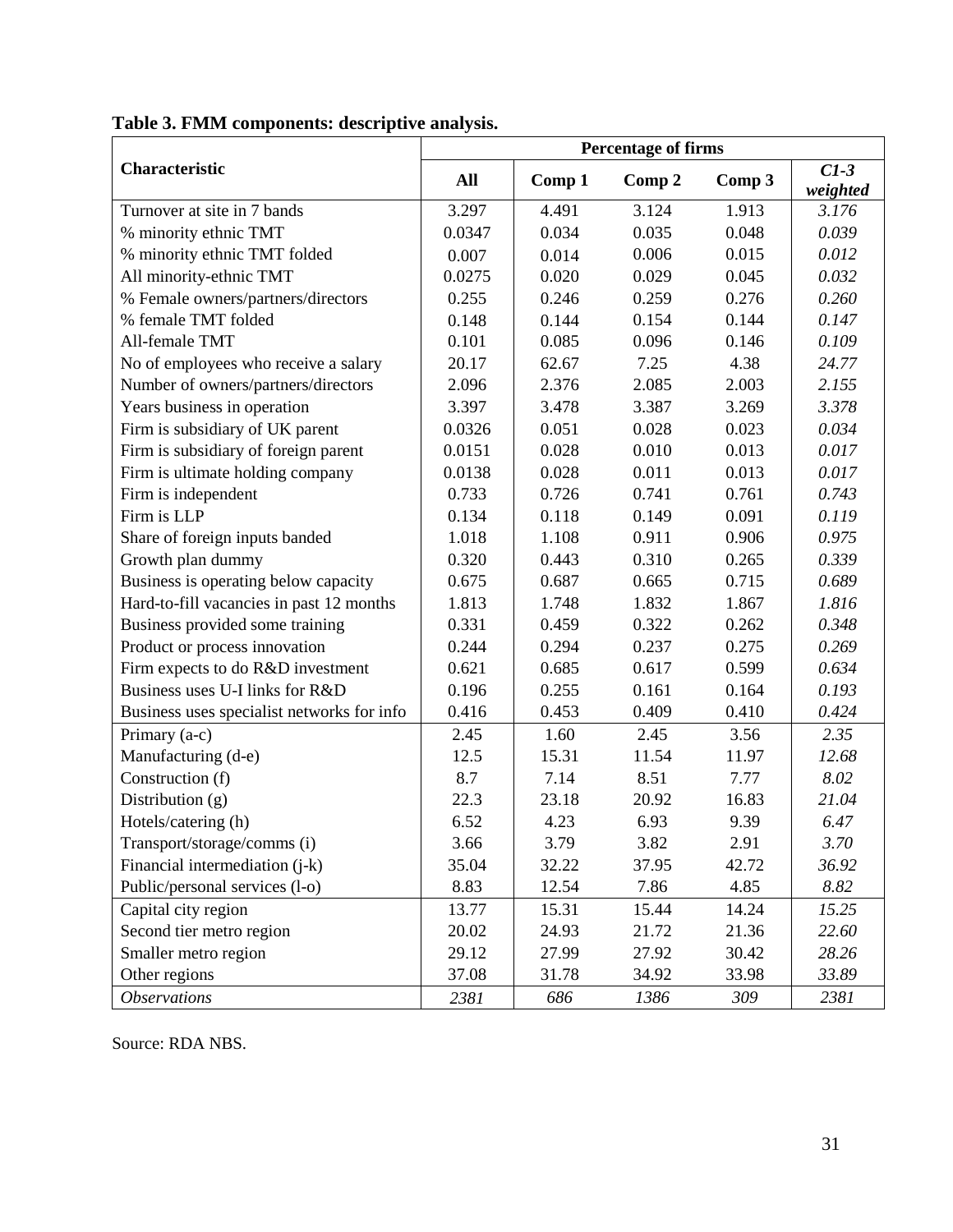|                       | $\bf{(1)}$ |          |                |                | (2)        |             |                |                | (3)        |            |                |                |
|-----------------------|------------|----------|----------------|----------------|------------|-------------|----------------|----------------|------------|------------|----------------|----------------|
| $Depvar = turnover$   | <b>OLS</b> | C1       | C <sub>2</sub> | C <sub>3</sub> | <b>OLS</b> | C1          | C <sub>2</sub> | C <sub>3</sub> | <b>OLS</b> | C1         | C <sub>2</sub> | C <sub>3</sub> |
| % Minority ethnic TMT | $1.074**$  | $-0.762$ | 1.479***       | $-0.423***$    |            |             |                |                | $1.070**$  | $1.706***$ | $-0.557$       | $0.180*$       |
| folded                | (0.335)    | (0.770)  | (0.535)        | (0.111)        |            |             |                |                | (0.336)    | (0.589)    | (0.372)        | (0.00)         |
| % Female TMT folded   |            |          |                |                | 0.060      | $0.265***$  | $-0.632**$     | $0.192***$     | 0.054      | $-0.494**$ | 0.093          | $0.219*$       |
|                       |            |          |                |                | (0.076)    | (0.083)     | (0.261)        | (0.009)        | (0.070)    | (0.241)    | (0.147)        | (0.00)         |
| Observations          | 2381       |          | 2381           |                | 2381       | 2381        |                |                | 2381       | 2381       |                |                |
| Log-Likelihood        | -3975.964  |          | $-3334.279$    |                | -3978.558  | $-3280.209$ |                |                | -3975.868  | $-3221.92$ |                |                |
|                       |            |          | (1)            |                |            | (2)         |                |                |            | (2)        |                |                |

#### **Table 4. Diversity and business turnover. Main results.**

|                       | <u>viju</u> | ◡▴       | ◡▱             | $\sim$         | <u>vw</u>   | ◡▴         | ◡▰             | $\sim$         | <u>viju</u> | ◡▴          | ◡▰             | $\tilde{ }$    |
|-----------------------|-------------|----------|----------------|----------------|-------------|------------|----------------|----------------|-------------|-------------|----------------|----------------|
|                       |             |          |                |                |             |            |                |                |             |             |                |                |
| % Minority ethnic TMT | $1.074**$   | $-0.762$ | $1.479***$     | $-0.423***$    |             |            |                |                | $1.070**$   | $1.706***$  | $-0.557$       | $0.180***$     |
| folded                | (0.335)     | (0.770)  | (0.535)        | (0.111)        |             |            |                |                | (0.336)     | (0.589)     | (0.372)        | (0.004)        |
|                       |             |          |                |                |             |            |                |                |             |             |                |                |
| % Female TMT folded   |             |          |                |                | 0.060       | $0.265***$ | $-0.632**$     | $0.192***$     | 0.054       | $-0.494**$  | 0.093          | $0.219***$     |
|                       |             |          |                |                | (0.076)     | (0.083)    | (0.261)        | (0.009)        | (0.070)     | (0.241)     | (0.147)        | (0.002)        |
|                       |             |          |                |                |             |            |                |                |             |             |                |                |
| Observations          | 2381        |          | 2381           |                | 2381        | 2381       |                |                | 2381        | 2381        |                |                |
| Log-Likelihood        | -3975.964   |          | -3334.279      |                | -3978.558   | -3280.209  |                |                | -3975.868   | $-3221.92$  |                |                |
|                       | (1)         |          |                |                |             | (2)        |                |                |             | (3)         |                |                |
|                       | <b>OLS</b>  | C1       | C <sub>2</sub> | C <sub>3</sub> | <b>OLS</b>  | C1         | C <sub>2</sub> | C <sub>3</sub> | <b>OLS</b>  | C1          | C <sub>2</sub> | C <sub>3</sub> |
|                       |             |          |                |                |             |            |                |                |             |             |                |                |
| % Minority ethnic TMT | 0.129       | 2.288    | $3.065*$       | $2.587***$     |             |            |                |                | 1.270       | 4.492**     | 0.863          | $1.583***$     |
| folded                | (1.678)     | (1.541)  | (1.716)        | (0.105)        |             |            |                |                | (1.375)     | (2.090)     | (1.471)        | (0.082)        |
|                       |             |          |                |                |             |            |                |                |             |             |                |                |
| Ethnic-diverse TMT    | 0.420       | $-0.252$ | $-1.367*$      | $-1.279***$    |             |            |                |                | $-0.152$    | $-1.322$    | $-0.648$       | $-0.984***$    |
| dummy                 | (0.702)     | (0.674)  | (0.721)        | (0.048)        |             |            |                |                | (0.611)     | (0.871)     | (0.628)        | (0.031)        |
|                       |             |          |                |                |             |            |                |                |             |             |                |                |
| % Female TMT folded   |             |          |                |                | $-3.218***$ | $-0.793$   | $-1.861***$    | $-1.148***$    | $-3.200***$ | $-0.881$    | $-1.740***$    | $-1.714***$    |
|                       |             |          |                |                | (0.329)     | (0.683)    | (0.265)        | (0.004)        | (0.343)     | (0.694)     | (0.150)        | (0.024)        |
|                       |             |          |                |                |             |            |                |                |             |             |                |                |
| Gender-diverse TMT    |             |          |                |                | $1.581***$  | 0.180      | $1.031***$     | $0.753***$     | $1.570***$  | 0.169       | $0.968***$     | $0.977***$     |
| dummy                 |             |          |                |                | (0.161)     | (0.273)    | (0.115)        | (0.002)        | (0.167)     | (0.303)     | (0.065)        | (0.009)        |
|                       |             |          |                |                |             |            |                |                |             |             |                |                |
| Observations          | 2381        |          | 2381           |                | 2381        | 2381       |                |                | 2381        | 2381        |                |                |
| Log-Likelihood        | -3975.687   |          | -3313.681      |                | -3953.309   | $-3218.39$ |                |                | $-3951.207$ | $-3267.289$ |                |                |
|                       |             |          |                |                |             |            |                |                |             |             |                |                |

Source: RDA NBS.

Note. Controls include top team size, firm age, firm employees, firm type dummies, whether firm has hard to fill vacancies; has a growth plan; has provided internal/external training; has innovated in the past year; is operating below capacity. Area controls are population density and minority ethnic working age population, lagged to 2001. All models use SIC1 and NUTS2 dummies. HAC standard errors clustered on SIC1. \* p<0.1, \*\* p<0.05, \*\*\* p<0.01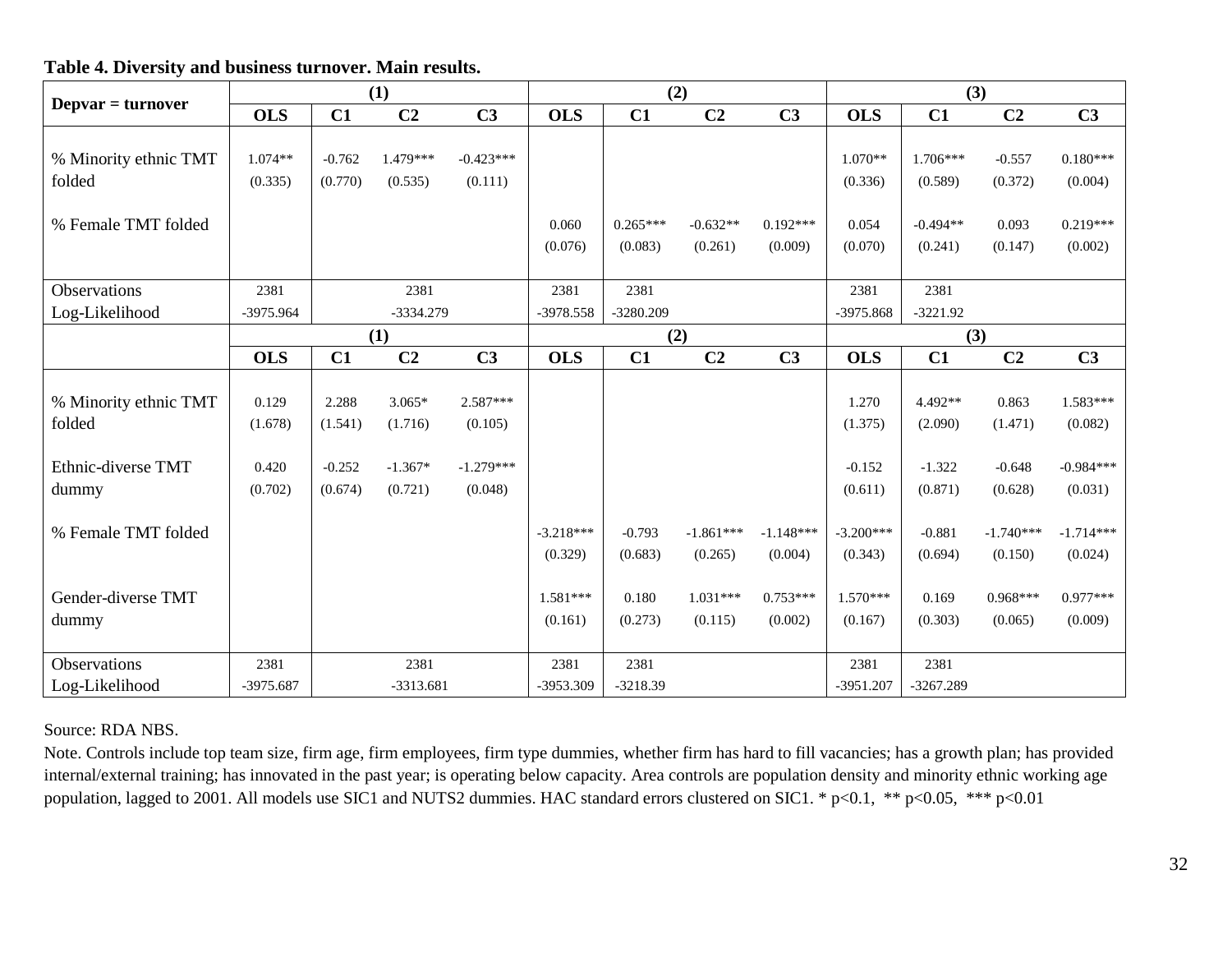|  | Table 5. Robustness checks. |  |
|--|-----------------------------|--|
|--|-----------------------------|--|

| Dependent variable           | (1)<br>(2)            |                  |                |                     |                        |                |  |  |
|------------------------------|-----------------------|------------------|----------------|---------------------|------------------------|----------------|--|--|
| $=$ turnover                 | C1                    | C <sub>2</sub>   | C <sub>3</sub> | C1                  | C <sub>2</sub>         | C <sub>3</sub> |  |  |
|                              |                       |                  |                |                     |                        |                |  |  |
| % Minority ethnic TMT folded | 1.706***              | $-0.557$         | $0.180***$     | $-0.266$            | $2.004***$             | $-0.691***$    |  |  |
|                              | (0.589)               | (0.372)          | (0.004)        | (0.615)             | (0.629)                | (0.010)        |  |  |
|                              |                       |                  | $0.219***$     |                     |                        | $0.429***$     |  |  |
| % Female TMT folded          | $-0.494**$<br>(0.241) | 0.093<br>(0.147) | (0.002)        | $0.214*$<br>(0.118) | $-0.586***$<br>(0.191) | (0.003)        |  |  |
|                              |                       |                  |                |                     |                        |                |  |  |
| London                       | Y                     | Y                | $\mathbf Y$    | ${\bf N}$           | $\mathbf N$            | $\mathbf N$    |  |  |
| Observations                 |                       | 2381             |                |                     | 2248                   |                |  |  |
| Log-likelihood               |                       | $-3221.920$      |                |                     | $-3060.192$            |                |  |  |
|                              |                       | (3)              |                |                     | (4)                    |                |  |  |
|                              | C1                    | C <sub>2</sub>   | C <sub>3</sub> | C1                  | C <sub>2</sub>         | C <sub>3</sub> |  |  |
|                              |                       |                  |                |                     |                        |                |  |  |
| % Minority ethnic TMT folded | 1.886***              | $-0.124$         | $0.151***$     | 1.987***            | $-0.100$               | $0.059***$     |  |  |
|                              | (0.675)               | (0.378)          | (0.045)        | (0.751)             | (0.519)                | (0.002)        |  |  |
|                              | $-0.710***$           | 0.301            | $0.350***$     | $-0.592**$          | $0.258*$               | $0.243***$     |  |  |
| % Female TMT folded          | (0.228)               | (0.200)          | (0.082)        | (0.233)             | (0.138)                | (0.001)        |  |  |
|                              |                       |                  |                |                     |                        |                |  |  |
| % Area professionals         | Y                     | Y                | Y              | $\mathbf N$         | $\mathbf N$            | $\mathbf N$    |  |  |
| % Area NVQ4                  | ${\bf N}$             | $\mathbf N$      | ${\bf N}$      | Y                   | Y                      | Y              |  |  |
| Observations                 |                       | 2104             |                |                     | 2104                   |                |  |  |
| Log-likelihood               |                       | -2899.036        |                |                     | $-2816.278$            |                |  |  |
|                              |                       | (5)              |                |                     | (6)                    |                |  |  |
|                              | C1                    | C <sub>2</sub>   | C <sub>3</sub> | C1                  | C <sub>2</sub>         | C <sub>3</sub> |  |  |
|                              |                       |                  |                |                     |                        |                |  |  |
| % Minority ethnic TMT folded | $2.011**$             | $-0.581$         | $-0.483***$    | 1.212***            | $-0.442$               | 0.016          |  |  |
|                              | (0.855)               | (0.411)          | (0.001)        | (0.460)             | (0.333)                | (0.023)        |  |  |
| % Female TMT folded          | 0.115                 | 0.169            | $-0.376***$    | $-0.412***$         | $0.195***$             | $0.137***$     |  |  |
|                              | (0.274)               | (0.161)          | (0.000)        | (0.102)             | (0.065)                | (0.003)        |  |  |
|                              |                       |                  |                |                     |                        |                |  |  |
| Innovation controls          | Y                     | Y                | Y              | $\mathbf N$         | $\mathbf N$            | $\mathbf N$    |  |  |
| % International sales        | ${\bf N}$             | ${\bf N}$        | ${\bf N}$      | Y                   | Y                      | Y              |  |  |
| Observations                 | 1284<br>2381          |                  |                |                     |                        |                |  |  |
| Log-likelihood               |                       | $-1586.153$      |                |                     | $-3232.515$            |                |  |  |

Source: RDA NBS.

Note. Controls as in Table 4. All models use SIC1 and NUTS2 dummies. HAC standard errors clustered on SIC1. \* p<0.1, \*\* p<0.05, \*\*\* p<0.01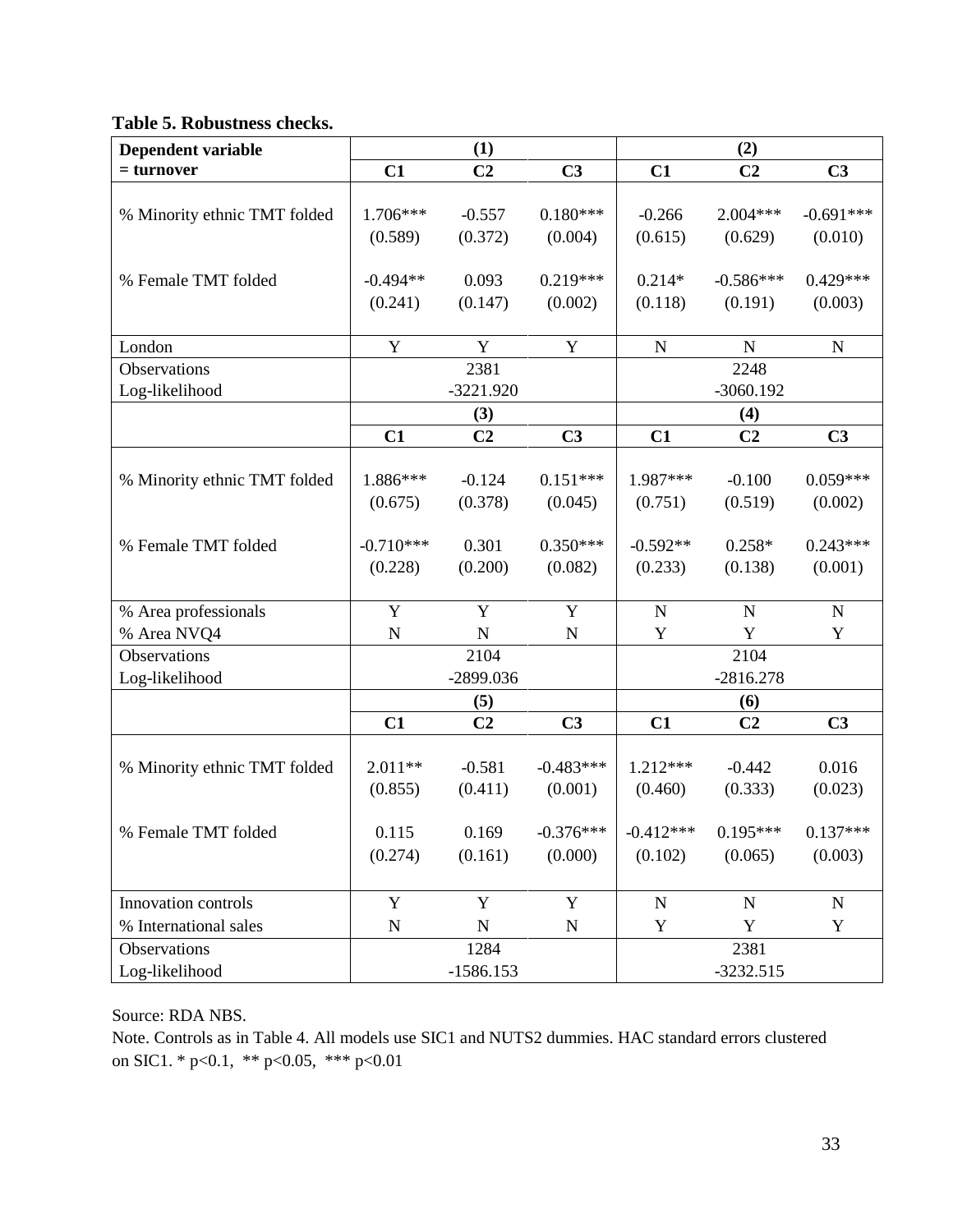**Table 6. Ethnic diversity: linking firms, capital city-regions and urban demographics.** 

|                                |             | (1)       |                |                |             | (2)       |                |                |
|--------------------------------|-------------|-----------|----------------|----------------|-------------|-----------|----------------|----------------|
| Dependent variable = turnover  | <b>OLS</b>  | C1        | C <sub>2</sub> | C <sub>3</sub> | <b>OLS</b>  | C1        | C <sub>2</sub> | C <sub>3</sub> |
|                                |             |           |                |                |             |           |                |                |
| % Minority ethnic TMT folded   | 1.088**     | $1.513**$ | $-0.408$       | $-0.573***$    | 0.546       | $-0.150$  | 0.578          | 0.132          |
|                                | (0.327)     | (0.624)   | (0.256)        | (0.003)        | (0.460)     | (0.691)   | (0.383)        | (0.228)        |
|                                |             |           |                |                |             |           |                |                |
| % Minority ethnic TMT *        |             |           |                |                | 1.962*      | 0.447     | 1.926          | 1.075*         |
| capital city region            |             |           |                |                | (0.981)     | (0.640)   | (1.539)        | (0.567)        |
|                                |             |           |                |                |             |           |                |                |
| Capital city region            | $0.230*$    | 0.131     | 0.114          | $-0.182***$    | $0.207*$    | 0.103     | 0.129          | $-0.024$       |
|                                | (0.114)     | (0.227)   | (0.094)        | (0.001)        | (0.103)     | (0.128)   | (0.289)        | (0.114)        |
|                                |             |           |                |                |             |           |                |                |
| Observations                   | 2381        |           | 2381           |                | 2381        |           | 2381           |                |
| Log-Likelihood                 | $-3975.198$ |           | $-3240.064$    |                | -3973.387   |           | -3323.053      |                |
|                                |             | (3)       |                |                |             | (4)       |                |                |
|                                | <b>OLS</b>  | C1        | C2             | C <sub>3</sub> | <b>OLS</b>  | C1        | C <sub>2</sub> | C <sub>3</sub> |
|                                |             |           |                |                |             |           |                |                |
| % Minority ethnic TMT folded   | 1.088**     | $1.513**$ | $-0.408$       | $-0.573***$    | $0.853**$   | $0.832**$ | $-0.302$       | 0.093          |
|                                | (0.327)     | (0.624)   | (0.256)        | (0.003)        | (0.313)     | (0.379)   | (0.582)        | (0.093)        |
|                                |             |           |                |                |             |           |                |                |
| TMT * capital CR *             |             |           |                |                | 0.048       | $-0.057$  | $0.767***$     | $0.567***$     |
| lagged minority population     |             |           |                |                | (0.026)     | (0.047)   | (0.143)        | (0.011)        |
|                                |             |           |                |                |             |           |                |                |
| Capital city region            | $0.230*$    | 0.131     | 0.114          | $-0.182***$    | $0.223*$    | 0.151     | 0.162          | $-0.037$       |
|                                | (0.114)     | (0.227)   | (0.094)        | (0.001)        | (0.113)     | (0.228)   | (0.138)        | (0.030)        |
| Five year lag of area minority | 0.000       | $-0.002$  | 0.004          | $0.007***$     | 0.000       | 0.002     | $0.008*$       | 0.002          |
| ethnic working age population  | (0.003)     | (0.012)   | (0.003)        | (0.000)        | (0.003)     | (0.009)   | (0.004)        | (0.001)        |
|                                |             |           |                |                |             |           |                |                |
| Observations                   | 2381        |           | 2381           |                | 2381        |           | 2381           |                |
| Log-Likelihood                 | $-3975.198$ |           | $-3240.064$    |                | $-3974.582$ |           | $-3332.470$    |                |

Source: RDA NBS.

Note. Controls as in Table 4. All models use SIC1 and NUTS2 dummies. HAC standard errors clustered on SIC1.

\* p<0.1, \*\* p<0.05, \*\*\* p<0.01.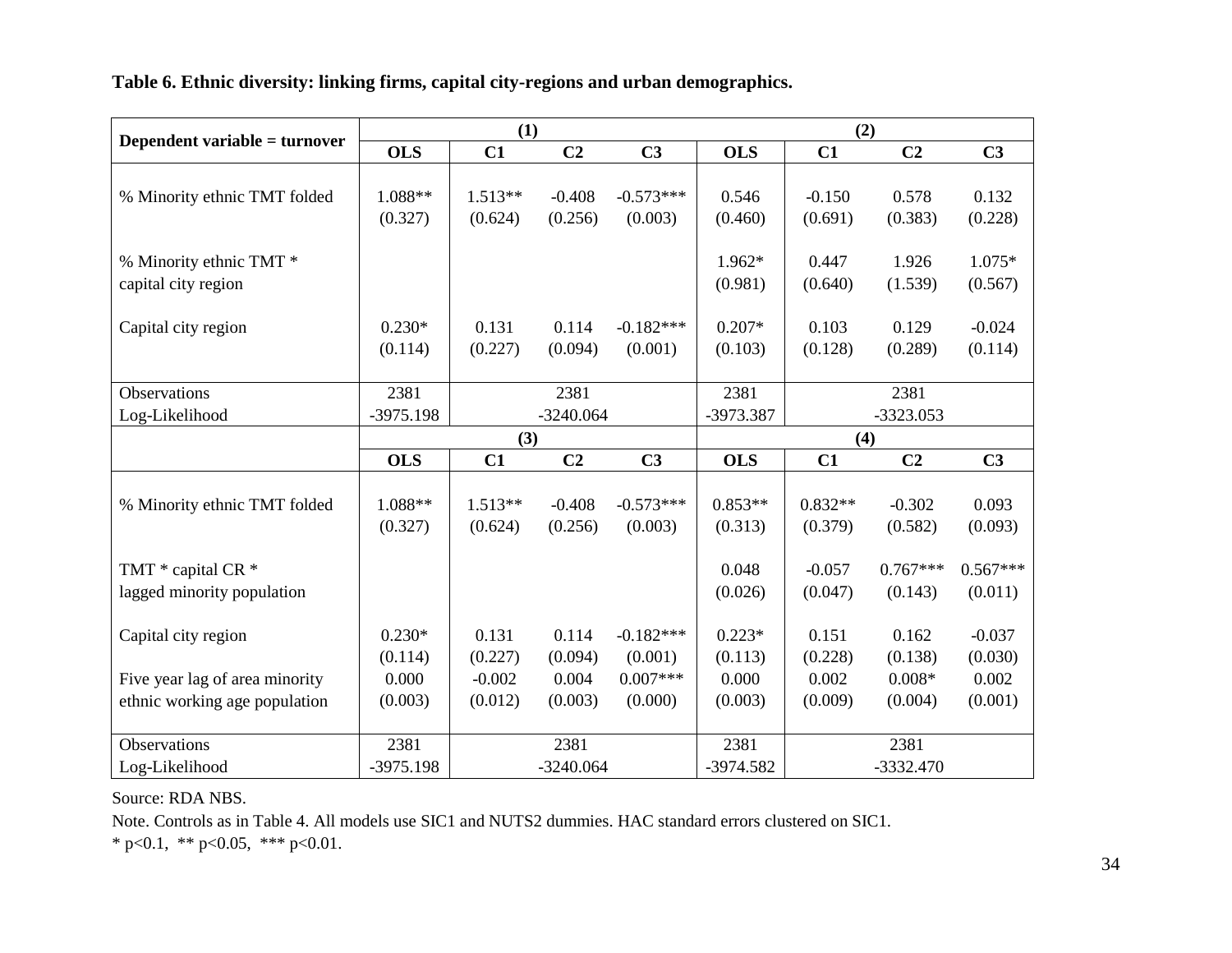#### **References**

- <span id="page-36-11"></span>Adams R, B., Hermalin BE and Weisbach MS. (2010) The Role of Boards of Directors in Corporate Governance: A Conceptual Framework and Survey. *Journal of Economic Literature* 48: 58-107.
- <span id="page-36-12"></span>Ahern KR and Dittmar AK. (2012) The changing of the boards: The impact on firm valuation of mandated female board representation. *The Quarterly Journal of Economics* 127: 137- 197.
- <span id="page-36-8"></span>Alesina A and Ferrara EL. (2005) Ethnic Diversity and Economic Performance. *Journal of Economic Literature* 43: 762-800.
- <span id="page-36-17"></span>Angrist J and Pischke J-S. (2009) *Mostly Harmless Econometrics,* Princeton: Princeton University Press.
- <span id="page-36-10"></span>Apesteguia J, Azmat G and Iriberri N. (2012) The Impact of Gender Composition on Team Performance and Decision-Making: Evidence from the field. *Management Science* 58: 78-93.
- <span id="page-36-4"></span>Ashraf Q and Galor O. (2013) The 'Out of Africa' Hypothesis, Human Genetic Diversity, and Comparative Economic Development. *American Economic Review* 103: 1-46.
- <span id="page-36-3"></span>Azmat G and Petrongolo B. (Forthcoming) Gender and the Labor Market: What Have We Learned from Field and Lab Experiments? *Labour Economics*.
- <span id="page-36-14"></span>Baum-Snow N and Pavan R. (2012) Understanding the City Size Wage Gap. *The Review of Economic Studies* 79: 88-127.
- <span id="page-36-15"></span>Brown S, Greene W and Harris MN. (2014) A New Formulation for Latent Class Models. *IZA Discussion Paper 8283.* Bonn: IZA.
- <span id="page-36-18"></span>Cameron AC, Gelbach JB and Miller DL. (2011) Robust Inference With Multiway Clustering. *Journal of Business & Economic Statistics* 29: 238-249.
- <span id="page-36-13"></span>Card D. (2010) How Immigration Affects US Cities. In: Inman RP (ed) *Making Cities Work: Prospects and Policies for Urban America.* Princeton: Princeton University Press, 158- 200.
- <span id="page-36-5"></span>Certo ST, Lester RH, Dalton CM, et al. (2006) Top Management Teams, Strategy and Financial Performance: A Meta-Analytic Examination. *Journal of Management Studies* 43: 813- 839.
- <span id="page-36-2"></span>Collier P. (2013) *Exodus: How migration is changing our world,* Oxford: OUP.
- <span id="page-36-16"></span>Deb P. (2008) Finite Mixture Models. New York: Hunter College / CUNY.
- <span id="page-36-9"></span>Delfgaauw J, Dur R, Sol J, et al. (2013) Tournament Incentives in the Field: Gender Differences in the Workplace. *Journal of Labor Economics* 31: 305-326.
- <span id="page-36-7"></span>Docquier F and Rapoport H. (2012) Globalization, Brain Drain, and Development. *Journal of Economic Literature* 50: 681-730.
- <span id="page-36-19"></span>Duranton G and Puga D. (2001) Nursery Cities: Urban Diversity, Process Innovation and the Life Cycle of Products. *American Economic Review* 91: 1454-1477.
- <span id="page-36-0"></span>Florida R. (2002) *The Rise of the Creative Class,* New York: Basic Books.
- <span id="page-36-6"></span>Foley CF and Kerr WR. (2013) Ethnic Innovation and U.S. Multinational Firm Activity. *Management Science* 59: 1529-1544.
- <span id="page-36-1"></span>Gilroy P. (2004) *After Empire: Melancholia or Convivial Culture?,* Abingdon: Routledge.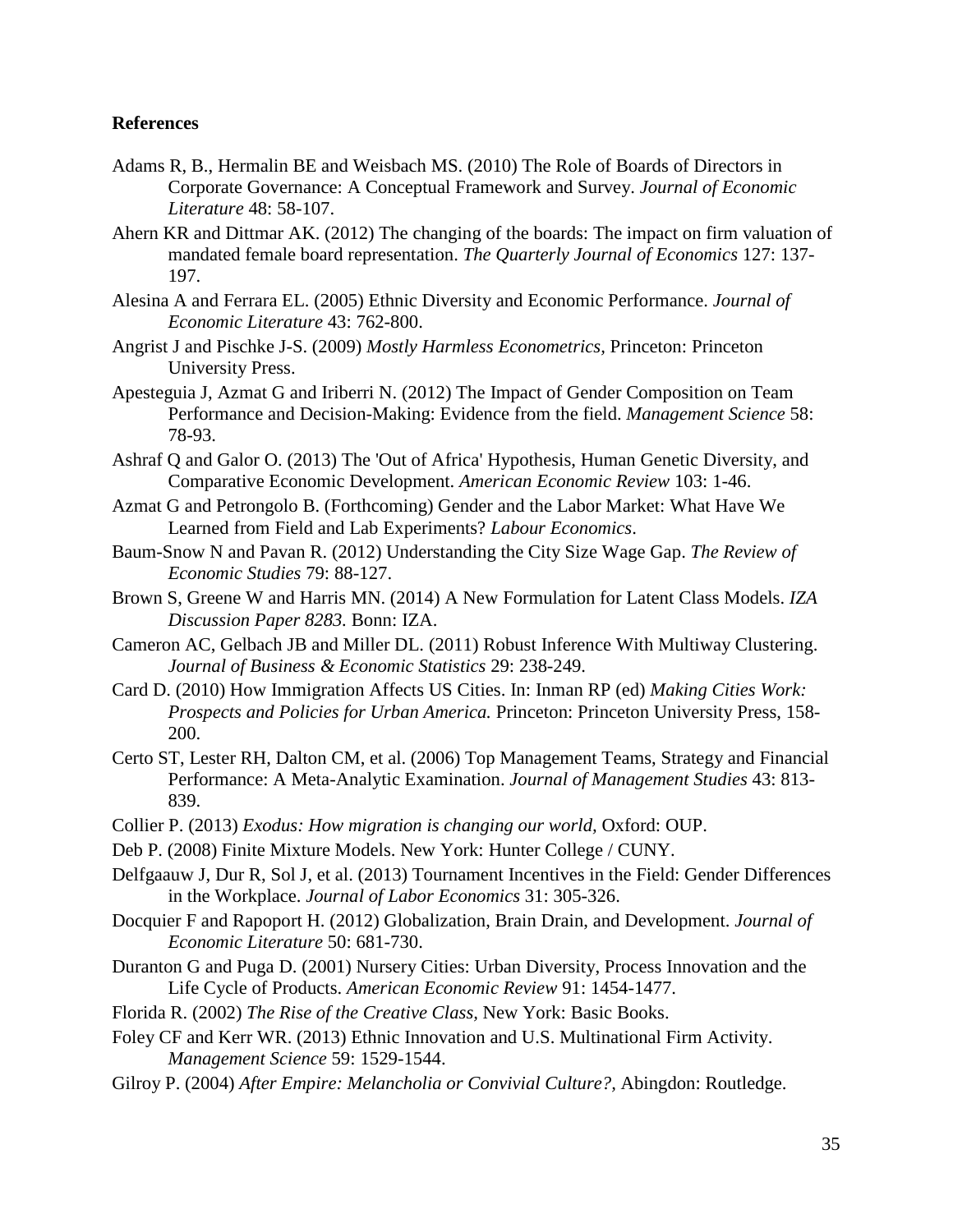- <span id="page-37-0"></span>Goodhart D. (2013) *The British Dream: Success and Failures of Post-War Immigration* London: Atlantic.
- <span id="page-37-17"></span>Haltiwanger J, Jarmin R, S. and Miranda J. (2013) Who Creates Jobs? Small versus Large versus Young. *The Review of Economics and Statistics* 95: 347-361.
- <span id="page-37-5"></span>Hambrick DC and Mason PA. (1984) Upper Echelons: The Organization as a Reflection of Its Top Managers. *The Academy of Management Review* 9: 193-206.
- <span id="page-37-16"></span>Hastie T, Tibshirani R and Friedman J. (2009) *The Elements of Statistical Learning: Data mining, inference and prediction,* Berlin: Springer.
- <span id="page-37-6"></span>Heckman J and Singer B. (1984) A Method for Minimizing the Impact of Distributional Assumptions in Econometric Models for Duration Data. *Econometrica* 52: 271-320.
- <span id="page-37-13"></span>Hoogendoorn S, Oosterbeek H and van Praag M. (2013) The Impact of Gender Diversity on the Performance of Business Teams: Evidence from a Field Experiment. *Management Science* 59: 1514-1528.
- <span id="page-37-14"></span>Ipsos MORI. (2009) The National Business Survey: National Report. London: Ipsos MORI.
- <span id="page-37-19"></span>Jacobs J. (1961) *The Life and Death of Great American Cities,* London: Pimlico.
- <span id="page-37-18"></span>Javorcik BS. (2004) Does Foreign Direct Investment Increase the Productivity of Domestic Firms? In Search of Spillovers Through Backward Linkages. *The American Economic Review* 94: 605-627.
- <span id="page-37-2"></span>Kemeny T. (2014) Immigrant Diversity and Economic Performance in Cities. *International Regional Science Review*.
- <span id="page-37-12"></span>Kerr W, Kerr SP and Lincoln W. (2013) Skilled Immigration and the Employment Structures of U.S. Firms. *Mimeo.* Cambridge, Mass.: Harvard Business School.
- <span id="page-37-4"></span>Kerr WR. (2013) U.S. High-Skilled Immigration, Innovation, and Entrepreneurship: Empirical Approaches and Evidence. *National Bureau of Economic Research Working Paper Series 19377.* Cambridge, MA: NBER.
- <span id="page-37-8"></span>Lee N. (2014) Migrant and ethnic diversity, cities and innovation: Firm effects or city effects? *Journal of Economic Geography*.
- <span id="page-37-3"></span>Lewis E and Peri G. (Forthcoming) Immigration and the Economics of Cities and Regions. In: Duranton G, Henderson JV and Strange W (eds) *Handbook of Regional and Urban Economics Volume 5.* North Holland: Elsevier.
- <span id="page-37-9"></span>Mannix E and Neale MA. (2005) What Differences Make a Difference?: The Promise and Reality of Diverse Teams in Organizations. *Psychological Science in the Public Interest* 6: 31-55.
- <span id="page-37-11"></span>Maré DC and Fabling R. (2011) Productivity and Local Workforce Composition. *Motu Working Paper 11-10.* Wellington, NZ: Motu Economic and Public Policy Research.
- <span id="page-37-10"></span>Maré DC, Fabling R and Stillman S. (2013) Innovation and the local workforce. *Papers in Regional Science*: n/a-n/a.
- <span id="page-37-1"></span>Nathan M. (2012) After Florida: Towards an Economics of Diversity. *European Urban and Regional Studies* Online First.
- <span id="page-37-7"></span>Nathan M and Lee N. (2013) Cultural diversity, innovation and entrepreneurship: Firm-level evidence from London. *Economic Geography* 89: 367–394.
- <span id="page-37-15"></span>OECD. (2009) OECD Patent Statistics Manual. Paris: OECD.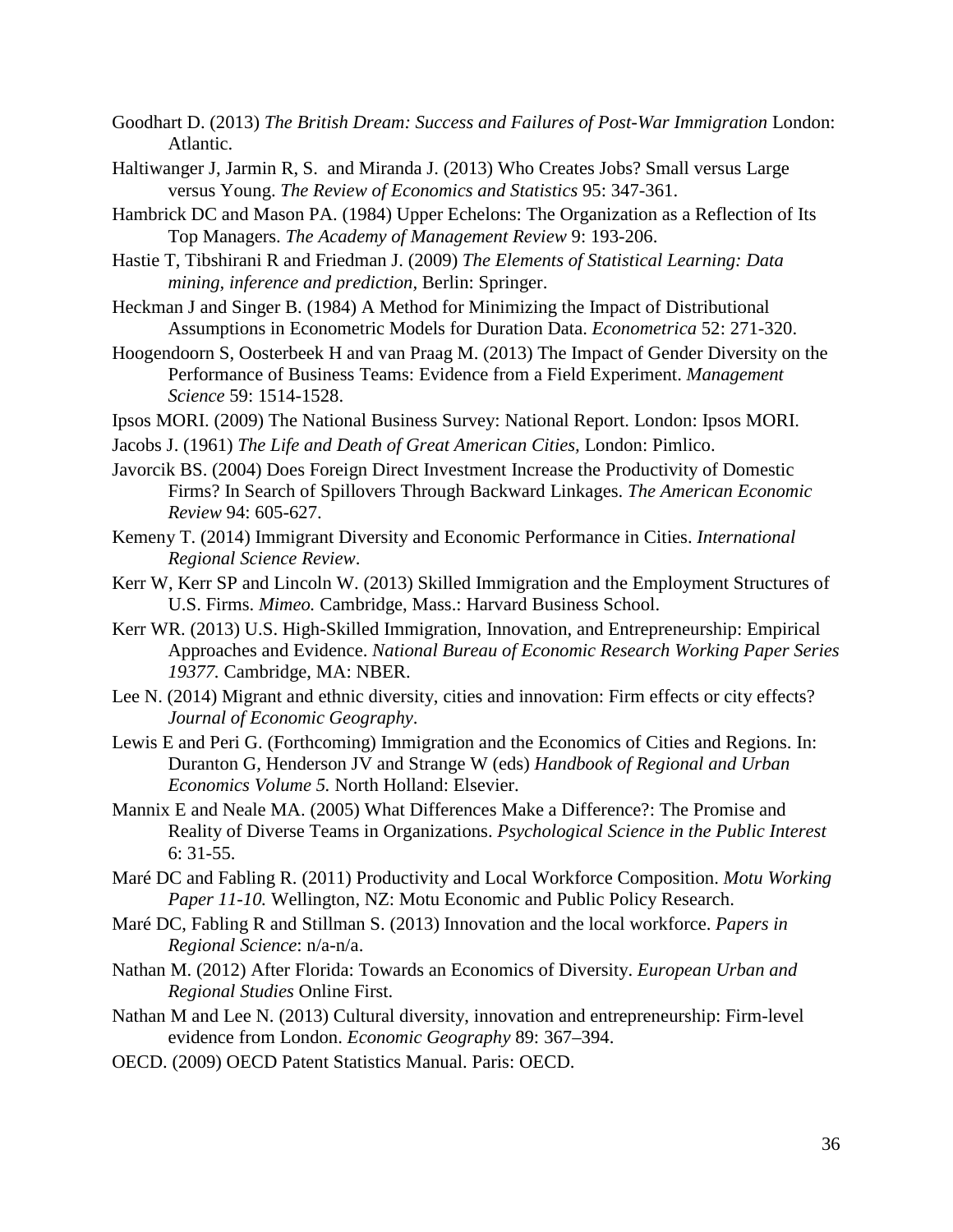- <span id="page-38-8"></span>Ostergaard CR, Timmermans B and Kristinsson K. (2011) Does a different view create something new? The effect of employee diversity on innovation. *Research Policy* 40: 500-509.
- <span id="page-38-2"></span>Ottaviano G, Bellini E and Maglietta A. (2007) Diversity and the Creative Capacity of Cities and Regions. *SUSDIV Paper 2.2007.* Bologna: FEEM.
- <span id="page-38-0"></span>Ozgen C and De Graaff T. (2013) Sorting out the impact of cultural diversity on innovative firms. An empirical analysis of Dutch micro-data. *Norface Discussion Paper Series 2013012.* London: University College London.
- <span id="page-38-5"></span>Ozgen C, Nijkamp P and Poot J. (2013) The impact of cultural diversity on firm innovation: evidence from Dutch micro-data. *IZA Journal of Migration* 2: 18.
- <span id="page-38-3"></span>Page S. (2007) *The Difference: How the Power of Diversity Creates Better Groups, Firms, Schools and Societies,* Princeton: Princeton University Press.
- <span id="page-38-6"></span>Parrotta P, Pozzoli D and Pytlikova M. (2014a) Labor diversity and firm productivity. *European Economic Review* 66: 144-179.
- <span id="page-38-7"></span>Parrotta P, Pozzoli D and Pytlikova M. (2014b) The nexus between labor diversity and firm's innovation. *Journal of Population Economics* 27: 303-364.
- <span id="page-38-4"></span>Peri G. (2012) The Effect Of Immigration On Productivity: Evidence From U.S. States. *Review of Economics and Statistics* 94: 348-358.
- <span id="page-38-13"></span>Ramaswamy V, DeSarbo W, Reibstein D, et al. (1993) An empirical pooling approach for estimating marketing mix elasticities with PIMS data. *Marketing Science* 12.
- <span id="page-38-11"></span>Rosenthal S and Strange W. (2004) Evidence on the Nature and Sources of Agglomeration Economies. In: Henderson V and Thisse J-F (eds) *Handbook of Urban and Regional Economics Volume 4.* Amsterdam: Elsevier, 2119–2171.
- <span id="page-38-9"></span>Smith K. (2005) Measuring innovation. In: Fagerberg J, Mowery D and Nelson R (eds) *The Oxford Handbook of Innovation.* Oxford: Oxford University Press, 148-177.
- <span id="page-38-1"></span>Trax M, Brunow S and Suedekum J. (2012) Cultural Diversity and Plant-Level Productivity. *IZA Discussion Paper 6845.* Bonn: IZA.
- <span id="page-38-10"></span>Varian HR. (2014) Big Data: New Tricks for Econometrics. *Journal of Economic Perspectives* 28: 3-28.
- <span id="page-38-12"></span>Wagner J. (2007) Exports and Productivity: A Survey of the Evidence from Firm-level Data. *World Economy* 30: 60-82.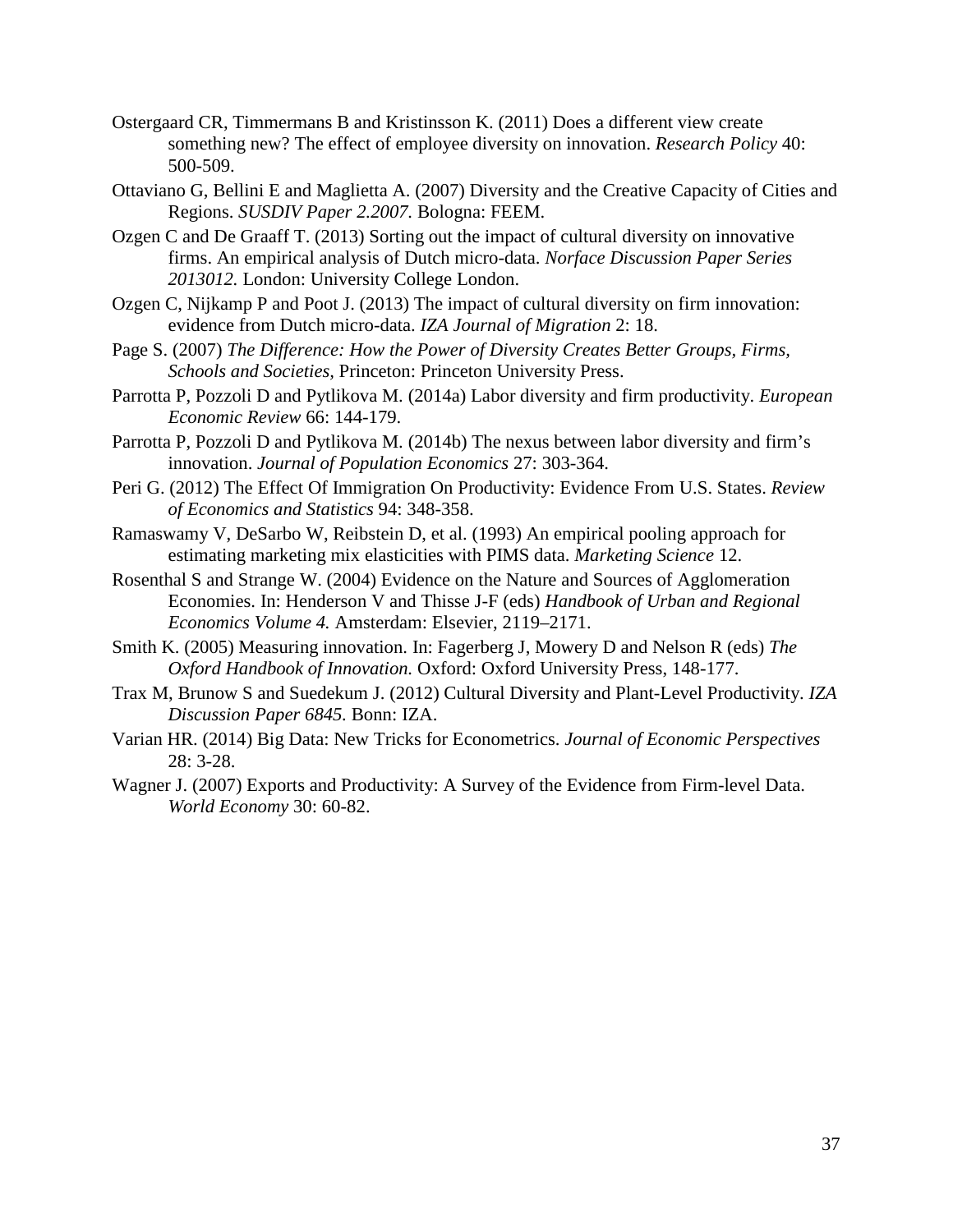# **Appendix 1 / Additional results**

## **Table A1.1 Correlation matrix of main variables.**

|                                 | Turnover in<br>7 bands | % minority<br>ethnic TMT | % minority<br>ethnic TMT<br>folded | All<br>minority-<br>ethnic TMT | % female<br><b>TMT</b> | % female<br>TMT folded | All-female<br><b>TMT</b> |
|---------------------------------|------------------------|--------------------------|------------------------------------|--------------------------------|------------------------|------------------------|--------------------------|
| Turnover at site in 7 bands     | 1.000                  |                          |                                    |                                |                        |                        |                          |
| % minority ethnic TMT           | $-0.035*$              | 1.000                    |                                    |                                |                        |                        |                          |
| % minority ethnic TMT<br>folded | $0.043**$              | $0.307***$               | 1.000                              |                                |                        |                        |                          |
| All minority-ethnic TMT         | $-0.053***$            | $0.944***$               | $-0.022$                           | 1.000                          |                        |                        |                          |
| % female TMT                    | $-0.164***$            | $-0.008$                 | 0.001                              | $-0.009$                       | 1.000                  |                        |                          |
| % female TMT folded             | $0.039**$              | 0.002                    | $0.043**$                          | $-0.013$                       | $0.456***$             | 1.000                  |                          |
| All-female TMT                  | $-0.214***$            | $-0.013$                 | $-0.033*$                          | $-0.002$                       | $0.750***$             | $-0.228***$            | 1.000                    |

Source: RDA NBS.

Note:  $* =$  pairwise correlation significant at 10%,  $**$  5%,  $***$  1%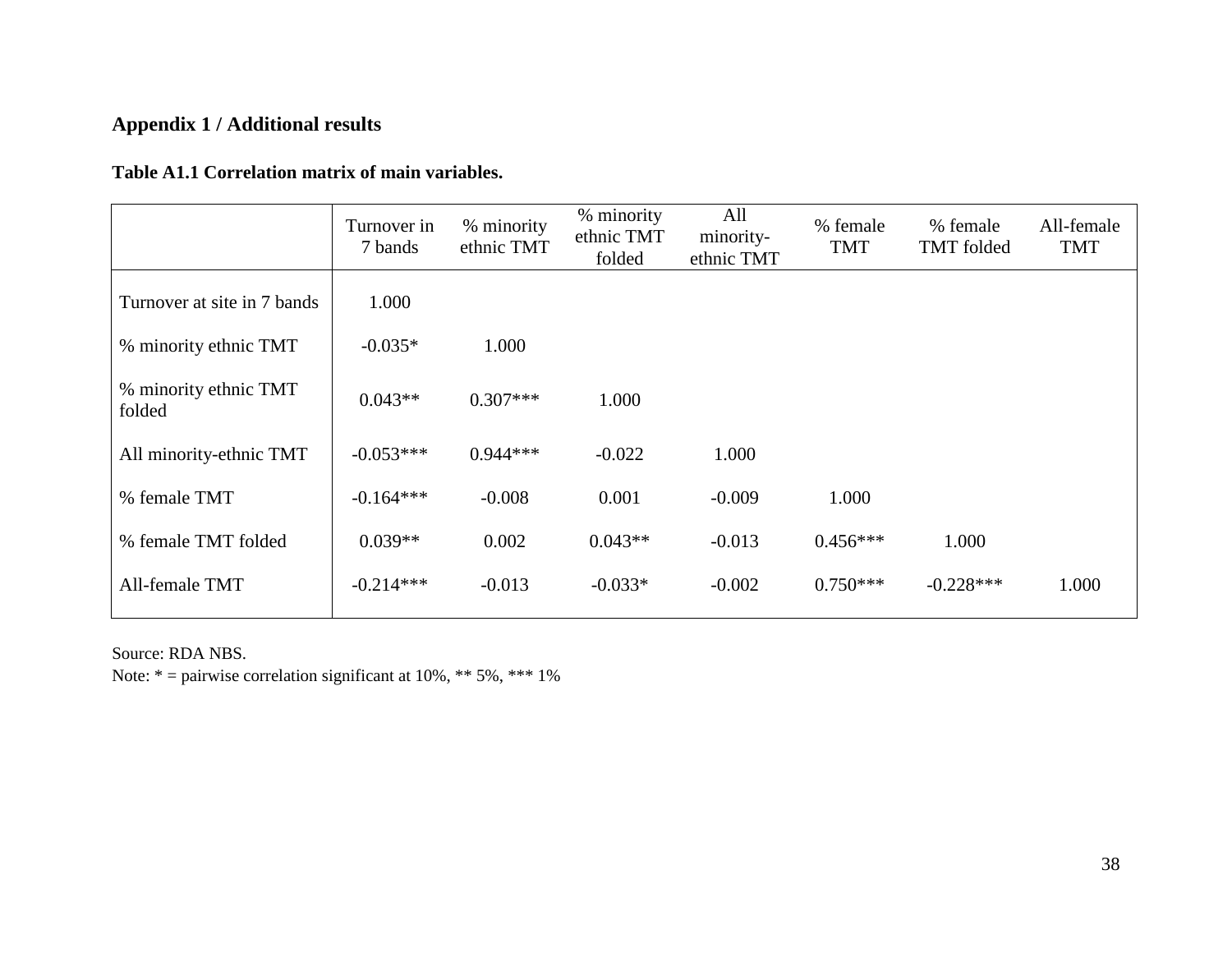|                                            |            |        | <b>Percentage of firms</b> |        |                    |
|--------------------------------------------|------------|--------|----------------------------|--------|--------------------|
| <b>NUTS2</b> region                        | <b>All</b> | Comp 1 | Comp 2                     | Comp 3 | $C1-3$<br>weighted |
|                                            |            |        |                            |        |                    |
| Tees valley and Durham                     | 2.01       | 2.04   | 2.24                       | 1.62   | 2.10               |
| Northumberland and Tyne and Wear           | 2.71       | 3.5    | 2.53                       | 2.27   | 2.78               |
| Cumbria                                    | 1.15       | 1.46   | 0.87                       | 1.29   | 1.09               |
| Cheshire                                   | 1.56       | 1.46   | 1.59                       | 1.62   | 1.56               |
| <b>Greater Manchester</b>                  | 2.27       | 1.75   | 2.53                       | 2.27   | 2.27               |
| Lancashire                                 | 2.08       | 2.04   | 1.95                       | 2.91   | 2.10               |
| Merseyside                                 | 0.85       | 1.17   | 0.94                       | 0.65   | 0.97               |
| East Riding and North Lincolnshire         | 6.05       | 7.14   | 6.06                       | 4.53   | 6.17               |
| North Yorkshire                            | 6.35       | 5.83   | 6.93                       | 5.83   | 6.47               |
| South Yorkshire                            | 4.42       | 5.39   | 4.04                       | 5.5    | 4.62               |
| West Yorkshire                             | 8.35       | 8.75   | 8.59                       | 7.77   | 8.53               |
| Derbyshire and Nottinghamshire             | 7.91       | 7.43   | 7.58                       | 10.03  | 7.85               |
| Leicestershire, Rutland and Northampton    | 6.16       | 4.52   | 6.35                       | 7.44   | 5.96               |
| Lincolnshire                               | 3.08       | 3.21   | 2.81                       | 2.91   | 2.94               |
| Hereford, Worcestershire and Warwickshire  | 2.23       | 1.9    | 1.73                       | 3.88   | 2.06               |
| Shropshire and Staffordshire               | 2.93       | 3.5    | 2.74                       | 1.94   | 2.86               |
| <b>West Midlands</b>                       | 2.93       | 4.23   | 2.67                       | 1.62   | 2.98               |
| East Anglia                                | 4.83       | 3.79   | 5.41                       | 4.53   | 4.83               |
| Bedfordshire and Hertfordshire             | 2.15       | 2.48   | 2.09                       | 2.91   | 2.31               |
| <b>Essex</b>                               | 2.08       | 2.48   | 2.02                       | 2.27   | 2.18               |
| <b>Inner London</b>                        | 2.82       | 2.77   | 2.81                       | 2.91   | 2.81               |
| <b>Outer London</b>                        | 2.82       | 2.48   | 2.89                       | 2.91   | 2.77               |
| Berkshire, Bucks. and Oxfordshire          | 2.78       | 2.62   | 2.96                       | 3.24   | 2.90               |
| Surrey, East and West Sussex               | 4.12       | 3.5    | 4.55                       | 3.88   | 4.16               |
| Hampshire and Isle Of Wight                | 2.97       | 2.92   | 2.67                       | 2.59   | 2.73               |
| Kent                                       | 2.6        | 2.77   | 2.67                       | 1.29   | 2.52               |
| Gloucestershire, Wiltshire and N. Somerset | 3.19       | 2.48   | 3.32                       | 3.24   | 3.07               |
| Dorset and Somerset                        | 2.49       | 2.33   | 2.67                       | 2.59   | 2.56               |
| Cornwall and Isles Of Scilly               | 1.71       | 1.6    | 1.73                       | 1.29   | 1.64               |
| Devon                                      | 2.38       | 2.48   | 2.09                       | 2.27   | 2.23               |
| <b>Observations</b>                        | 2381       | 686    | 1386                       | 309    | 2381               |

**Table A1.2 Firm latent classes by NUTS2 region.**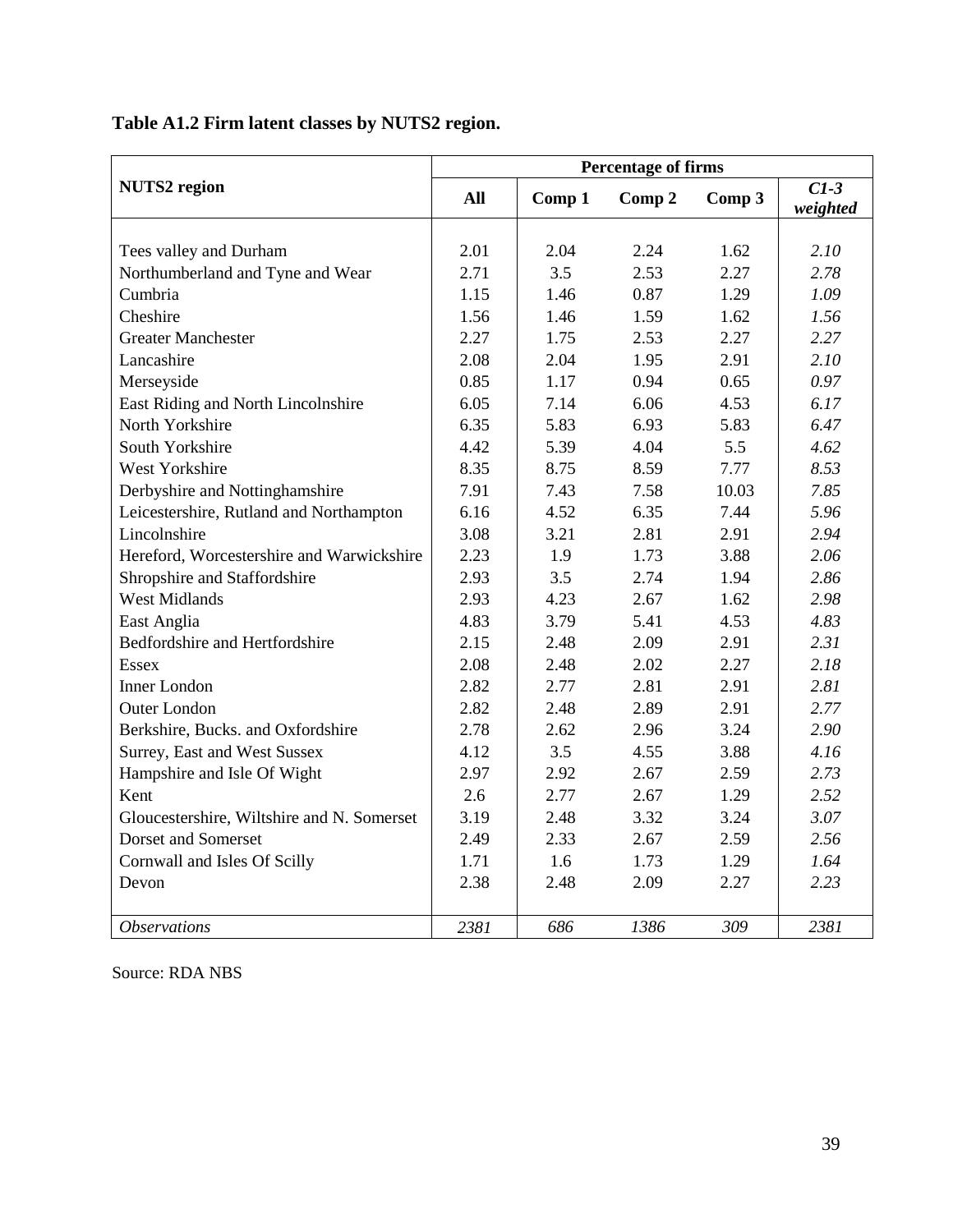|                                    |                         |                     | (1)                    |                        |
|------------------------------------|-------------------------|---------------------|------------------------|------------------------|
| Depvar = banded turnover           | <b>OLS</b>              | C1                  | C <sub>2</sub>         | C <sub>3</sub>         |
| % Female TMT folded                | $2.307***$<br>(0.230)   | 0.011<br>(0.329)    | $1.683***$<br>(0.162)  | $1.477***$<br>(0.006)  |
| (% Female TMT folded) <sup>2</sup> | $-13.192***$<br>(1.334) | $-2.718$<br>(1.960) | $-8.346***$<br>(1.053) | $-6.914***$<br>(0.043) |
| Gender-diverse TMT dummy           |                         |                     |                        |                        |
| Observations                       | 2381                    |                     | 2381                   |                        |
| Log-Likelihood                     | $-3950.679$             |                     | $-3249.294$            |                        |
| $R^2$                              | 0.374                   |                     |                        |                        |

**Table A1.3. Turnover and gender diversity: quadratic model.** 

Source: RDA NBS.

Note. Controls as in Table 4, plus folded % minority ethnic TMT. All models use SIC1 and NUTS2 dummies. HAC standard errors clustered on SIC1. Female TMT linear and quadratic terms are centred on the mean. \* p<0.1, \*\* p<0.05, \*\*\* p<0.01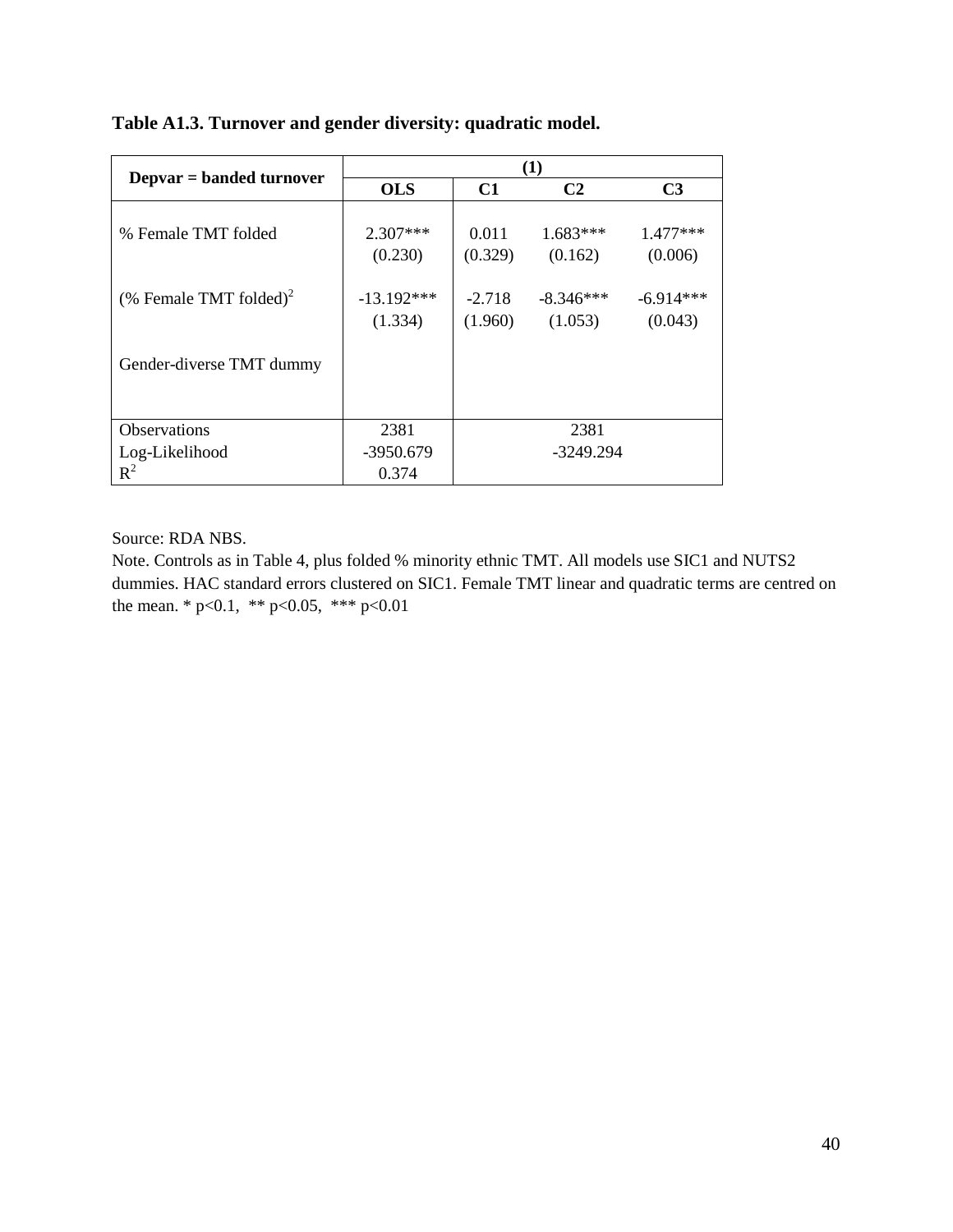|                          | $\bf(1)$   | (2)           | (3)         | $\bf(4)$      |
|--------------------------|------------|---------------|-------------|---------------|
|                          | <b>OLS</b> | <b>CGMREG</b> | <b>OLS</b>  | <b>CGMREG</b> |
|                          |            |               |             |               |
| % Minority ethnic TMT    | $1.070**$  | $1.070***$    | 1.270       | 1.270         |
| folded                   | (0.336)    | (0.253)       | (1.375)     | (1.391)       |
|                          |            |               |             |               |
| % Female TMT             | 0.054      | 0.054         | $-3.200***$ | $-3.200***$   |
|                          | (0.070)    | (0.106)       | (0.343)     | (0.475)       |
|                          |            |               |             |               |
| % Female TMT folded      |            |               | $-0.152$    | $-0.152$      |
|                          |            |               | (0.611)     | (0.631)       |
|                          |            |               |             |               |
| Gender-diverse TMT dummy |            |               | $1.570***$  | $1.570***$    |
|                          |            |               | (0.167)     | (0.234)       |
|                          |            |               |             |               |
| Observations             | 2381       | 2381          | 2381        | 2381          |
| $R^2$                    | 0.361      | 0.361         | 0.374       | 0.374         |

## **Table A1.4 Two-way clustering check, OLS model.**

Source: RDA NBS.

Note. Controls as in Table 4. All models use SIC1 and NUTS2 dummies. HAC standard errors clustered on SIC1 (columns 1 and 3) and on SIC1\*NUTS2 (columns 2 and 4). \*  $p<0.1$ , \*\*  $p<0.05$ , \*\*\*  $p<0.01$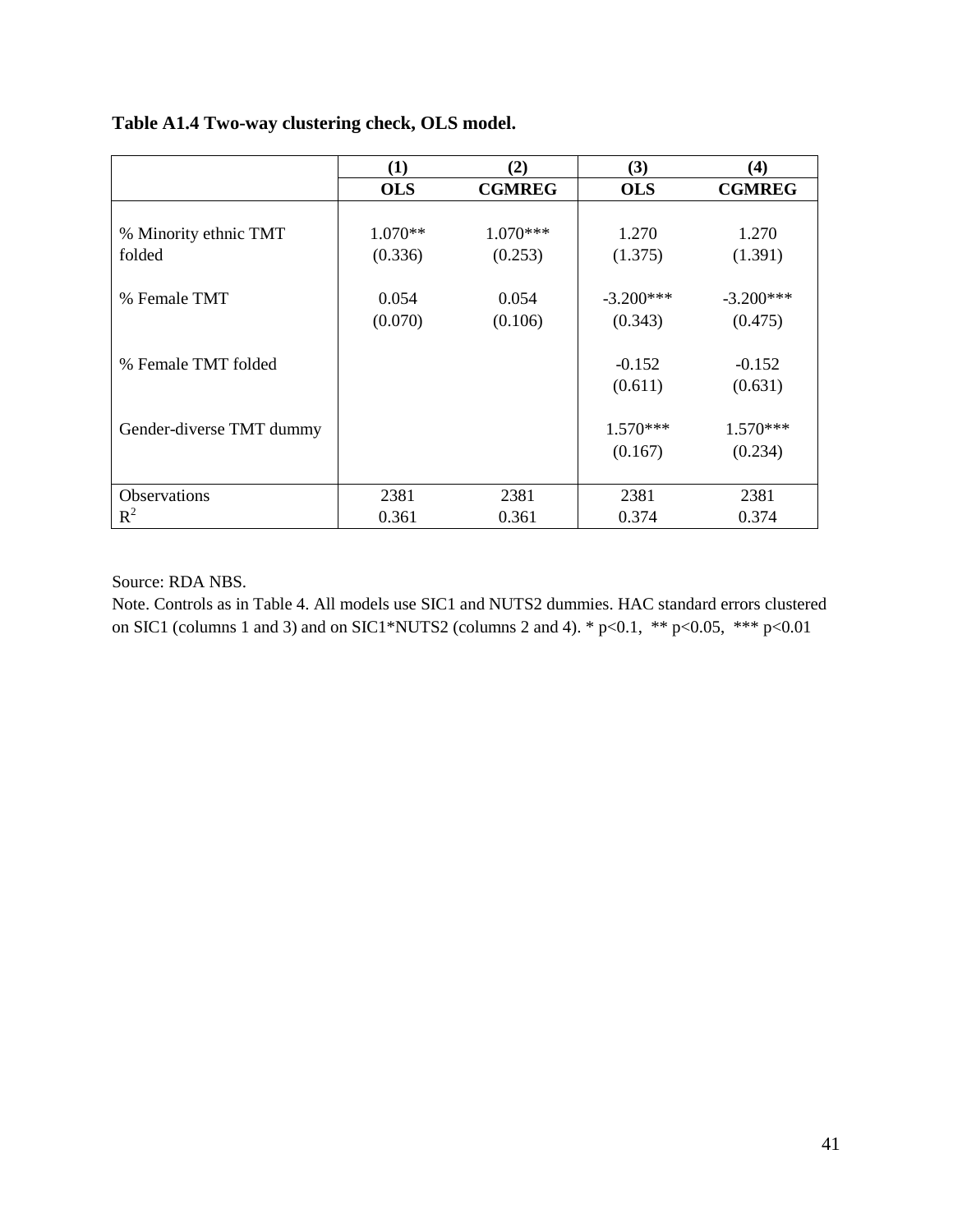**Table A1.5 Ethnic diversity: linking firms, second-tier metros and urban demographics.** 

|                               |            |           | (1)            |                | (2)        |             |                |                |
|-------------------------------|------------|-----------|----------------|----------------|------------|-------------|----------------|----------------|
| Dependent variable = turnover | <b>OLS</b> | C1        | C <sub>2</sub> | C <sub>3</sub> | <b>OLS</b> | C1          | C <sub>2</sub> | C <sub>3</sub> |
|                               |            |           |                |                |            |             |                |                |
| % Minority ethnic TMT folded  | 1.073**    | $-0.277$  | 1.053          | $-0.242**$     | $1.161**$  | $-0.730$    | $1.445**$      | $-0.294$       |
|                               | (0.333)    | (1.732)   | (0.985)        | (0.113)        | (0.421)    | (0.948)     | (0.708)        | (0.526)        |
|                               |            |           |                |                |            |             |                |                |
| % Minority ethnic TMT *       |            |           |                |                | $-0.417$   | $0.983*$    | $-1.015$       | 1.681          |
| second tier city-region       |            |           |                |                | (1.416)    | (0.505)     | (0.875)        | (2.300)        |
|                               |            |           |                |                |            |             |                |                |
| Second-tier city region       | $0.349**$  | $0.371**$ | $0.389***$     | $-0.088***$    | $0.350**$  | $0.464*$    | 0.301          | $-0.160***$    |
|                               | (0.151)    | (0.181)   | (0.124)        | (0.033)        | (0.152)    | (0.237)     | (0.353)        | (0.045)        |
|                               |            |           |                |                |            |             |                |                |
| Observations                  | 2381       |           | 2381           |                | 2381       |             | 2381           |                |
| Log-Likelihood                | -3974.367  |           | $-3340.560$    |                | -3974.299  | $-3319.604$ |                |                |
|                               |            | (3)       |                | (4)            |            |             |                |                |
|                               | <b>OLS</b> | C1        | C <sub>2</sub> | C <sub>3</sub> | <b>OLS</b> | C1          | C <sub>2</sub> | C <sub>3</sub> |
|                               |            |           |                |                |            |             |                |                |
| % Minority ethnic TMT folded  | $1.073**$  | $-0.277$  | 1.053          | $-0.242**$     | 1.087**    | 1.566***    | $-0.479$       | $-0.589***$    |
|                               | (0.333)    | (1.732)   | (0.985)        | (0.113)        | (0.370)    | (0.512)     | (0.470)        | (0.003)        |
|                               |            |           |                |                |            |             |                | $0.039***$     |
| TMT * second-tier CR          |            |           |                |                | $-0.006$   | $-0.037$    | 0.127          |                |
| * minority pop                |            |           |                |                | (0.095)    | (0.042)     | (0.125)        | (0.000)        |
| Second-tier city region       | $0.349**$  | $0.371**$ | 0.389***       | $-0.088***$    | $0.349*$   | 0.248       | $0.308*$       | $-0.129***$    |
|                               | (0.151)    | (0.181)   | (0.124)        | (0.033)        | (0.152)    | (0.243)     | (0.164)        | (0.001)        |
| Lagged minority ethnic        | 0.001      | $0.006*$  | 0.002          | $-0.005**$     | 0.001      | $-0.005$    | 0.001          | $-0.009***$    |
|                               |            | (0.004)   | (0.007)        | (0.002)        | (0.003)    | (0.010)     | (0.003)        | (0.000)        |
| working age population        | (0.003)    |           |                |                |            |             |                |                |
| <b>Observations</b>           | 2381       |           | 2381           |                | 2381       |             | 2381           |                |
| Log-Likelihood                | -3974.367  |           | $-3340.560$    |                | -3974.365  |             | $-3218.532$    |                |

### Source: RDA NBS.

Note. Controls as in Table 4. All models use SIC1 and NUTS2 dummies. HAC standard errors clustered on SIC1. \* p<0.1, \*\* p<0.05, \*\*\* p<0.01.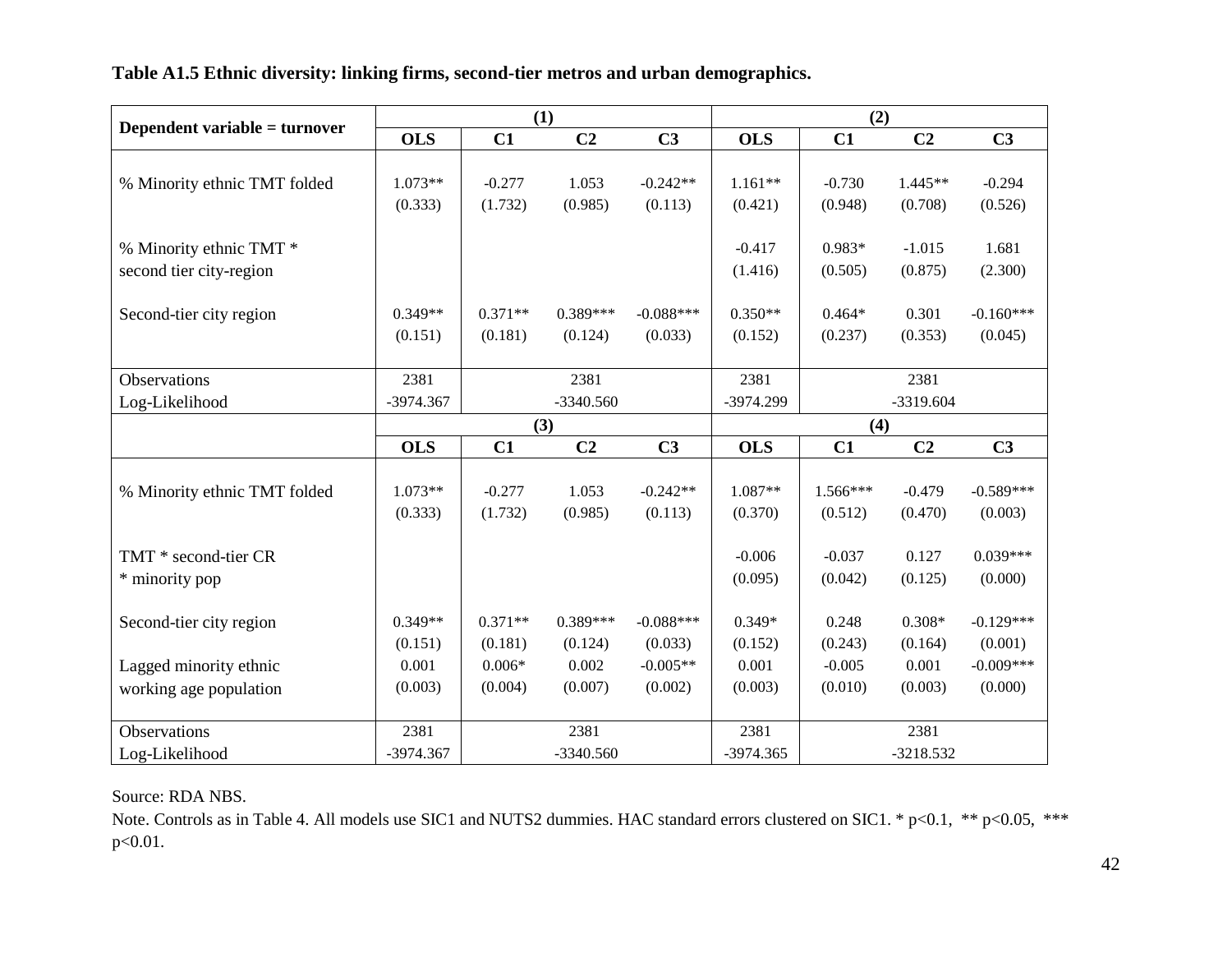|                               | (1)         |             |                |                |  |  |
|-------------------------------|-------------|-------------|----------------|----------------|--|--|
| Dependent variable = turnover | <b>OLS</b>  | C1          | C <sub>2</sub> | C <sub>3</sub> |  |  |
|                               |             |             |                |                |  |  |
| All minority-ethnic TMT       | $-0.775***$ | $-1.278***$ | $0.359***$     | $-0.098***$    |  |  |
|                               | (0.156)     | (0.347)     | (0.129)        | (0.001)        |  |  |
|                               |             |             |                |                |  |  |
| All majority-ethnic TMT       | $-0.456***$ | $-0.595***$ | $0.288*$       | $-0.098***$    |  |  |
|                               | (0.133)     | (0.214)     | (0.170)        | (0.001)        |  |  |
|                               |             |             |                |                |  |  |
| Observations                  | 2381        |             | 2381           |                |  |  |
| Log-Likelihood                | -3973.794   |             | $-3034.604$    |                |  |  |
| $R^2$                         | 0.362       |             |                |                |  |  |
| Dependent variable = turnover | (2)         |             |                |                |  |  |
|                               | <b>OLS</b>  | C1          | C <sub>2</sub> | C <sub>3</sub> |  |  |
|                               |             |             |                |                |  |  |
| All-female TMT                | $-0.667***$ | $-0.747***$ | $-0.492***$    | $-0.143***$    |  |  |
|                               | (0.044)     | (0.115)     | (0.069)        | (0.001)        |  |  |
|                               |             |             |                |                |  |  |
| All-male TMT                  | $-0.036$    | $0.450***$  | $-0.106*$      | $-0.249***$    |  |  |
|                               | (0.044)     | (0.144)     | (0.060)        | (0.001)        |  |  |
|                               |             |             |                |                |  |  |
| Observations                  | 2381        |             | 2381           |                |  |  |
| Log-Likelihood                | -3953.922   |             | $-3227.564$    |                |  |  |
| $R^2$                         | 0.373       |             |                |                |  |  |

**Table A1.6 Homogeneity analysis.** 

Source: RDA NBS.

Note. Controls as in Table 4. All models use SIC1 and NUTS2 dummies. HAC standard errors clustered on SIC1.

\* p<0.1, \*\* p<0.05, \*\*\* p<0.01.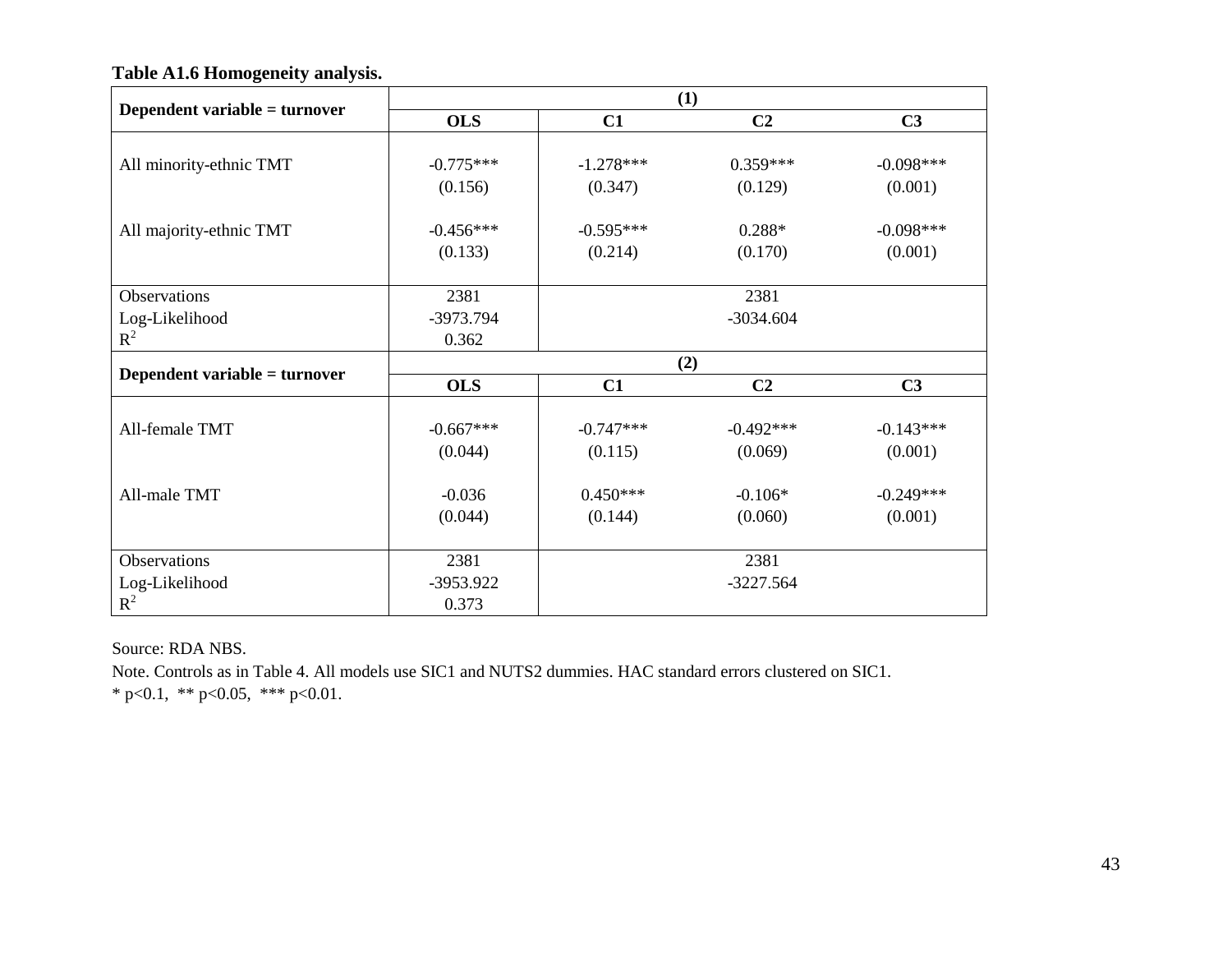#### **Appendix 2 / Finite Mixture Modelling diagnostics**

I estimate a number of Finite Mixture (FMM) models, starting with the simplest two-component version. Convergence is possible up to five components, after which it becomes too fragile to be feasible in the analysis. I choose between models based on overall model fit statistics, component size, component precision and underlying fit to the dependent variable.

Table A2.1 compares overall model fit for the four models estimated. As expected, IC scores mechanically improve with each new component  $C$ , but for AIC, adjusted BIC and loglikelihood the magnitude of gain falls after four components. Entropy is a measure of the distinctiveness of each component, varying from 0 (everybody has an equal posterior probability of membership in all classes) to 1 (each individual has posterior probability 1 in given class) [\(Ramaswamy et al., 1993\)](#page-38-13). Intuitively, entropy needs to be over 0.5 for interpretation to be feasible, suggesting at least three components are needed. Iterations required for convergence increase substantially from three to four components, and by an order of magnitude from four to five components.

#### *Table A2.1 about here*

Table A2.2 sets out estimated posterior probabilities, from the two-component model (top panel) to the five-component model (bottom). Standard deviations indicate the precision with which the estimator is able to assign observations to classes. Increasing *C* beyond three leads to some loss of precision in the two largest classes, but subsequent components are increasingly well-fitted.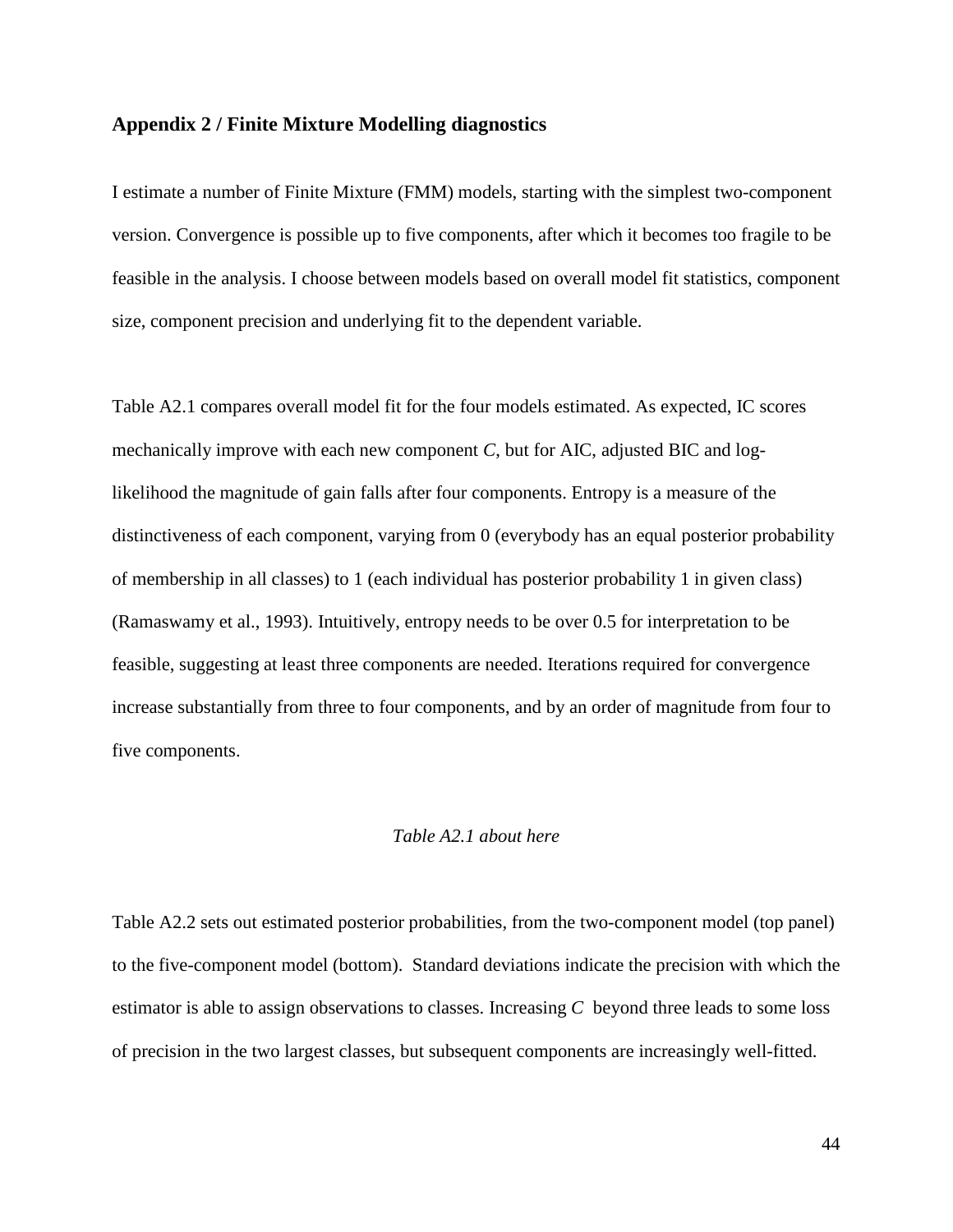#### *Table A2.2 about here*

Table A2.3 sets out the distribution of observations based on most likely class membership. For four and five-component models, some classes become 'small' in the sense that they have under 100 observations. Given the sample size, this could make inference dubious.

#### *Table A2.3 about here*

Table A2.4 gives the average posterior probabilities: these specify the probability that firm *i* belongs to class *C* given that we observe Y*i*, that firm's turnover. As with model fit, this also functions as an indicator of overall 'performance': scores need to be as close to one as possible for the given probability\*component cell. Assignment into classes becomes cleaner as *C* increases. At the margin, is not clear that a five-component model provides overall gains above a four component model, with some classes becoming less precisely ascribed.

#### *Table A2.4 about here*

Taken together, these considerations suggest a three-component model is optimal, although a four-component model is also technically feasible. Figure A2.1 gives the density of the pooled sample against the four components.

#### *Figure A2.1 about here*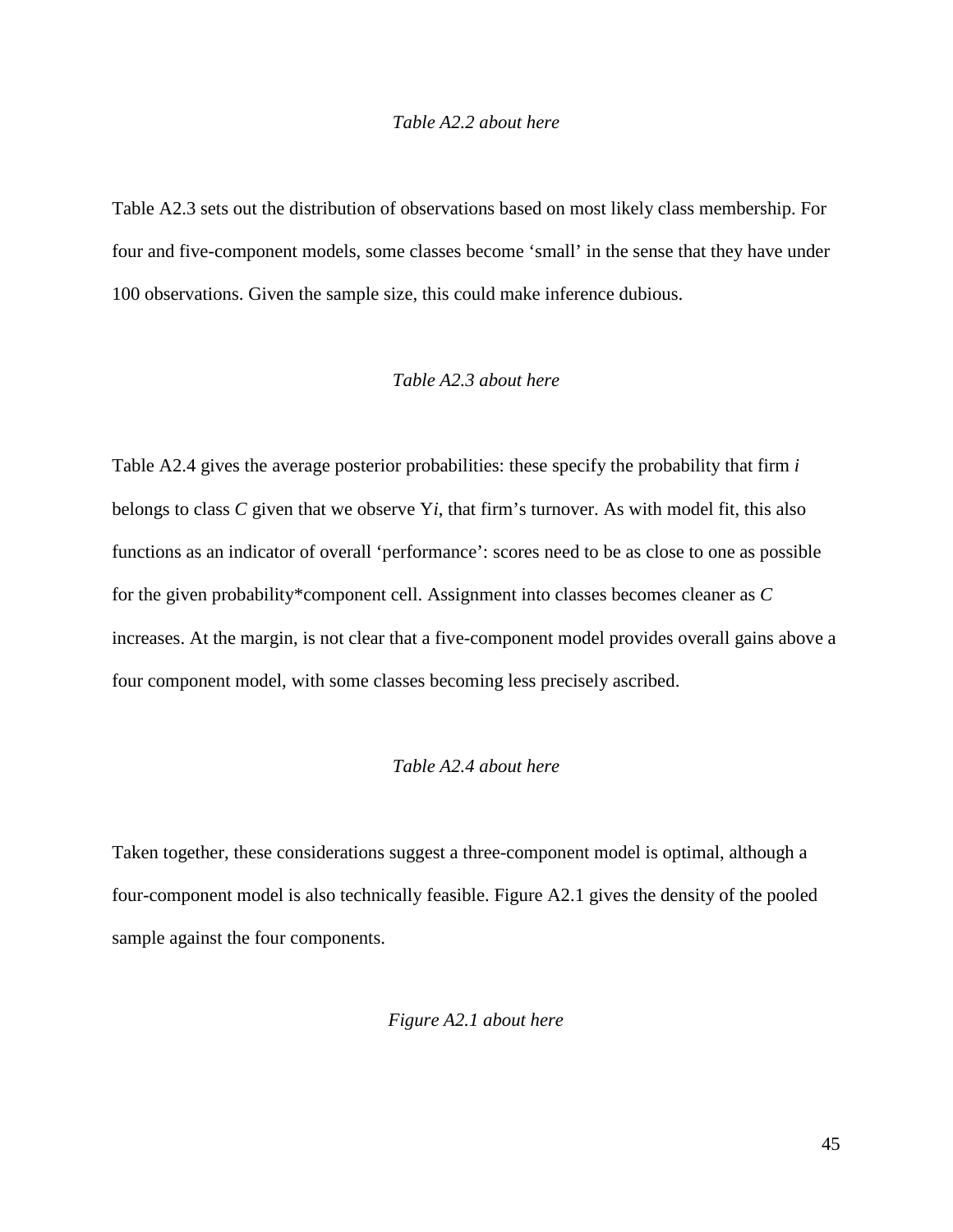# **Appendix 2 / Figures and tables**



**Figure A2.1 Histogram / kernel density function, three-component model.**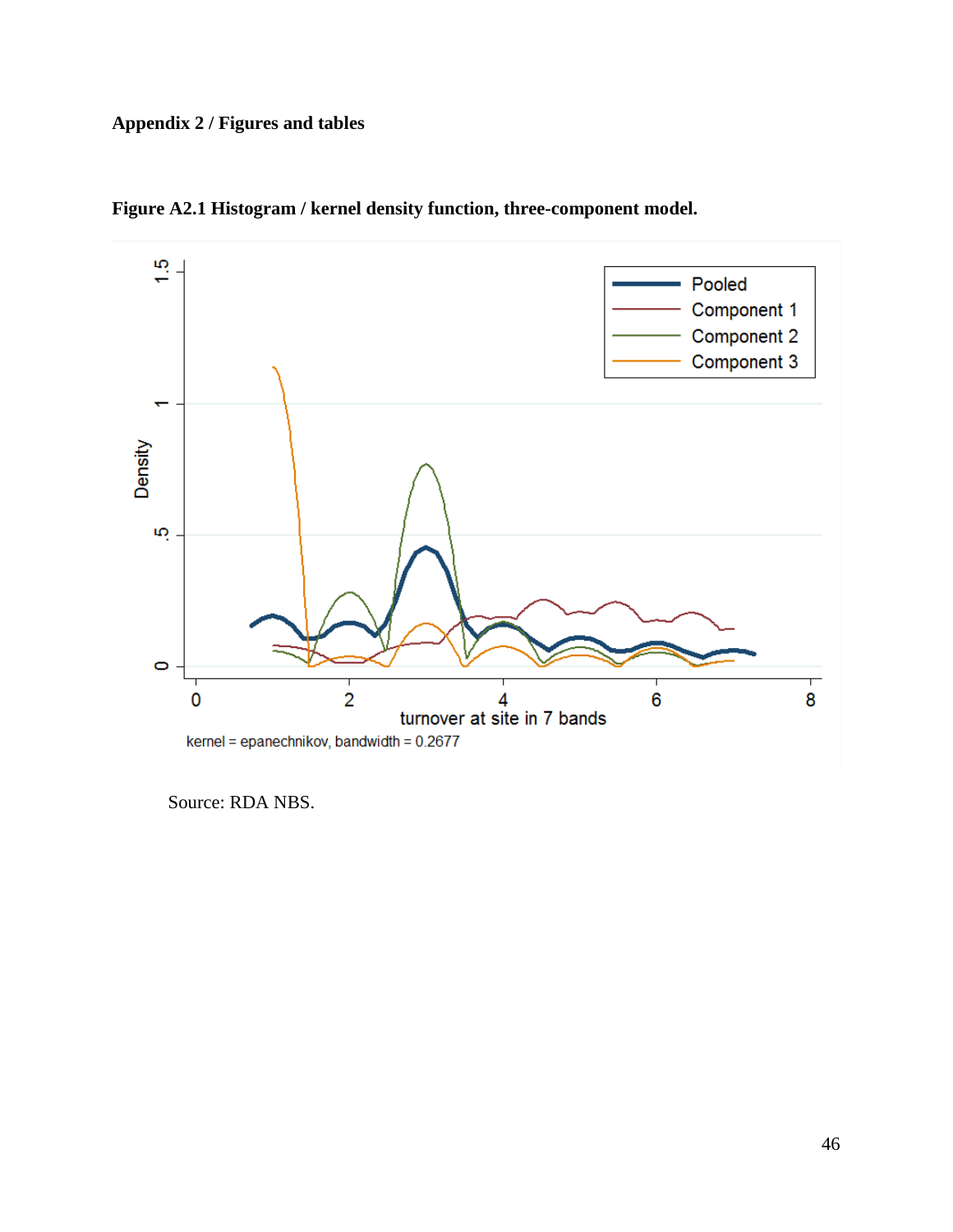|  | Table A2.1 FMM model fit comparison. |  |
|--|--------------------------------------|--|
|--|--------------------------------------|--|

| <b>Components</b>        |             | 3           |             |           |
|--------------------------|-------------|-------------|-------------|-----------|
| <b>AIC</b>               | 7234.696    | 7039.985    | 6612.435    | 6245.781  |
| <b>BIC</b>               | 7887.302    | 8021.782    | 7923.423    | 7885.96   |
| Sample size adjusted BIC | 7528.277    | 7481.656    | 7202.195    | 6983.631  |
| # free parameters        | 113         | 170         | 227         | 284       |
| Log likelihood           | $-3504.348$ | $-3349.993$ | $-3079.217$ | -2838.891 |
| Entropy                  | 0.378       | 0.574       | 0.688       | 0.75      |
| <b>Iterations</b>        | 19          | 38          | 98          | 1126      |

Source: RDA NBS.

| <b>Variable</b> | Obs  | <b>Mean</b> | Std. Dev. | Min   | <b>Max</b> |
|-----------------|------|-------------|-----------|-------|------------|
| $post2_1$       | 2381 | 0.310       | 0.273     | 0.000 | 1.000      |
| $post2_2$       | 2381 | 0.690       | 0.273     | 0.000 | 1.000      |
| $post3_1$       | 2381 | 0.437       | 0.328     | 0.000 | 1.000      |
| $post3_2$       | 2381 | 0.450       | 0.338     | 0.000 | 1.000      |
| $post3_3$       | 2381 | 0.112       | 0.264     | 0.000 | 0.998      |
| $post4_1$       | 2381 | 0.460       | 0.342     | 0.000 | 1.000      |
| $post4_2$       | 2381 | 0.407       | 0.340     | 0.000 | 1.000      |
| $post4_3$       | 2381 | 0.099       | 0.258     | 0.000 | 0.999      |
| $post4_4$       | 2381 | 0.034       | 0.179     | 0.000 | 1.000      |
| $post5_1$       | 2381 | 0.482       | 0.349     | 0.000 | 1.000      |
| $post5_2$       | 2381 | 0.377       | 0.336     | 0.000 | 1.000      |
| $post5_3$       | 2381 | 0.073       | 0.236     | 0.000 | 1.000      |
| $post5_4$       | 2381 | 0.032       | 0.175     | 0.000 | 1.000      |
| post5 5         | 2381 | 0.036       | 0.179     | 0.000 | 1.000      |